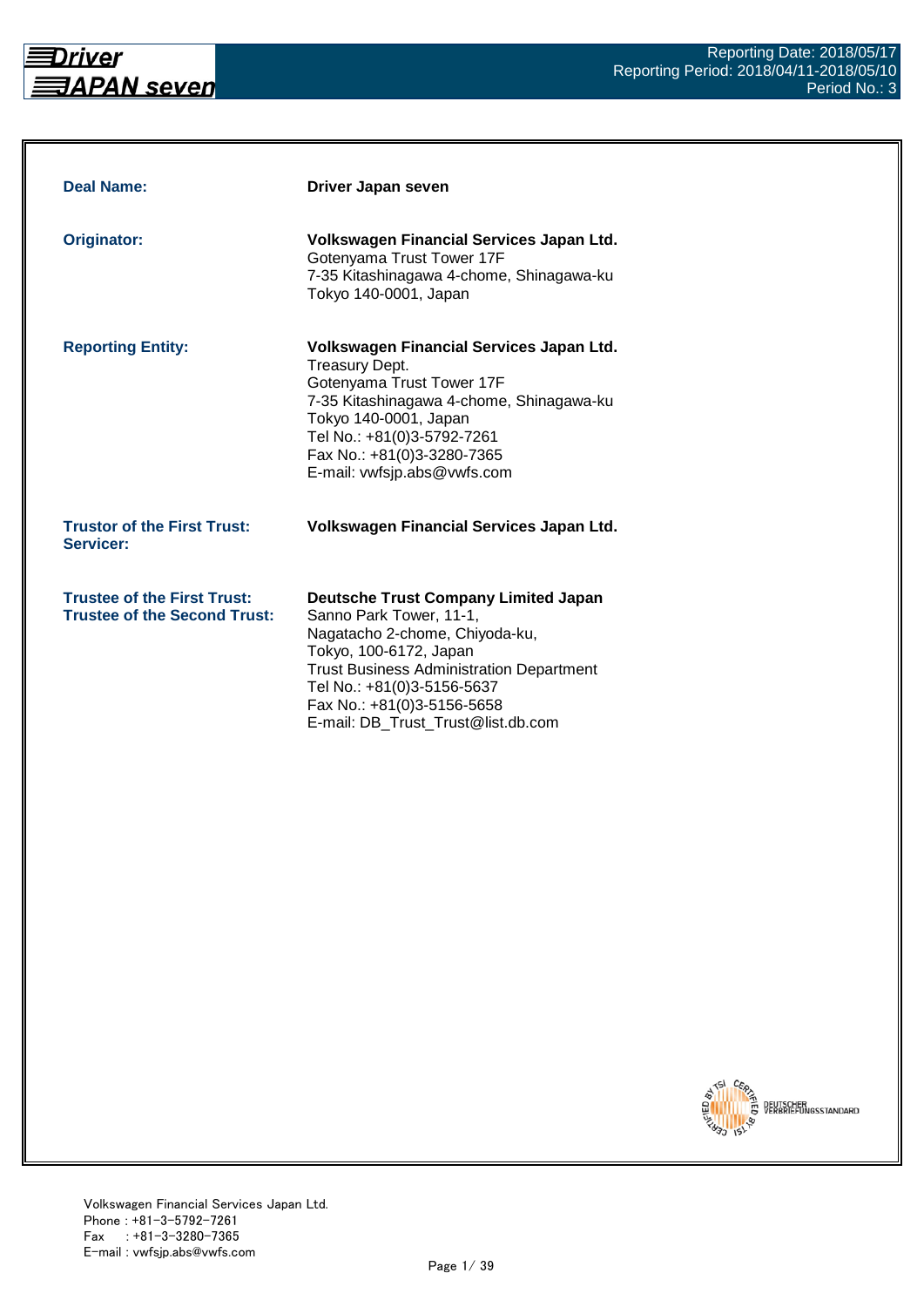#### **Contents**

| <b>Page</b> Tables of Contents                               |
|--------------------------------------------------------------|
| 1 Front Page                                                 |
| 2 Contents                                                   |
| <b>3 Deal Overview</b>                                       |
| 4 Deal Overview: Counterparties                              |
| <b>5 Deal Overview: Counterparties II</b>                    |
| 6 Information regarding the TBI and ABL to the Second Trust  |
| <b>7</b> Pool Information                                    |
| <b>8 Available Distribution</b>                              |
| 9 Waterfall                                                  |
| <b>10 Credit Enhancement</b>                                 |
| 11 Cumulative Gross Loss Ratio & Performance Trigger         |
| 12 Cumulative Gross Loss Ratio & Performance Trigger (Chart) |
| 13 Default & Delinquencies                                   |
| 14 Run Out Schedule (Previous)                               |
| 15 Run Out Schedule                                          |
| 16 Expected Amortization to the Second Trust                 |
| 17 Sub-Servicer                                              |
| 18 Brand                                                     |
| 19 New and Used                                              |
| 20 Product Type                                              |
| <b>21 RV</b>                                                 |
| 22 Brand New and Used                                        |
| 23 Customer Type                                             |
| <b>24 Outstanding Discounted Principal Balance</b>           |
| <b>25 Original Principal Amount</b>                          |
| 26 Interest Rate paid by the Obligor                         |
| 27 Original Term                                             |
| <b>28 Remaining Term</b>                                     |
| 29 Seasoning                                                 |
| 30 Type of Car                                               |
| 31 Brand and Model                                           |
| 32 Geographic Dist. by Prefecture                            |
| <b>33 Obligor Concentration</b>                              |
| <b>34 Contract Start Month</b>                               |
| <b>35 Contract End Month</b>                                 |
| 36 Monthly payment                                           |
| 37 Bonus payment                                             |
| 38 Mortor Type                                               |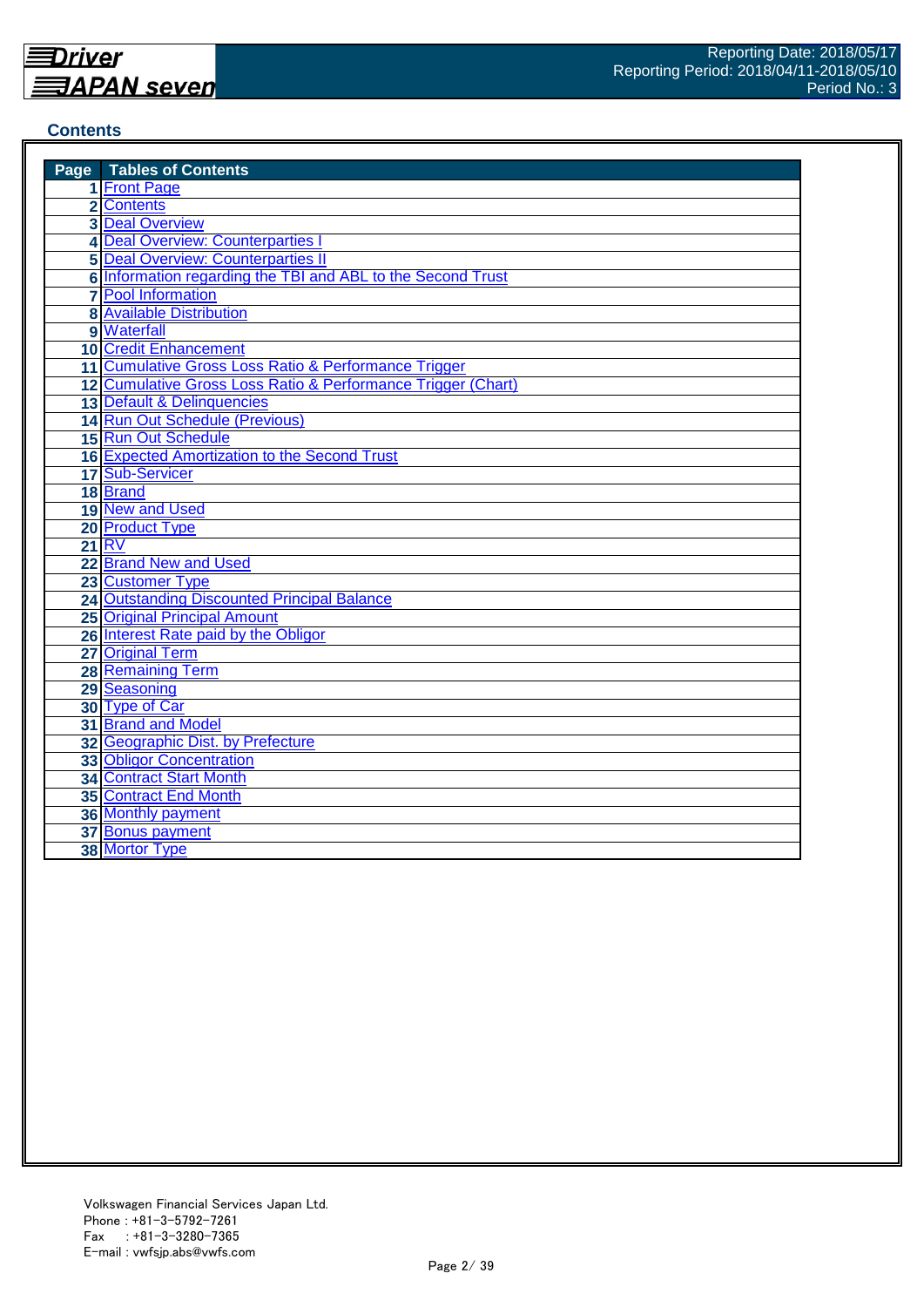#### **Deal Overview**

| <b>Cut Off Date:</b>                | 2018/02/10 |    |                                           |            |
|-------------------------------------|------------|----|-------------------------------------------|------------|
| <b>Trust Commencement Date:</b>     | 2018/03/23 |    | <b>Legal Maturity of the First Trust:</b> | 2026/06/26 |
| <b>Monthly Period:</b>              | 2018/04/11 | to | 2018/05/10                                |            |
| <b>Reporting Date:</b>              | 2018/05/17 |    |                                           |            |
| <b>Reporting Frequency:</b>         | monthly    |    |                                           |            |
| <b>Period No.:</b>                  | 3          |    |                                           |            |
| <b>Remittance Date:</b>             | 2018/05/22 |    |                                           |            |
| <b>Advance Payment Date:</b>        | 2018/05/22 |    |                                           |            |
| <b>Cash Adjustment Date:</b>        | 2018/05/22 |    |                                           |            |
| <b>Additional Entrustment Date:</b> | 2018/05/24 |    |                                           |            |
| <b>Trust Calculation Date:</b>      | 2018/05/24 |    |                                           |            |
| <b>Trust Calculation Period:</b>    | 2018/04/26 | to | 2018/05/24                                |            |
| <b>First Trust Payment Date:</b>    | 2018/05/25 |    |                                           |            |
| <b>Second Trust Payment Date:</b>   | 2018/05/28 |    |                                           |            |
| <b>Interest Calculation Period:</b> | 2018/04/28 | to | 2018/05/28                                |            |
| <b>Next Reporting Date:</b>         | 2018/06/15 |    |                                           |            |

#### **Pool information at the Initial Cut off Date**

|                         | <b>Contracts</b> | Number of Outstanding Discounted<br><b>Principal Balance</b> | <b>Outstanding Nominal</b><br><b>Balance</b> |
|-------------------------|------------------|--------------------------------------------------------------|----------------------------------------------|
| <b>Outstanding Pool</b> | 25,466           | 58,823,742,157 JPY                                           | 61,652,388,600 JPY                           |

| <b>Credit Type</b>           | of Loans    | <b>Percentage Outstanding Discounted</b><br><b>Principal Balance</b> | <b>Percentage of Balance</b> |
|------------------------------|-------------|----------------------------------------------------------------------|------------------------------|
| Balloon                      | 79.91 %     | 52,580,850,830 JPY                                                   | 89.39 %                      |
| <b>Equal Instalment Loan</b> | 20.09 %     | 6,242,891,327 JPY                                                    | 10.61 %                      |
| <b>Total</b>                 | $100.00 \%$ | 58,823,742,157 JPY                                                   | 100.00 %                     |

| <b>Type of Car</b> | of Loans | <b>Percentage Outstanding Discounted</b><br><b>Principal Balance</b> | <b>Percentage of Balance</b> |
|--------------------|----------|----------------------------------------------------------------------|------------------------------|
| <b>New</b>         | 65.02 %  | 44,831,636,726 JPY                                                   | 76.21 %                      |
| Used               | 34.98 %  | 13,992,105,431 JPY                                                   | 23.79 %                      |
| <b>Total</b>       | 100.00 % | 58,823,742,157 JPY                                                   | 100.00%                      |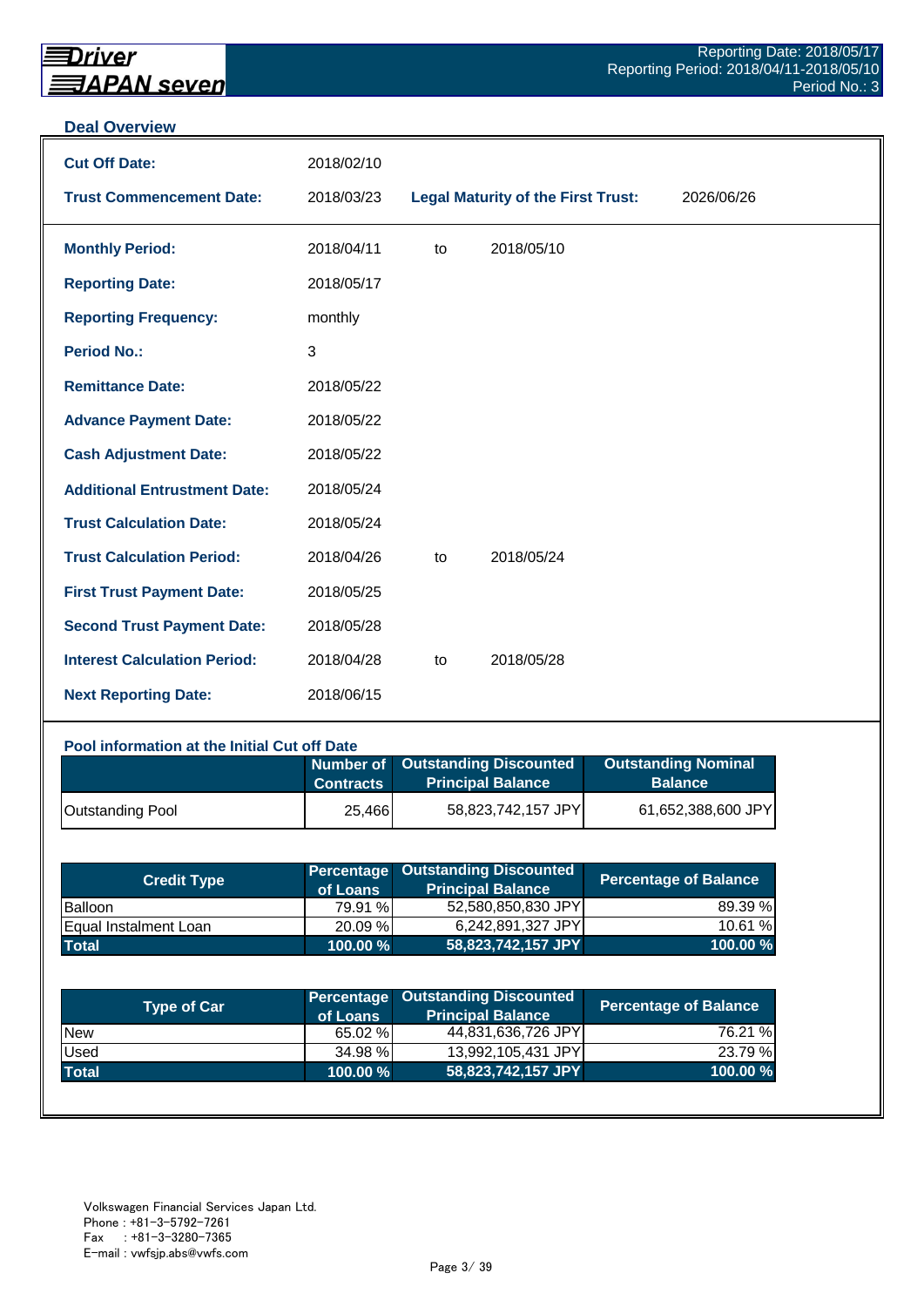

## **Deal Overview: Counterparties I**

|                                                                                                                                                 | Rating              |               |               |              |                |               |              |               |               |  |
|-------------------------------------------------------------------------------------------------------------------------------------------------|---------------------|---------------|---------------|--------------|----------------|---------------|--------------|---------------|---------------|--|
|                                                                                                                                                 |                     | Moody's       |               |              | <b>Fitch</b>   |               |              | R&I           |               |  |
| <b>Joint Lead Managers:</b>                                                                                                                     | Long<br><b>Term</b> | Short<br>Term | Outlook       | Long<br>Term | Short<br>Term  | Outlook       | Long<br>Term | Short<br>Term | Outlook       |  |
| Mizuho Securities Co., Ltd.<br>Otemachi Tower, 5-5,<br>Otemachi 1-chome,<br>Chiyoda-ku,<br>Tokyo 100-8176, Japan                                | A1                  | $P-1$         | Stable        | n.a.         | n.a.           | n.a.          | AA-          | $a-1+$        | Stable        |  |
| <b>BNP Paribas Securities (Japan) Limited</b><br>GranTokyo North Tower, 9-1,<br>Marunouchi 1-chome,<br>Chiyoda-ku,<br>Tokyo 100-6740, Japan     | n.a.                | n.a.          | n.a.          | n.a.         | n.a.           | n.a.          | n.a.         | n.a.          | n.a.          |  |
| <b>Trust Management Account Bank:</b><br>The Bank of Tokyo-Mitsubishi UFJ, Ltd.<br>4-2 Toranomon 1-chome,<br>Minato-ku<br>Tokyo 105-0001, Japan | A <sub>1</sub>      | $P-1$         | <b>Stable</b> | A            | F <sub>1</sub> | <b>Stable</b> | AA-          | $a-1+$        | <b>Stable</b> |  |

#### **Originator: Trustor of the First Trust: Servicer: Volkswagen Financial Services Japan Ltd.** Gotenyama Trust Tower 17F 7-35 Kitashinagawa 4-chome, Shinagawa-ku Tokyo 140-0001, Japan

#### **Trustee of the First Trust:**

**Trustee of the Second Trust: Deutsche Trust Company Limited Japan** Attn.: Driver Japan Seven Trust Business Administration Department

#### **ABL Lender to the First Trust:**

**Trustor of the Second Trust:** Mizuho Securities Co., Ltd.

#### **Seller of the Trust Beneficial**

**Interest of the Second Trust** Mizuho Securities Co., Ltd. BNP Paribas Securities (Japan) Limited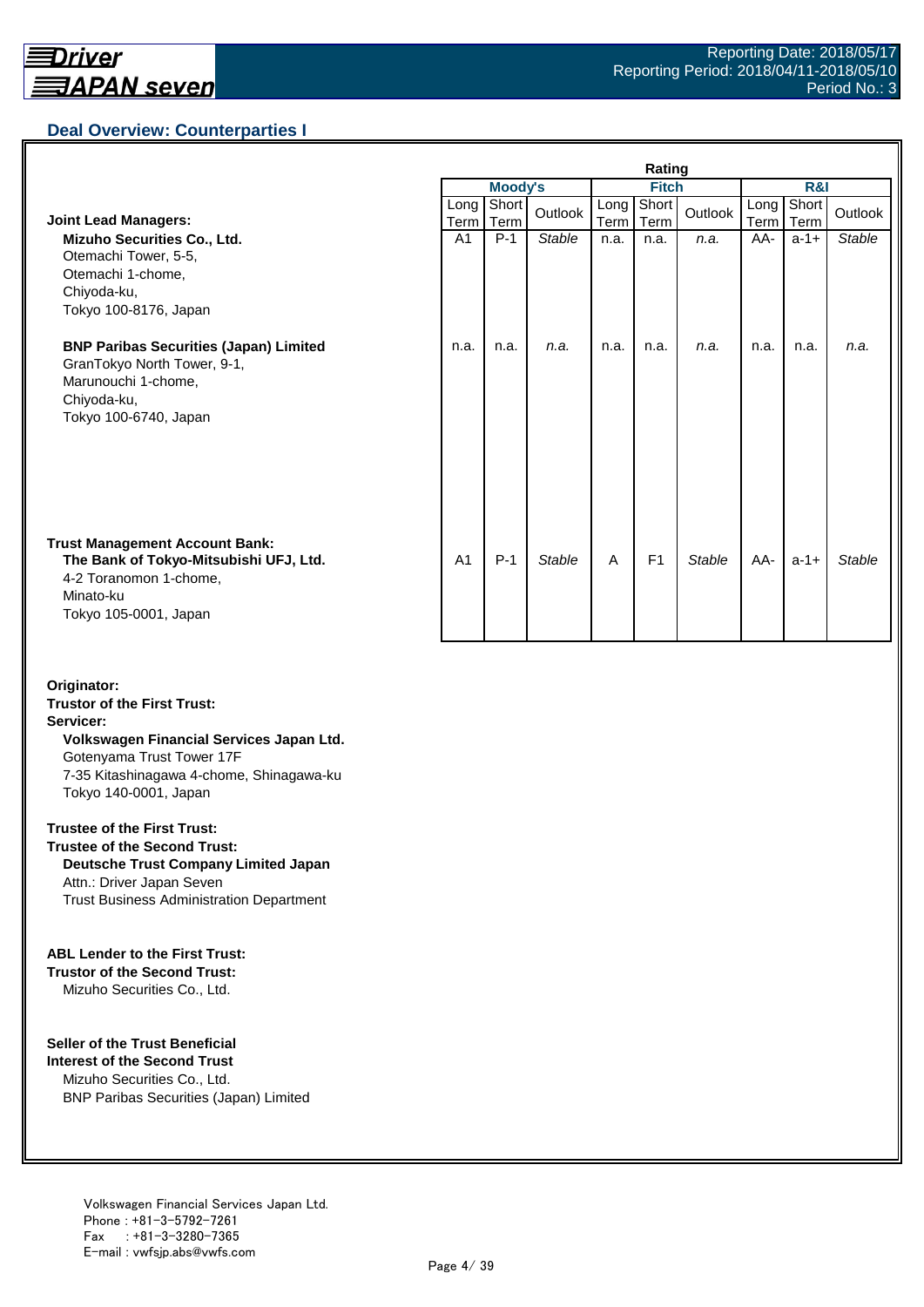#### **Deal Overview: Counterparties II**

#### **Rating Agencies:**

**Moody's SF Japan K.K.** Attn.: Driver Japan seven Structure Finance Group Monitoring Division 5-1 Atago 2-chome, Minato-ku Tokyo 105-6220, Japan E-mail: monitor.msfj@moodys.com

#### **Fitch Ratings Japan Limited**

Attn.: Driver Japan seven Structured Finance Kojimachi Crystal City East Wing 3rd Floor, 4-8 Kōjimachi, Chiyoda-ku, Tokyo 102-0083, Japan E-mail: tokyo.surveillance@fitchratings.com

#### **Rating and Investment Information, Inc.**

Attn.: Monitoring Group Department: Structured Finance Department TERRACE SQUARE, 3-22, Kanda Nishikicho, Chiyoda-ku, Tokyo 101-0054, Japan E-mail: sfmonitor@r-i.co.jp

|                                         | nauna       |                  |               |       |      |               |           |         |      |  |
|-----------------------------------------|-------------|------------------|---------------|-------|------|---------------|-----------|---------|------|--|
|                                         | Moody's     |                  |               | Fitch |      |               | $R\alpha$ |         |      |  |
| <b>Rating of VW</b>                     |             | I Short   Long ' | Outlook       | Short | Long | Outlook       | Short     | Long    |      |  |
|                                         | Term I Term |                  | Term          | Term  |      | erm l         | Term      | Outlook |      |  |
|                                         |             |                  |               |       |      |               |           |         |      |  |
| <b>Volkswagen Financial Services AG</b> | $P-2$       | A3               | <b>Stable</b> | n.a.  | n.a. | n.a.          | n.a.      | n.a.    | n.a. |  |
| Volkswagen AG                           | $P-2$       | A3               | <b>Stable</b> | F2    | BBB+ | <b>Stable</b> | n.a.      | n.a.    | n.a. |  |

**Rating**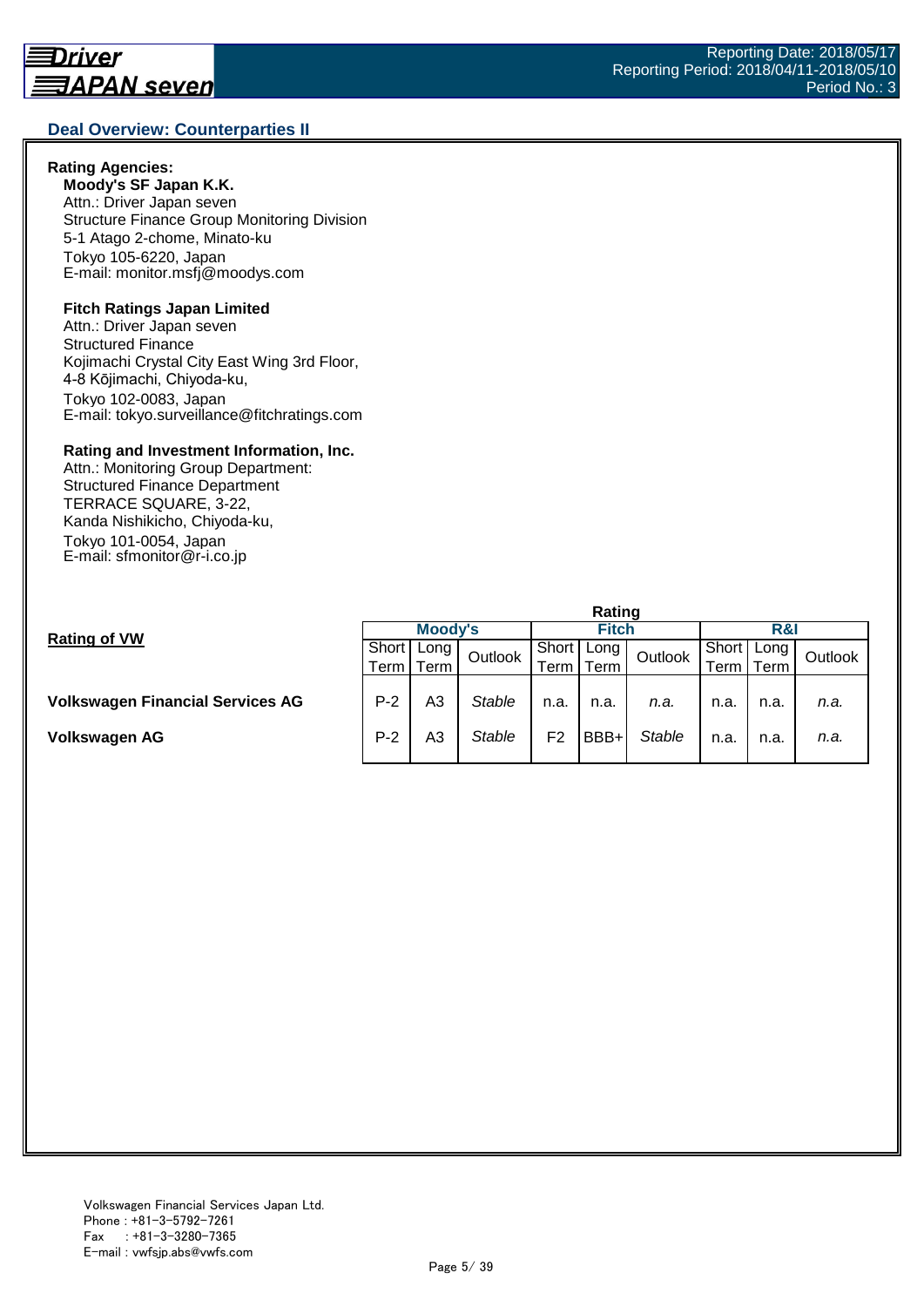# Driver

# **ヲAPAN seven**

## **Information regarding Trust Beneficial Interest of the Second Trust & Asset Backed Loan to the Second Trust**

| <b>Rating Details</b>                   | <b>TBI</b>                | <b>ABL</b>                            |
|-----------------------------------------|---------------------------|---------------------------------------|
| <b>Rating at Issue Date</b>             |                           |                                       |
| Moody's                                 | Aaa(sf)                   | Aaa(sf)                               |
| Fitch                                   | AAAsf                     | AAAsf                                 |
| R&I                                     | AAA                       | AAA                                   |
| <b>Current Rating</b>                   |                           |                                       |
| Moody's                                 | Aaa(sf)                   | Aaa(sf)                               |
| Fitch                                   | AAAsf                     | AAAsf                                 |
| R&I                                     | AAA                       | AAA                                   |
| <b>Information on TBI &amp; ABL</b>     | <b>TBI</b>                | <b>ABL</b>                            |
| <b>Initial Balance</b>                  |                           | 41,500,000,000 JPY 13,500,000,000 JPY |
| <b>Expected Maturity Date</b>           | 2022/05/30                | 2022/05/30                            |
| Legal Maturity of the Second Trust      | 2026/06/29                | 2026/06/29                            |
| <b>Payment Dates</b>                    | 28th                      | 28th                                  |
| <b>Business Day Convention</b>          | <b>Modified Following</b> | <b>Modified Following</b>             |
| Listing                                 | None                      |                                       |
|                                         |                           |                                       |
| <b>Information on Interest</b>          | <b>TBI</b>                | <b>ABL</b>                            |
|                                         |                           | Fixed                                 |
| Fixed/Floating<br><b>Current Coupon</b> | Fixed<br>0.17%            | 0.17%                                 |

## **Selling Restriction**

The holders of the Beneficial Interest and the ABL Lenders\* are prohibited from dividing, assigning, pledging or creating any other security interest over any of the Beneficial Interest and the Asset Backed Loans without the prior written approval of the Trustee of the Second Trust.

(\*)The holders of the Beneficial Interest and the ABL Lenders are limited to specified investors (*tokutei toushika* ) as defined under Paragraph 31 of Article 2 of the Financial Instruments and Exchange Act (Law no.25 of 1948 as amended).

#### **Clean-Up Call**

VWFS Japan as the Trustor of the First Trust has a right at its option to exercise a clean-up call to repurchase of all, but not part, of the outstanding Auto Loan Receivables from the Trustee of the First Trust on any Trust Calculation Date, the Discounted Principal Balance of all outstanding Auto Loan Receivables is expected to be less than ten percent (10%) of the Discounted Principal Balance of the Initial Auto Loan Receivables as of the Initial Cut-off Date after the distribution pursuant to Article 18.1 of the First Trust Agreement on the immediately following First Trust Payment Date.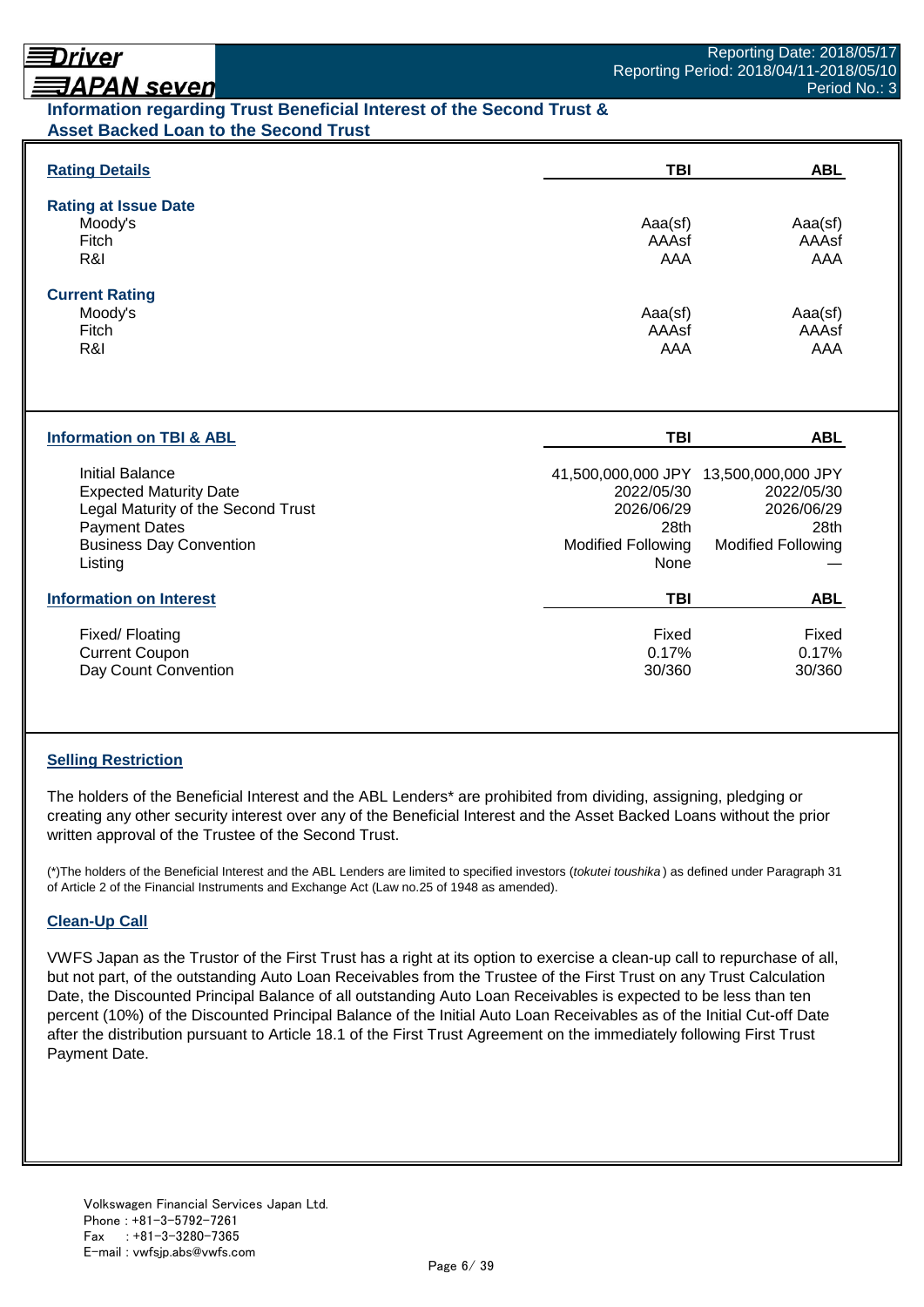### **Pool Information**

#### **Pool Balance on Initial Cut-Off Date**

| <b>Status</b>                | <b>Number of</b><br><b>Contracts</b> | <b>Outstanding</b><br><b>Discounted</b><br><b>Principal Balance</b> |
|------------------------------|--------------------------------------|---------------------------------------------------------------------|
| Normal                       | 25,466                               | 58,823,742,157 JPY                                                  |
| Cancellation                 | O                                    | 0 JPY                                                               |
| Early Termination            | 0                                    | 0 JPY                                                               |
| <b>Defaulted Receivables</b> | 0                                    | 0 JPY                                                               |
| Matured                      | 0                                    | 0 JPY                                                               |
| <b>Refinance Option</b>      | 0                                    | 0 JPY                                                               |
| Repurchase                   | ი                                    | 0 JPY                                                               |
| <b>Total</b>                 | 25.466                               | 58,823,742,157 JPY                                                  |

#### **Pool Balance before entrustment of Additional Auto Loan Receivables**

| <b>Status</b>                | <b>Number of</b><br><b>Contracts</b><br>on previous EoP | <b>Outstanding</b><br><b>Discounted</b><br><b>Principal Balance</b><br>on previous EoP | <b>Number of</b><br><b>Contracts</b><br>"as Collections"<br>during the<br>Period* | Outstanding<br><b>Discounted</b><br><b>Principal Balance</b><br>"as Collections"<br>relevant Monthly during the relevant<br><b>Monthly Period*</b> | <b>Number of</b><br><b>Contracts</b><br><b>EoP</b> before<br>entrustment of<br><b>Additional Auto</b><br>Loan<br><b>Receivables</b> | <b>Outstanding</b><br><b>Discounted</b><br><b>Principal Balance</b><br><b>EoP</b> before<br>entrustment of<br><b>Additional Auto</b><br><b>Loan Receivables</b> |
|------------------------------|---------------------------------------------------------|----------------------------------------------------------------------------------------|-----------------------------------------------------------------------------------|----------------------------------------------------------------------------------------------------------------------------------------------------|-------------------------------------------------------------------------------------------------------------------------------------|-----------------------------------------------------------------------------------------------------------------------------------------------------------------|
| Normal                       | 26.125                                                  | 59,085,396,872 JPY                                                                     | 25.790                                                                            | 880.133.787 JPY                                                                                                                                    | 25.790                                                                                                                              | 57,617,853,349 JPY                                                                                                                                              |
| Cancellation                 |                                                         | 0 JPY                                                                                  |                                                                                   | 0 JPY                                                                                                                                              |                                                                                                                                     | 0 JPY                                                                                                                                                           |
| <b>Early Termination</b>     |                                                         | 0 JPY                                                                                  | 242                                                                               | 538,260,415 JPY                                                                                                                                    |                                                                                                                                     | 0 JPY                                                                                                                                                           |
| <b>Defaulted Receivables</b> |                                                         | 0 JPY                                                                                  |                                                                                   | 2.955.927 JPY                                                                                                                                      |                                                                                                                                     | 0 JPY                                                                                                                                                           |
| Matured                      |                                                         | 0 JPY                                                                                  | 84                                                                                | 38,956,187 JPY                                                                                                                                     |                                                                                                                                     | 0 JPY                                                                                                                                                           |
| <b>Refinance Option</b>      |                                                         | 0 JPY                                                                                  | 8                                                                                 | 7.237.207 JPY                                                                                                                                      |                                                                                                                                     | 0 JPY                                                                                                                                                           |
| Repurchase                   |                                                         | 0 JPY                                                                                  |                                                                                   | 0 JPY                                                                                                                                              |                                                                                                                                     | 0 JPY                                                                                                                                                           |
| <b>Total</b>                 |                                                         | 26,125 59,085,396,872 JPY                                                              | 26,125                                                                            | 1.467.543.523 JPY                                                                                                                                  |                                                                                                                                     | 25,790 57,617,853,349 JPY                                                                                                                                       |

#### **Pool Balance after entrustment of Additional Auto Loan Receivables**

| <b>Status</b>            | <b>Number of</b><br><b>Contracts</b><br><b>EoP</b> before<br>entrustment of<br><b>Additional Auto</b><br>Loan<br><b>Receivables</b> | <b>Outstanding</b><br><b>Discounted</b><br><b>Principal Balance</b><br><b>EoP</b> before<br>entrustment of<br><b>Additional Auto</b><br><b>Loan Receivables</b> | Number of<br><b>Contracts</b><br>of Additional<br><b>Auto Loan</b><br><b>Receivables</b> | <b>Outstanding</b><br><b>Discounted</b><br><b>Principal Balance</b><br>of Additional Auto<br><b>Loan Receivables</b> | <b>Number of</b><br><b>Contracts EoP</b><br>after<br>entrustment of<br><b>Additional Auto</b><br>Loan<br><b>Receivables</b> | <b>Outstanding</b><br><b>Discounted</b><br><b>Principal Balance</b><br><b>EoP</b> after<br>entrustment of<br><b>Additional Auto</b><br><b>Loan Receivables</b> |
|--------------------------|-------------------------------------------------------------------------------------------------------------------------------------|-----------------------------------------------------------------------------------------------------------------------------------------------------------------|------------------------------------------------------------------------------------------|----------------------------------------------------------------------------------------------------------------------|-----------------------------------------------------------------------------------------------------------------------------|----------------------------------------------------------------------------------------------------------------------------------------------------------------|
| Normal                   | 25.790                                                                                                                              | 57,617,853,349 JPY                                                                                                                                              | 705                                                                                      | 1.618.440.242 JPY                                                                                                    | 26.495                                                                                                                      | 59,236,293,591 JPY                                                                                                                                             |
| Cancellation             |                                                                                                                                     | 0 JPY                                                                                                                                                           |                                                                                          | 0 JPY                                                                                                                |                                                                                                                             | 0 JPY                                                                                                                                                          |
| <b>Early Termination</b> |                                                                                                                                     | 0 JPY                                                                                                                                                           |                                                                                          | 0 JPY                                                                                                                |                                                                                                                             | 0 JPY                                                                                                                                                          |
| Defaulted Receivables    |                                                                                                                                     | 0 JPY                                                                                                                                                           |                                                                                          | 0 JPY                                                                                                                |                                                                                                                             | 0 JPY                                                                                                                                                          |
| Matured                  |                                                                                                                                     | 0 JPY                                                                                                                                                           |                                                                                          | 0 JPY                                                                                                                |                                                                                                                             | 0 JPY                                                                                                                                                          |
| <b>Refinance Option</b>  |                                                                                                                                     | 0 JPY                                                                                                                                                           |                                                                                          | 0 JPY                                                                                                                |                                                                                                                             | 0 JPY                                                                                                                                                          |
| Repurchase               |                                                                                                                                     | 0 JPY                                                                                                                                                           |                                                                                          | 0 JPY                                                                                                                |                                                                                                                             | 0 JPY                                                                                                                                                          |
| <b>Total</b>             |                                                                                                                                     | 25,790 57,617,853,349 JPY                                                                                                                                       | 705                                                                                      | 1,618,440,242 JPY                                                                                                    |                                                                                                                             | 26,495 59,236,293,591 JPY                                                                                                                                      |

#### **Limits on Eligibility Criteria**

| <b>Status Limits on Eligibility</b><br>Criteria (v) (including<br><b>Additional Entrustment)</b> | <b>Current</b><br><b>Exposure in %</b> | Limits in $\%$ of the<br>aggregate<br><b>Discounted</b><br><b>Principal Balance</b><br>of the Auto Loan<br><b>Receivables</b><br>outstanding | <b>Status</b> |
|--------------------------------------------------------------------------------------------------|----------------------------------------|----------------------------------------------------------------------------------------------------------------------------------------------|---------------|
| on Used Purchased Vehicle                                                                        | 23.53 %                                | 35%                                                                                                                                          | OK            |
| on Non-VW Vehicles                                                                               | 0.02%                                  | 5 %                                                                                                                                          | OK            |
| on Balloon Payment                                                                               | 39.39 %                                | 50 %                                                                                                                                         | OK            |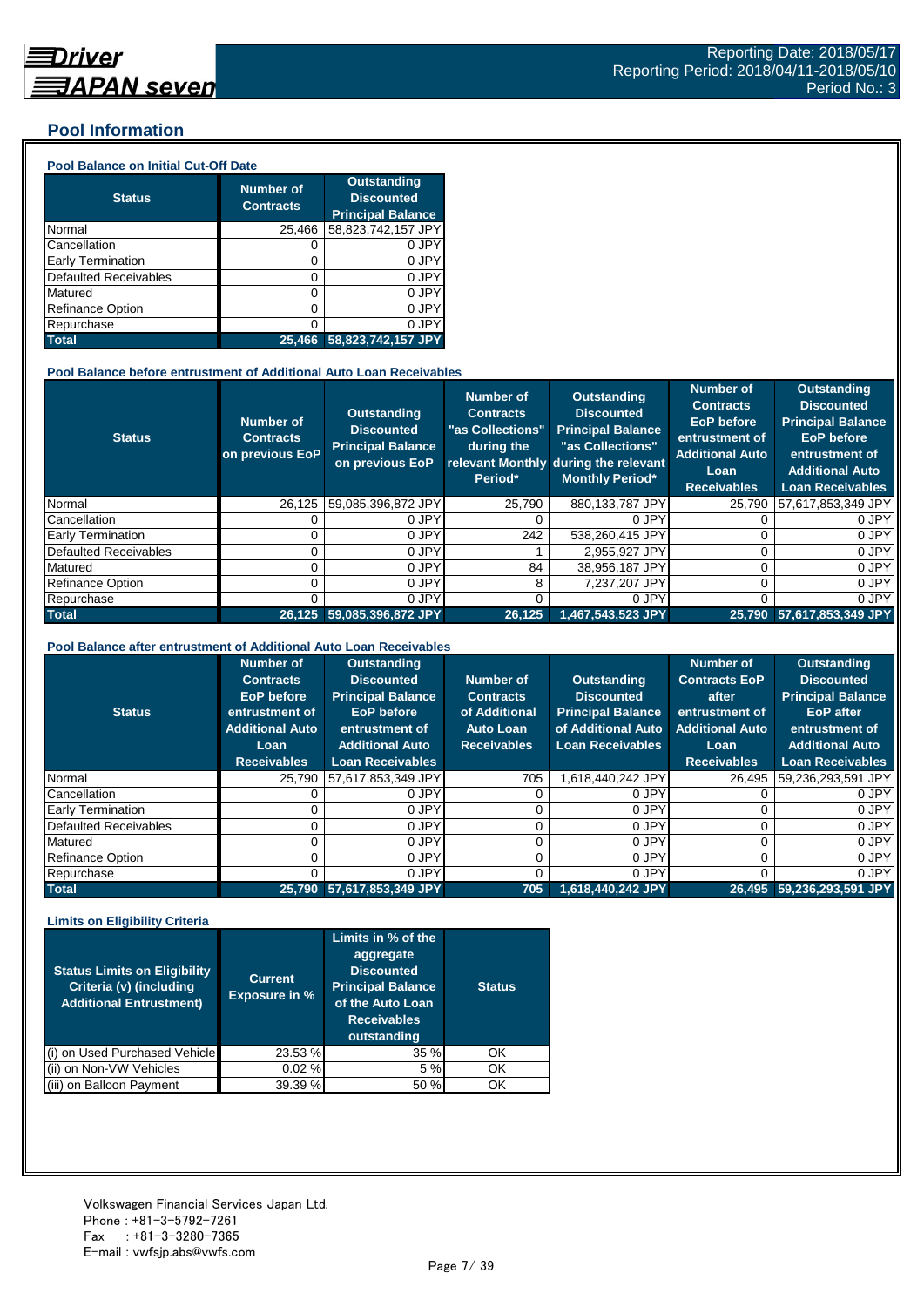

## **Driver** <u> 司APAN seven</u>

#### **Outstanding Balances**

| <b>Monthly Period:</b>         | from       | 2018/04/11 to | 2018/05/10 |
|--------------------------------|------------|---------------|------------|
| <b>Reporting Date:</b>         | 2018/05/17 |               |            |
| <b>Trust Calculation Date:</b> | 2018/05/24 |               |            |

## **Outstanding Balances**

|                                                                              | <b>Number of</b><br><b>Contracts</b> | <b>Aggregate Amount</b><br>of the Discounted<br><b>Principal Balance</b> | <b>Aggregate Amount</b><br>of the Nominal<br><b>Balance</b> |
|------------------------------------------------------------------------------|--------------------------------------|--------------------------------------------------------------------------|-------------------------------------------------------------|
| Balance on the previous EoP                                                  |                                      | 26,125 59,085,396,872 JPY 61,818,553,200 JPY                             |                                                             |
| Balance after counting on the Collections during the relevant Monthly Period |                                      | 25,790 57,617,853,349 JPY 60,224,928,400 JPY                             |                                                             |
| Balance of Additional Auto Loan Receivables                                  | 705I                                 | 1,618,440,242 JPY                                                        | 1,699,458,800 JPY                                           |
| Aggregate Amount of Auto Loan Receivables                                    |                                      | 26,495 59,236,293,591 JPY 61,924,387,200 JPY                             |                                                             |

#### **Collections**

|                                                | Number of<br><b>Contracts</b> | Aggregate Amount<br>of the Discounted<br><b>Principal Balance</b> | <b>Aggregate Amount</b><br>of the Nominal<br><b>Balance</b> |
|------------------------------------------------|-------------------------------|-------------------------------------------------------------------|-------------------------------------------------------------|
| Collections: Amortization of current contracts | 25,790                        | 880,133,787 JPY                                                   | 985,436,100 JPY                                             |
| Collections: Cancellation                      |                               | 0 JPY                                                             | 0.JPY                                                       |
| Collections: Early Termination                 | 242                           | 538,260,415 JPY                                                   | 538,768,976 JPY                                             |
| Collections: Defaulted Receivables             |                               | 2,955,927 JPY                                                     | 2,961,682 JPY                                               |
| Collections: Matured                           | 84                            | 38,956,187 JPY                                                    | 39,016,300 JPY                                              |
| Collections: Refinance Option                  | 8                             | 7,237,207 JPY                                                     | 7,250,000 JPY                                               |
| Collections: Repurchase                        |                               | 0 JPY                                                             | 0 JPY                                                       |
| <b>Sum</b>                                     | 26,125                        | 1,467,543,523 JPY                                                 | 1,573,433,058 JPY                                           |

#### **Available Distribution Amount**

|     |                                                               | Number of<br><b>Contracts</b> | <b>Aggregate Amount</b><br>of the Nominal<br><b>Balance</b> |
|-----|---------------------------------------------------------------|-------------------------------|-------------------------------------------------------------|
| (a) | the Collections for the Monthly Period with respect to such   |                               |                                                             |
|     | <b>Trust Calculation Date</b>                                 | 26,125                        | 1,573,433,058 JPY                                           |
| (b) | drawings from the Cash Collateral Ledger in accordance with   |                               |                                                             |
|     | Article 18.3 of the First Trust Agreement                     |                               | 0 JPY                                                       |
| (c) | net investment earnings from Eligible Investments             |                               | 0 JPY                                                       |
| (d) | net proceeds from the sale or disposal of the Trust Assets of |                               |                                                             |
|     | the First Trust                                               |                               | 0 JPY                                                       |
| (e) | any amount which is carried over from the immediately         |                               |                                                             |
|     | preceding Trust Calculation Date                              |                               | 0 JPY                                                       |
|     | Sum                                                           | 26,125                        | 1,573,433,058 JPY                                           |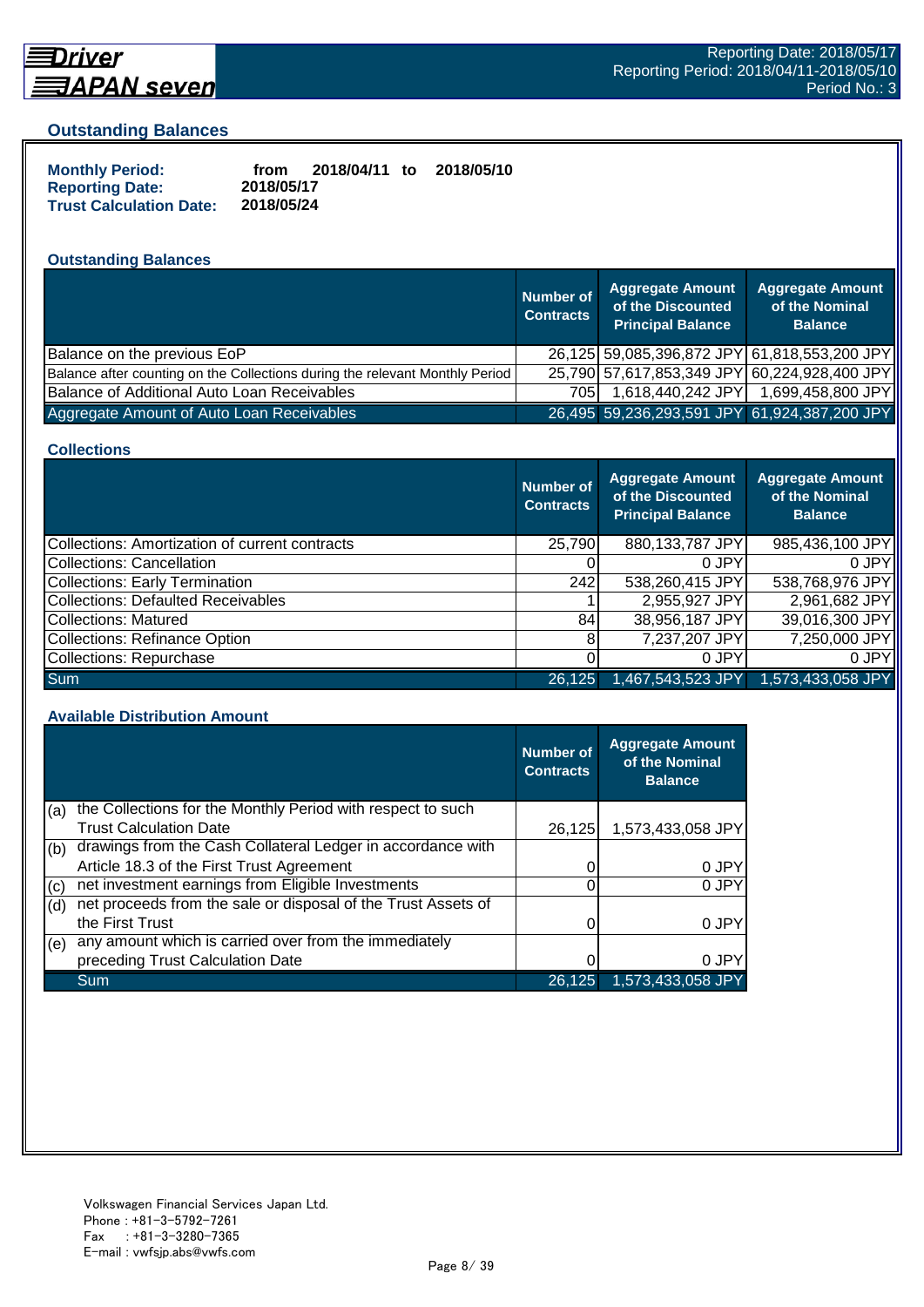## **Waterfall**

|     | There is no distinction between principal and interest, and all collections go through a single priority of payments                                                                                                                                                                                                                                                                                                                                                                                                                                                    |      |                   |                         |
|-----|-------------------------------------------------------------------------------------------------------------------------------------------------------------------------------------------------------------------------------------------------------------------------------------------------------------------------------------------------------------------------------------------------------------------------------------------------------------------------------------------------------------------------------------------------------------------------|------|-------------------|-------------------------|
|     |                                                                                                                                                                                                                                                                                                                                                                                                                                                                                                                                                                         |      | <b>Payment</b>    | <b>Remaining Amount</b> |
|     | <b>Available Distribution Amount</b>                                                                                                                                                                                                                                                                                                                                                                                                                                                                                                                                    | plus | 1,573,433,058 JPY | 1,573,433,058 JPY       |
| (a) | an amount necessary for the payment of all taxes and public charges to be paid to the<br>relevant public authority by the immediately following First Trust Payment Date.                                                                                                                                                                                                                                                                                                                                                                                               | less | 0 JPY             | 1,573,433,058 JPY       |
| (b) | an amount necessary for the payment of all Fees for the Trustee of the First Trust to be<br>paid to the Trustee of the First Trust by the immediately following First Trust Payment<br>Date.                                                                                                                                                                                                                                                                                                                                                                            | less | 531,768 JPY       | 1,572,901,290 JPY       |
| (c) | an amount necessary for the payment of the Servicing Fee to be paid to the Servicer<br>by the immediately following First Trust Payment Date.                                                                                                                                                                                                                                                                                                                                                                                                                           | less | 53,176,856 JPY    | 1,519,724,434 JPY       |
| (d) | an amount necessary for the payment of the Trust Expenses of the First Trust as<br>provided in Article 23.1 (including the Rating Fees, Costs of the Second Trust and<br>those fees not otherwise covered by (b) or (c) above) to be paid to the relevant party by<br>the immediately following First Trust Payment Date (including any amounts advanced<br>by the Trustee of the First Trust pursuant to Article23.3)                                                                                                                                                  | less | 545,052 JPY       | 1,519,179,382 JPY       |
| (e) | an amount necessary for the payment of overdue and unpaid interest on the Asset<br>Backed Loans to the First Trust (if any) to be paid to the Trustee of the Second Trust<br>by the immediately following First Trust Payment Date.                                                                                                                                                                                                                                                                                                                                     | less | 0 JPY             | 1,519,179,382 JPY       |
| (f) | an amount necessary for the payment to the Trustee of the Second Trust of interest on<br>the Asset Backed Loan to the First Trust accruing during the relevant Interest<br><b>Calculation Period</b>                                                                                                                                                                                                                                                                                                                                                                    | less | 7,791,666 JPY     | 1,511,387,716 JPY       |
| (g) | an amount necessary to top up the balance thereof until it is equal to the Cash<br>Collateral Ledger Target Balance                                                                                                                                                                                                                                                                                                                                                                                                                                                     | less | 0 JPY             | 1,511,387,716 JPY       |
| (h) | (i)<br>prior to the expiration of the Revolving Period: an amount necessary for the<br>redemption of any Additional Senior Beneficial Interest;                                                                                                                                                                                                                                                                                                                                                                                                                         |      |                   |                         |
|     | (ii)<br>following the expiration of the Revolving Period and prior to the occurrence of an<br>Early Amortization Event, an amount necessary for the payment to the Trustee of<br>the Second Trust of the Asset Backed Loan Principal Payment Amount for the<br>relevant First Trust Payment Date.                                                                                                                                                                                                                                                                       | less | 1,511,387,716 JPY | 0 JPY                   |
|     | (iii) following the occurrence of the Early Amortization Event, an amount necessary for<br>the payment to the Trustee of the Second Trust of the remaining principal balance<br>of the Asset Backed Loan to the First Trust.                                                                                                                                                                                                                                                                                                                                            |      |                   |                         |
| (i) | an amount necessary for the payment to the Trustee of the First Trust of any<br>Indemnified Amounts which are not compensated by the Trustor of the First Trust                                                                                                                                                                                                                                                                                                                                                                                                         | less | 0 JPY             | 0 JPY                   |
| (j) | an amount necessary for the payment to the Subordinated Beneficiary of the<br>Subordinated Beneficial Principal Payment Amount for the relevant First Trust Payment<br>Date.                                                                                                                                                                                                                                                                                                                                                                                            | less | 0 JPY             | 0 JPY                   |
| (k) | (i)<br>prior to the expiration of the Revolving Period, then (x) if a transfer is made under<br>(j) above, such remaining amount will be transferred to the Expenses Distribution<br>Ledger for payment to the Subordinated Beneficiary as a payment of earnings on<br>the Subordinated Beneficial Interest, and such payment shall be made on the First<br>Trust Payment Date immediately following such Trust Calculation Date or (y) if no<br>transfer is made under (j) above, such remaining amount will be carried forward to<br>the next Trust Calculation Date. |      |                   |                         |
|     | (ii)<br>following the expiration of the Revolving Period and prior to the occurrence of an<br>Early Amortization Event, then such remaining amount will be transferred to the<br>Expenses Distribution Ledger for payment to the Subordinated Beneficiary as a<br>payment of earnings on the Subordinated Beneficial Interest, and such payment<br>shall be made on the First Trust Payment Date immediately following such Trust<br>Calculation Date.                                                                                                                  | less | 0 JPY             | 0 JPY                   |
|     | (iii)<br>following the occurrence of an Early Amortization Event, the remaining amount in<br>the Trust Collection Ledger will be carried forward to the next Trust Calculation<br>Date.                                                                                                                                                                                                                                                                                                                                                                                 |      |                   |                         |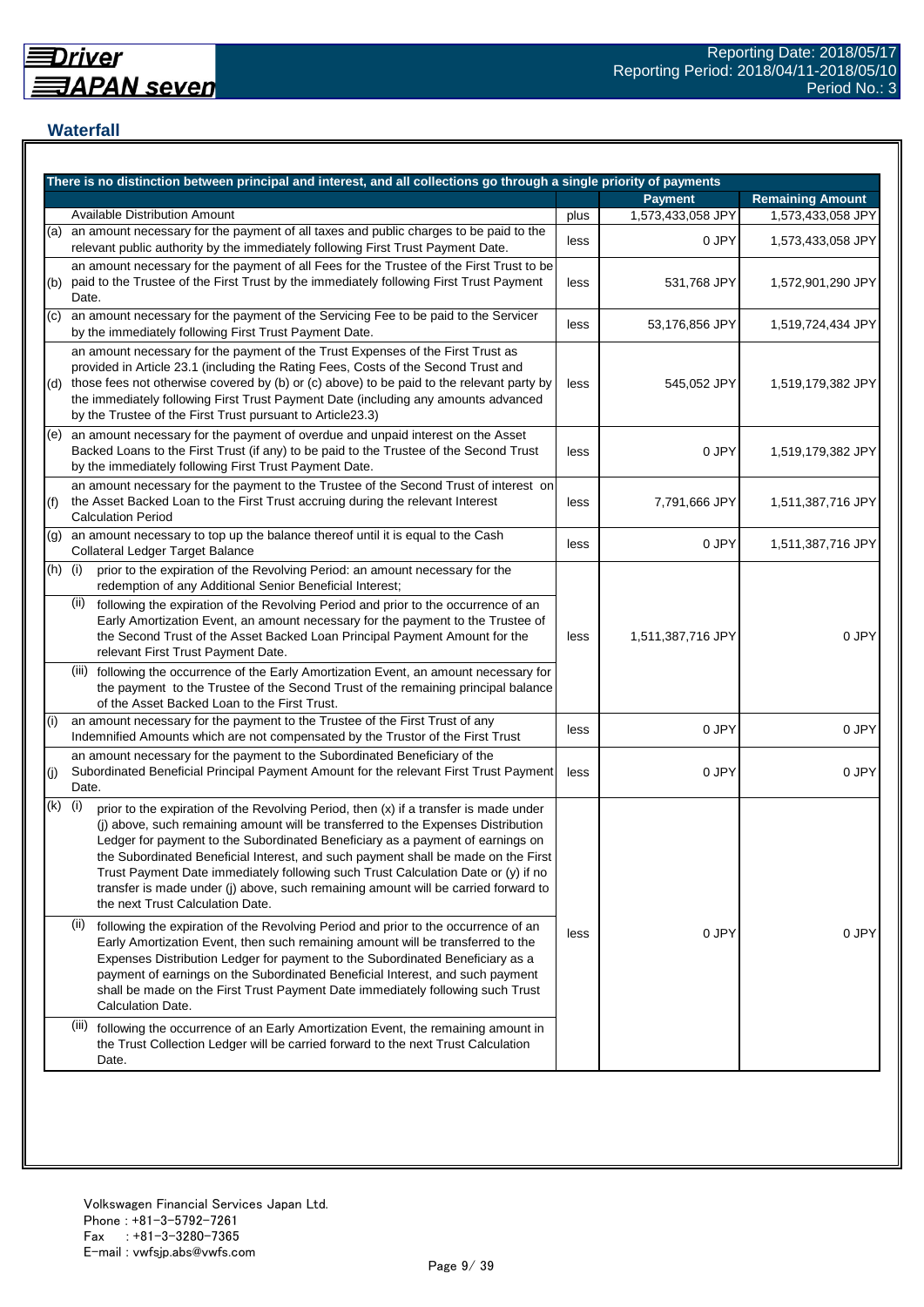## **Credit Enhancement**

| <b>Subordinated Principal Balance as of the relevant First Trust Payment Date</b>                                                                       |                                                                                    |                                                      |       |                                  |                                                      |
|---------------------------------------------------------------------------------------------------------------------------------------------------------|------------------------------------------------------------------------------------|------------------------------------------------------|-------|----------------------------------|------------------------------------------------------|
|                                                                                                                                                         | Percentage of<br><b>Aggregate</b><br><b>Discounted</b><br><b>Principal Balance</b> | <b>Value</b>                                         |       |                                  |                                                      |
| the aggregate amount of the<br>(i)<br><b>Discounted Principal Balance</b><br>of all Auto Loan Receivables<br>outstanding                                |                                                                                    | 59,236,293,591 JPY                                   |       |                                  |                                                      |
| (ii) Asset Backed Loan Principal<br>Balance on the relevant First<br><b>Trust Payment Date</b>                                                          |                                                                                    | 55,000,000,000 JPY                                   |       |                                  |                                                      |
| Overcollateralization $( = (i) - (ii))$                                                                                                                 | 7.15 %                                                                             | 4,236,293,591 JPY                                    |       |                                  |                                                      |
| <b>Trust Collection Ledger which is</b><br>carried over from the immediately<br>preceding Trust Calculation Date                                        | 0.00%                                                                              | 0 JPY                                                |       |                                  |                                                      |
| The amount in the Cash Collateral<br>Ledger                                                                                                             | 0.52%                                                                              | 307,000,000 JPY                                      |       |                                  |                                                      |
| <b>Subordinated Principal Balance</b>                                                                                                                   | 7.67 %                                                                             | 4,543,293,591 JPY                                    |       |                                  |                                                      |
| <b>Trust Management Account (TMA)</b>                                                                                                                   |                                                                                    | in JPY                                               | $+/-$ |                                  | in JPY (previous)                                    |
| <b>Initial Balance on Cash Entrustment Date</b>                                                                                                         |                                                                                    | 307,000,000 JPY                                      |       |                                  |                                                      |
| <b>Outstanding Balance on First Trust Payment Date</b><br>(a) Expenses Distribution Ledger<br>(b) Trust Collection Ledger<br>(c) Cash Collateral Ledger |                                                                                    | 307,000,000 JPY<br>0 JPY<br>0 JPY<br>307,000,000 JPY |       | 0 JPY<br>0 JPY<br>0 JPY<br>0 JPY | 307,000,000 JPY<br>0 JPY<br>0 JPY<br>307,000,000 JPY |
| <b>Cash Collateral Ledger Target Balance</b>                                                                                                            |                                                                                    | 307,000,000 JPY                                      |       |                                  |                                                      |

#### **Calculation of Credit Enhancement**

Driver Japan seven's Credit Enhancement consists of the items listed above in the Subordinated Principal Balance as of the relevant date of determination (immediately following the First Trust Payment Date). The result provides an absolute value, which will be applied to the (amortized) Aggregate Discounted Principal Balance as of the end of the relevant date.

The transaction has a Revolving Period of 12 months until February 2019.

Asset Backed Loan Overcollateralization Percentage is (i) prior to the expiration of the Revolving Period, 8.5%, and (ii) following the expiration of the Revolving Period, 11.5%; provided, in each case no Credit Enhancement Increase Condition shall be in effect. After a Level 1 Credit Enhancement Increase Condition in effect, 17% and after a Level 2 Credit Enhancement Increase Condition is in effect, 100%.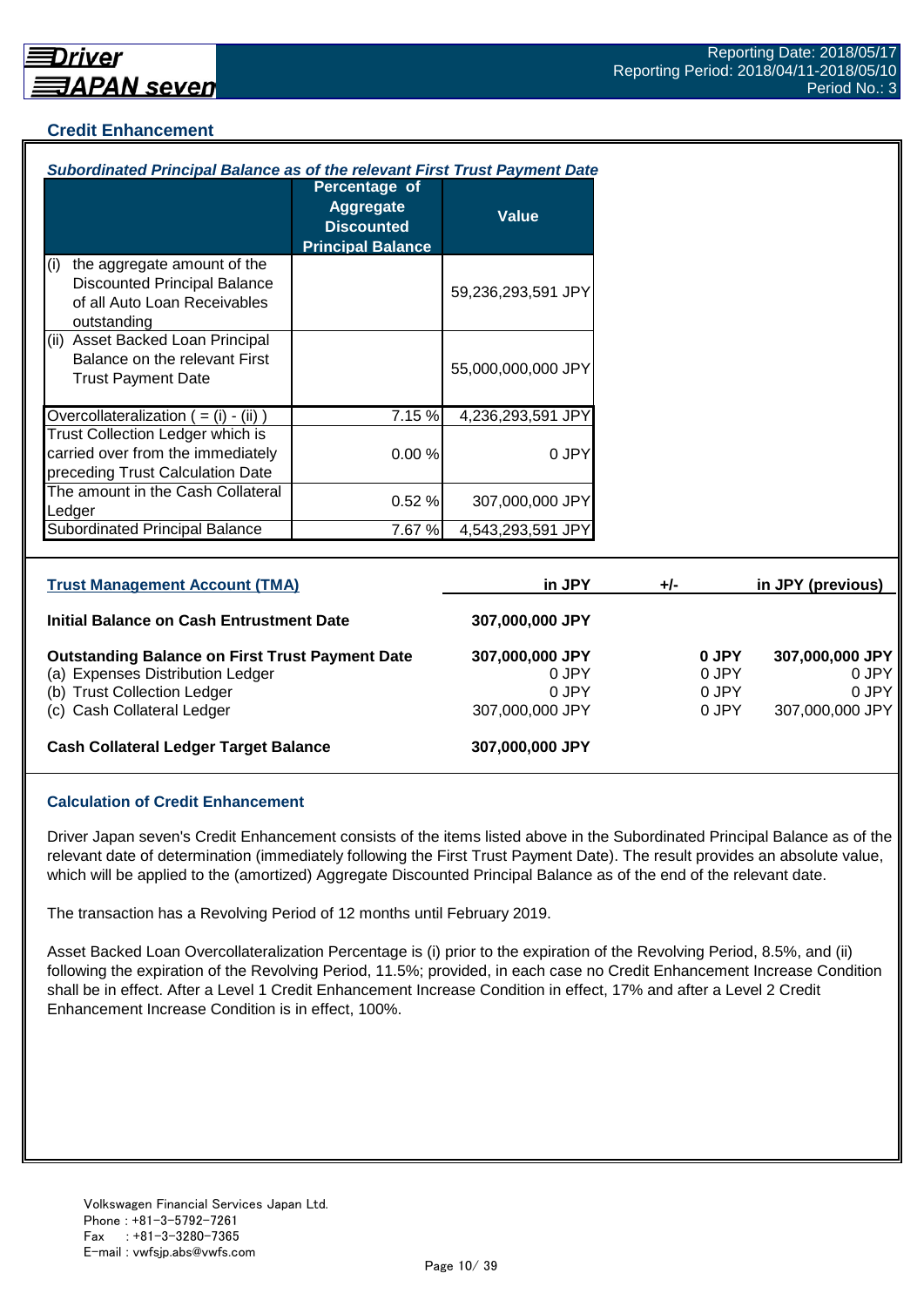## **Cumulative Gross Loss & Cumulative Repurchased Receivables**

|                                                                                                                                                                                                                                                                                       | Number of<br><b>Contracts</b> | <b>Write Offs</b>  |       |
|---------------------------------------------------------------------------------------------------------------------------------------------------------------------------------------------------------------------------------------------------------------------------------------|-------------------------------|--------------------|-------|
| <b>Beginning of Period</b>                                                                                                                                                                                                                                                            |                               | 2,160,878 JPY      |       |
| <b>Defaulted Receivables</b>                                                                                                                                                                                                                                                          |                               | 2,955,927 JPY      |       |
| <b>End of Period</b>                                                                                                                                                                                                                                                                  | 2                             | 5,116,805 JPY      |       |
| The sum of the Discounted Principal Balance of all Auto Loan<br>Receivables that have become Defaulted Receivables from the Initial<br>Cut-off Date through to the end of Monthly Period immediately<br>preceding the relevant Trust Calculation Date                                 |                               | 5,116,805 JPY      | 0.01% |
| The sum of (i) the aggregate Discounted Principal Balance of the Initial<br>Auto Loan Receivables as of the Initial Cut-off Date and (ii) the<br>aggregate Discounted Principal Balance as of the relevant Trust<br>Calculation Date of all Additional Auto Loan Receivables (if any) |                               | 58,823,742,157 JPY |       |

#### **Performance Triggers**

Asset Backed Loan Overcollateralization Percentage was implemented to assure on a monthly basis that no cash is paid to lower steps in the waterfall unless there is sufficient Overcollateralization to support the transaction. The performance trigger in form of a Credit Enhancement Increase Condition will be activated when the Cumulative Gross

Loss Ratio exceeds the defined limits. In this case the Overcollateralization will be increased accordingly.

| Levels        | <b>Credit Enhancement increase condition</b>                  | <b>Credit Enhancement</b><br>increase condition in<br>place? |  |
|---------------|---------------------------------------------------------------|--------------------------------------------------------------|--|
|               | Cumulative Gross Loss Ratio exceeds 0.5% for any First Trust  |                                                              |  |
| Level 1 (i)   | Payment Date on or prior to August 2018                       | no                                                           |  |
|               | Cumulative Gross Loss Ratio exceeds 0.8% for any First Trust  |                                                              |  |
| Level 1 (ii)  | Payment Date from September 2018 to May 2019                  | no                                                           |  |
|               | Cumulative Gross Loss Ratio exceeds 1.15% for any First Trust |                                                              |  |
| Level 1 (iii) | Payment Date from June 2019 to February 2020                  | no                                                           |  |
| Level 2       | Cumulative Gross Loss Ratio exceeds 1.6% for any First Trust  |                                                              |  |
|               | <b>Payment Date</b>                                           | no                                                           |  |

|                                                                    | <b>Asset Backed Loan</b><br><b>Overcollateralization</b><br>Percentage |
|--------------------------------------------------------------------|------------------------------------------------------------------------|
| Prior to the expiration of the Revolving Period                    | 8.50%                                                                  |
| (No Credit Enhancement Increase Condition is in effect)            |                                                                        |
| Following the expiration of Revolving Period                       |                                                                        |
| (No Credit Enhancement Increase Condition is in effect)            | 11.50 %                                                                |
| After a Level 1 Credit Enhancement Increase Condition is in effect | 17.00 %                                                                |
| After a Level 2 Credit Enhancement Increase Condition is in effect | 100.00%                                                                |
| <b>Current Asset Backed Loan Overcollateralization Percentage</b>  | 7.15%                                                                  |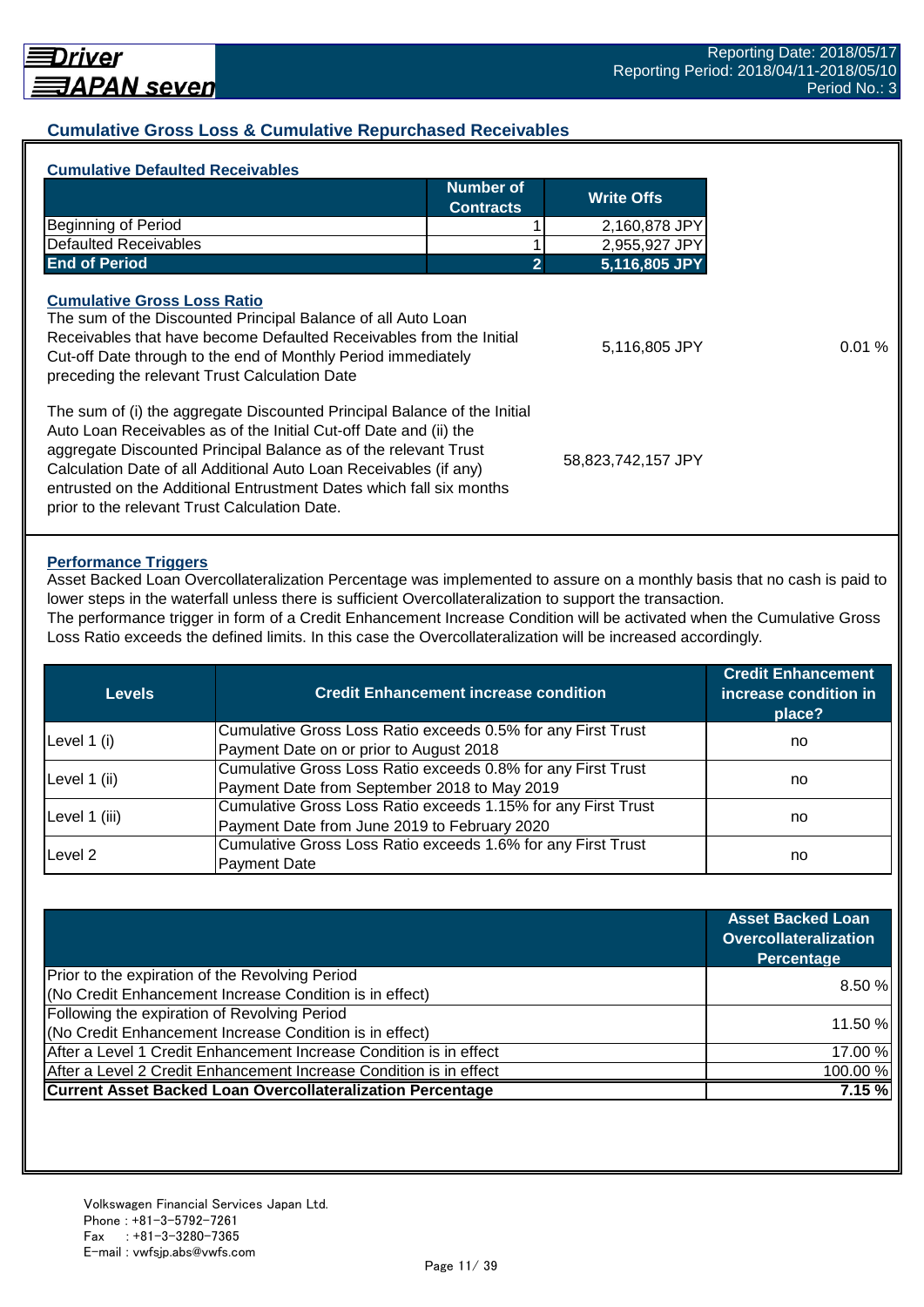

#### **Cumulative Gross Loss & Cumulative Repurchased Receivables**





#### **Cumulative Repurchased Receivables**

|                         | Number of<br><b>Contracts</b> | <b>Repurchase Price</b> |
|-------------------------|-------------------------------|-------------------------|
| Beginning of Period     |                               | 0 JPY                   |
| Repurchased Receivables |                               | 0.JPY                   |
| <b>End of Period</b>    |                               | 0 JPY                   |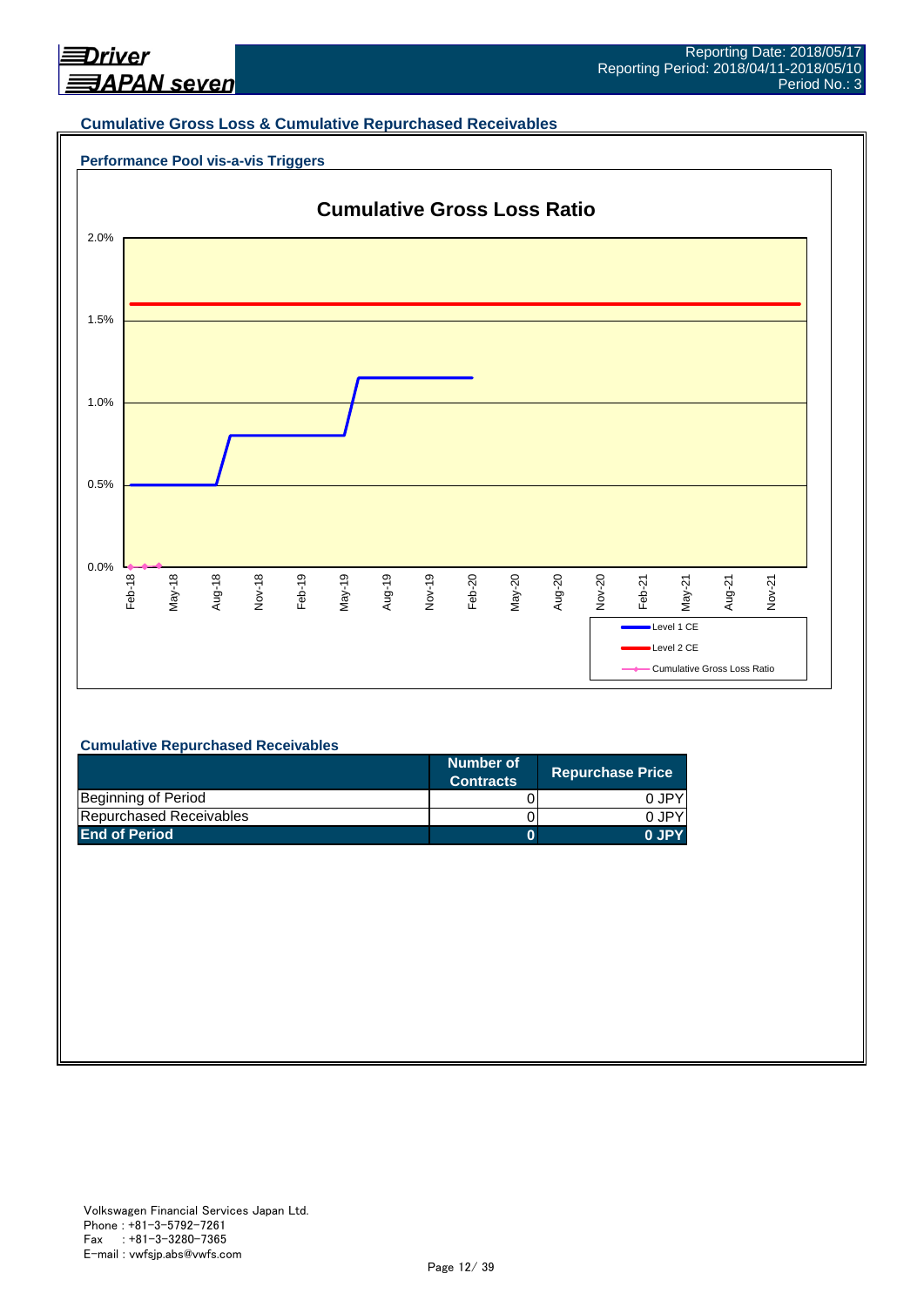### **Defaulted and Delinquent Contracts**

| <b>Information of Delinquencies and Defaults</b> |                                                        |                         |                             |              |                            |             |  |  |
|--------------------------------------------------|--------------------------------------------------------|-------------------------|-----------------------------|--------------|----------------------------|-------------|--|--|
| <b>Current</b>                                   |                                                        | Number of Percentage of | Outstanding                 | Percentage   | <b>Outstanding Nominal</b> | Percentage  |  |  |
| Reporting                                        | <b>Contracts</b>                                       | Contracts (*)           | <b>Discounted Principal</b> | of Principal | <b>Balance</b>             | of Nominal  |  |  |
| <b>Period</b>                                    |                                                        |                         | <b>Balance</b>              | Balance (*)  |                            | Balance (*) |  |  |
| <b>IDelinguent</b>                               | 264                                                    | 1.01%                   | 564,600,588 JPY             | 0.96%        | 593,565,500 JPY            | 0.96%       |  |  |
| Default                                          |                                                        | 0.00%                   | 2,955,927 JPY               | 0.01%        | 2,961,682 JPY              | 0.00%       |  |  |
|                                                  | $\left( \star \right)$ Donal on the provision $\Gamma$ |                         |                             |              |                            |             |  |  |

(\*) Based on the previous EoP

|                           | <b>Delinquency Profile (Information Purpose Only)</b> |                                             |                                                                     |                                              |                                              |                                            |  |  |
|---------------------------|-------------------------------------------------------|---------------------------------------------|---------------------------------------------------------------------|----------------------------------------------|----------------------------------------------|--------------------------------------------|--|--|
| Days in<br><b>Arrears</b> | <b>Contracts</b>                                      | Number of Percentage of<br><b>Contracts</b> | <b>Outstanding</b><br><b>Discounted Principal</b><br><b>Balance</b> | Percentage<br>of Principal<br><b>Balance</b> | <b>Outstanding Nominal</b><br><b>Balance</b> | Percentage<br>of Nominal<br><b>Balance</b> |  |  |
|                           | 260                                                   | $0.98 \%$                                   | 555,568,602 JPY                                                     | 0.94%                                        | 583,976,700 JPY                              | 0.94%                                      |  |  |
|                           |                                                       | 0.02%                                       | 9,031,986 JPY                                                       | 0.02%                                        | 9,588,800 JPY                                | 0.02%                                      |  |  |
|                           |                                                       | 0.00%                                       | 0 JPY                                                               | 0.00%                                        | 0 JPY                                        | 0.00%                                      |  |  |
| <b>Total</b>              | 264                                                   | 1.00%                                       | 564,600,588 JPY                                                     | 0.95%                                        | 593,565,500 JPY                              | 0.96 %                                     |  |  |

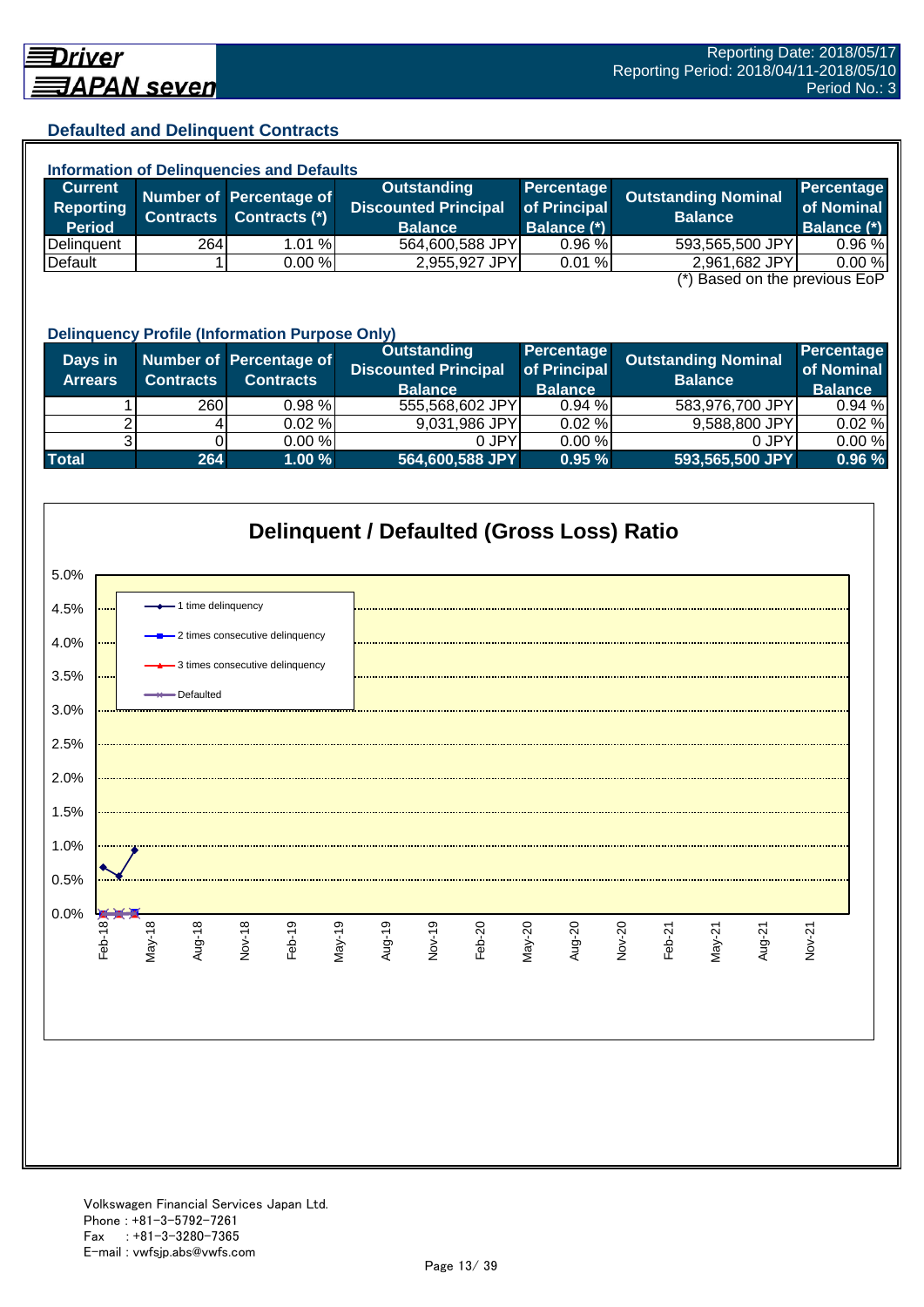## **Run Out Schedule**

| <b>Next Payment</b><br><b>Month</b> | <b>Number of</b><br><b>Contracts</b> | <b>ABS Outstanding</b><br><b>Principal</b> | <b>ABS Outstanding Interest</b>        | <b>Outstanding Installment</b>           | <b>ABS Remaining Principal</b>         | <b>ABS Remaining Interest</b>     | <b>ABS Remaining</b><br><b>Installment</b> |
|-------------------------------------|--------------------------------------|--------------------------------------------|----------------------------------------|------------------------------------------|----------------------------------------|-----------------------------------|--------------------------------------------|
| 03.2018<br>04.2018                  | 26,125<br>26,125                     | 59,085,396,872 JPY<br>58,149,263,341 JPY   | 2,733,156,328 JPY<br>2,626,802,959 JPY | 61,818,553,200 JPY<br>60,776,066,300 JPY | 0 JPY<br>936,133,531 JPY               | 0 JPY<br>106,353,369 JPY          | 0 JPY<br>1,042,486,900 JPY                 |
| 05.2018                             | 26,033                               | 57,184,175,426 JPY                         | 2,522,191,674 JPY                      | 59,706,367,100 JPY                       | 965,087,915 JPY                        | 104,611,285 JPY                   | 1,069,699,200 JPY                          |
| 06.2018                             | 25,874                               | 55,771,975,095 JPY                         | 2,419,356,405 JPY                      | 58,191,331,500 JPY                       | 1,412,200,331 JPY                      | 102,835,269 JPY                   | 1,515,035,600 JPY                          |
| 07.2018<br>08.2018                  | 25,702<br>25,567                     | 54,290,568,702 JPY<br>53,209,637,324 JPY   | 2,319,079,198 JPY<br>2,221,555,576 JPY | 56,609,647,900 JPY<br>55,431,192,900 JPY | 1,481,406,393 JPY<br>1,080,931,378 JPY | 100,277,207 JPY<br>97,523,622 JPY | 1,581,683,600 JPY<br>1,178,455,000 JPY     |
| 09.2018                             | 25,409                               | 52,208,442,825 JPY                         | 2,126,031,975 JPY                      | 54,334,474,800 JPY                       | 1,001,194,499 JPY                      | 95,523,601 JPY                    | 1,096,718,100 JPY                          |
| 10.2018                             | 25,197                               | 51,263,568,614 JPY                         | 2,032,330,186 JPY                      | 53,295,898,800 JPY                       | 944,874,211 JPY                        | 93,701,789 JPY                    | 1,038,576,000 JPY                          |
| 11.2018                             | 25,075                               | 50,295,361,102 JPY                         | 1,940,366,698 JPY                      | 52,235,727,800 JPY                       | 968,207,512 JPY                        | 91,963,488 JPY                    | 1,060,171,000 JPY                          |
| 12.2018<br>01.2019                  | 24,898<br>24,606                     | 48,477,856,957 JPY<br>47,269,400,757 JPY   | 1,850,163,243 JPY<br>1,763,315,443 JPY | 50,328,020,200 JPY<br>49,032,716,200 JPY | 1,817,504,145 JPY<br>1,208,456,200 JPY | 90,203,455 JPY<br>86,847,800 JPY  | 1,907,707,600 JPY<br>1,295,304,000 JPY     |
| 02.2019                             | 24,385                               | 46,256,111,285 JPY                         | 1,678,690,115 JPY                      | 47,934,801,400 JPY                       | 1,013,289,472 JPY                      | 84,625,328 JPY                    | 1,097,914,800 JPY                          |
| 03.2019                             | 24,125                               | 45,129,002,367 JPY                         | 1,595,895,433 JPY                      | 46,724,897,800 JPY                       | 1,127,108,918 JPY                      | 82,794,682 JPY                    | 1,209,903,600 JPY                          |
| 04.2019<br>05.2019                  | 23,739<br>23,537                     | 44,084,945,307 JPY<br>43,036,600,802 JPY   | 1,515,123,293 JPY<br>1,436,213,998 JPY | 45,600,068,600 JPY<br>44,472,814,800 JPY | 1,044,057,060 JPY<br>1,048,344,505 JPY | 80,772,140 JPY<br>78,909,295 JPY  | 1,124,829,200 JPY<br>1,127,253,800 JPY     |
| 06.2019                             | 23,257                               | 41,523,373,058 JPY                         | 1,359,153,042 JPY                      | 42,882,526,100 JPY                       | 1,513,227,744 JPY                      | 77,060,956 JPY                    | 1,590,288,700 JPY                          |
| 07.2019                             | 22,892                               | 40,057,099,641 JPY                         | 1,284,769,559 JPY                      | 41,341,869,200 JPY                       | 1,466,273,417 JPY                      | 74,383,483 JPY                    | 1,540,656,900 JPY                          |
| 08.2019<br>09.2019                  | 22,626                               | 39,017,441,373 JPY                         | 1,213,020,727 JPY                      | 40,230,462,100 JPY                       | 1,039,658,268 JPY                      | 71,748,832 JPY                    | 1,111,407,100 JPY                          |
| 10.2019                             | 22,401<br>22,013                     | 37,923,283,085 JPY<br>36,968,737,065 JPY   | 1,143,119,715 JPY<br>1,075,076,335 JPY | 39,066,402,800 JPY<br>38,043,813,400 JPY | 1,094,158,288 JPY<br>954,546,020 JPY   | 69,901,012 JPY<br>68,043,380 JPY  | 1,164,059,300 JPY<br>1,022,589,400 JPY     |
| 11.2019                             | 21,738                               | 35,926,184,641 JPY                         | 1,008,703,159 JPY                      | 36,934,887,800 JPY                       | 1,042,552,424 JPY                      | 66,373,176 JPY                    | 1,108,925,600 JPY                          |
| 12.2019                             | 21,375                               | 33,851,604,388 JPY                         | 944,104,112 JPY                        | 34,795,708,500 JPY                       | 2,074,580,253 JPY                      | 64,599,047 JPY                    | 2,139,179,300 JPY                          |
| 01.2020<br>02.2020                  | 20,853<br>20,377                     | 32,377,567,202 JPY<br>30,837,566,479 JPY   | 882,974,998 JPY<br>824,317,321 JPY     | 33,260,542,200 JPY<br>31,661,883,800 JPY | 1,474,037,186 JPY<br>1,540,000,723 JPY | 61,129,114 JPY<br>58,657,677 JPY  | 1,535,166,300 JPY<br>1,598,658,400 JPY     |
| 03.2020                             | 19,717                               | 28,675,043,414 JPY                         | 768,137,086 JPY                        | 29,443,180,500 JPY                       | 2,162,523,065 JPY                      | 56,180,235 JPY                    | 2,218,703,300 JPY                          |
| 04.2020                             | 18,556                               | 27,544,691,314 JPY                         | 715,200,086 JPY                        | 28,259,891,400 JPY                       | 1,130,352,100 JPY                      | 52,937,000 JPY                    | 1,183,289,100 JPY                          |
| 05.2020                             | 18,154                               | 26,112,375,542 JPY                         | 664,156,758 JPY                        | 26,776,532,300 JPY<br>24,853,264,300 JPY | 1,432,315,772 JPY                      | 51,043,328 JPY                    | 1,483,359,100 JPY                          |
| 06.2020<br>07.2020                  | 17,510<br>16,697                     | 24,237,901,923 JPY<br>22,601,509,114 JPY   | 615,362,377 JPY<br>569,714,086 JPY     | 23,171,223,200 JPY                       | 1,874,473,619 JPY<br>1,636,392,809 JPY | 48,794,381 JPY<br>45,648,291 JPY  | 1,923,268,000 JPY<br>1,682,041,100 JPY     |
| 08.2020                             | 16,107                               | 21,052,439,832 JPY                         | 526,939,368 JPY                        | 21,579,379,200 JPY                       | 1,549,069,282 JPY                      | 42,774,718 JPY                    | 1,591,844,000 JPY                          |
| 09.2020                             | 15,356                               | 19,119,688,528 JPY                         | 486,746,872 JPY                        | 19,606,435,400 JPY                       | 1,932,751,304 JPY                      | 40,192,496 JPY                    | 1,972,943,800 JPY                          |
| 10.2020<br>11.2020                  | 14,266<br>13,574                     | 17,754,469,933 JPY<br>15,998,960,390 JPY   | 449,605,467 JPY<br>414,911,010 JPY     | 18,204,075,400 JPY<br>16,413,871,400 JPY | 1,365,218,595 JPY<br>1,755,509,543 JPY | 37,141,405 JPY<br>34,694,457 JPY  | 1,402,360,000 JPY<br>1,790,204,000 JPY     |
| 12.2020                             | 12,590                               | 15,004,184,074 JPY                         | 383,185,526 JPY                        | 15,387,369,600 JPY                       | 994,776,316 JPY                        | 31,725,484 JPY                    | 1,026,501,800 JPY                          |
| 01.2021                             | 12,376                               | 14,339,188,147 JPY                         | 353,407,053 JPY                        | 14,692,595,200 JPY                       | 664,995,927 JPY                        | 29,778,473 JPY                    | 694,774,400 JPY                            |
| 02.2021                             | 12,170                               | 13,820,616,253 JPY                         | 324,945,447 JPY                        | 14,145,561,700 JPY                       | 518,571,894 JPY                        | 28,461,606 JPY                    | 547,033,500 JPY                            |
| 03.2021<br>04.2021                  | 11,925<br>11,566                     | 13,244,140,604 JPY<br>12,794,493,233 JPY   | 297,504,696 JPY<br>271,179,267 JPY     | 13,541,645,300 JPY<br>13,065,672,500 JPY | 576,475,649 JPY<br>449,647,371 JPY     | 27,440,751 JPY<br>26,325,429 JPY  | 603,916,400 JPY<br>475,972,800 JPY         |
| 05.2021                             | 11,402                               | 12,307,436,773 JPY                         | 245,755,727 JPY                        | 12,553,192,500 JPY                       | 487,056,460 JPY                        | 25,423,540 JPY                    | 512,480,000 JPY                            |
| 06.2021                             | 11,143                               | 11,648,707,120 JPY                         | 221,295,880 JPY                        | 11,870,003,000 JPY                       | 658,729,653 JPY                        | 24,459,847 JPY                    | 683,189,500 JPY                            |
| 07.2021<br>08.2021                  | 10,875<br>10,602                     | 10,921,897,022 JPY<br>10,362,202,916 JPY   | 198,155,178 JPY<br>176,456,984 JPY     | 11,120,052,200 JPY<br>10,538,659,900 JPY | 726,810,098 JPY<br>559,694,106 JPY     | 23,140,702 JPY<br>21,698,194 JPY  | 749,950,800 JPY<br>581,392,300 JPY         |
| 09.2021                             | 10,288                               | 9,782,765,125 JPY                          | 155,841,375 JPY                        | 9,938,606,500 JPY                        | 579,437,791 JPY                        | 20,615,609 JPY                    | 600,053,400 JPY                            |
| 10.2021                             | 9,839                                | 9,316,685,479 JPY                          | 136,365,121 JPY                        | 9,453,050,600 JPY                        | 466,079,646 JPY                        | 19,476,254 JPY                    | 485,555,900 JPY                            |
| 11.2021                             | 9,561                                | 8,798,678,618 JPY                          | 117,799,382 JPY                        | 8,916,478,000 JPY                        | 518,006,861 JPY                        | 18,565,739 JPY                    | 536,572,600 JPY<br>947,804,400 JPY         |
| 12.2021<br>01.2022                  | 9,194<br>8,685                       | 7,868,433,267 JPY<br>7,204,840,341 JPY     | 100,240,333 JPY<br>84,514,259 JPY      | 7,968,673,600 JPY<br>7,289,354,600 JPY   | 930,245,351 JPY<br>663,592,926 JPY     | 17,559,049 JPY<br>15,726,074 JPY  | 679,319,000 JPY                            |
| 02.2022                             | 8,254                                | 6,484,382,065 JPY                          | 70,087,135 JPY                         | 6,554,469,200 JPY                        | 720,458,276 JPY                        | 14,427,124 JPY                    | 734,885,400 JPY                            |
| 03.2022                             | 7,600                                | 5,433,832,658 JPY                          | 57,038,942 JPY                         | 5,490,871,600 JPY                        | 1,050,549,407 JPY                      | 13,048,193 JPY                    | 1,063,597,600 JPY                          |
| 04.2022<br>05.2022                  | 6,432<br>5,924                       | 4,911,719,297 JPY<br>4,292,201,007 JPY     | 45,911,003 JPY<br>35,805,493 JPY       | 4,957,630,300 JPY<br>4,328,006,500 JPY   | 522,113,361 JPY<br>619,518,290 JPY     | 11,127,939 JPY<br>10,105,510 JPY  | 533,241,300 JPY<br>629,623,800 JPY         |
| 06.2022                             | 5,225                                | 3,474,934,622 JPY                          | 26,874,278 JPY                         | 3,501,808,900 JPY                        | 817,266,385 JPY                        | 8,931,215 JPY                     | 826,197,600 JPY                            |
| 07.202                              | 4,330                                | 2,865,738,431 JPY                          | 19,488,769 JPY                         | 2,885,227,200 JPY                        | 609,196,191 JPY                        | 7,385,509 JPY                     | 616,581,700 JPY                            |
| 08.2022                             | 3,749                                | 2,249,465,282 JPY                          | 13,365,418 JPY                         | 2,262,830,700 JPY<br>1,386,527,900 JPY   | 616,273,149 JPY                        | 6,123,351 JPY                     | 622,396,500 JPY<br>876,302,800 JPY         |
| 09.2022<br>10.2022                  | 3,066<br>1,963                       | 1,378,003,943 JPY<br>839,215,720 JPY       | 8,523,957 JPY<br>5,446,480 JPY         | 844,662,200 JPY                          | 871,461,339 JPY<br>538,788,223 JPY     | 4,841,461 JPY<br>3,077,477 JPY    | 541,865,700 JPY                            |
| 11.2022                             | 1,278                                | 219,501,048 JPY                            | 3,535,952 JPY                          | 223,037,000 JPY                          | 619,714,672 JPY                        | 1,910,528 JPY                     | 621,625,200 JPY                            |
| 12.2022                             | 445                                  | 147,622,410 JPY                            | 2,961,190 JPY                          | 150,583,600 JPY                          | 71,878,638 JPY                         | 574,762 JPY                       | 72,453,400 JPY                             |
| 01.2023<br>02.2023                  | 361<br>326                           | 116,665,393 JPY<br>104,423,390 JPY         | 2,544,707 JPY<br>2,207,510 JPY         | 119,210,100 JPY<br>106,630,900 JPY       | 30,957,017 JPY<br>12,242,003 JPY       | 416,483 JPY<br>337,197 JPY        | 31,373,500 JPY<br>12,579,200 JPY           |
| 03.2023                             | 299                                  | 93,046,029 JPY                             | 1,903,971 JPY                          | 94,950,000 JPY                           | 11,377,361 JPY                         | 303,539 JPY                       | 11,680,900 JPY                             |
| 04.2023                             | 262                                  | 82,878,642 JPY                             | 1,631,858 JPY                          | 84,510,500 JPY                           | 10,167,387 JPY                         | 272,113 JPY                       | 10,439,500 JPY                             |
| 05.2023<br>06.2023                  | 242<br>223                           | 73,483,284 JPY<br>62.708.078 JPY           | 1,387,816 JPY<br>1,169,822 JPY         | 74,871,100 JPY<br>63,877,900 JPY         | 9,395,358 JPY<br>10,775,206 JPY        | 244,042 JPY<br>217,994 JPY        | 9,639,400 JPY<br>10,993,200 JPY            |
| 07.2023                             | 196                                  | 51,798,179 JPY                             | 981,721 JPY                            | 52,779,900 JPY                           | 10,909,899 JPY                         | 188,101 JPY                       | 11,098,000 JPY                             |
| 08.2023                             | 175                                  | 43,910,592 JPY                             | 824,208 JPY                            | 44,734,800 JPY                           | 7,887,587 JPY                          | 157,513 JPY                       | 8,045,100 JPY                              |
| 09.2023                             | 146                                  | 37,821,471 JPY                             | 688,729 JPY                            | 38,510,200 JPY                           | 6,089,121 JPY                          | 135,479 JPY                       | 6,224,600 JPY                              |
| 10.2023<br>11.2023                  | 117<br>99                            | 33,131,118 JPY<br>28,962,593 JPY           | 570,682 JPY<br>466,307 JPY             | 33,701,800 JPY<br>29,428,900 JPY         | 4,690,353 JPY<br>4,168,525 JPY         | 118,047 JPY<br>104,375 JPY        | 4,808,400 JPY<br>4,272,900 JPY             |
| 12.2023                             | 69                                   | 23,927,261 JPY                             | 374,339 JPY                            | 24,301,600 JPY                           | 5,035,332 JPY                          | 91,968 JPY                        | 5,127,300 JPY                              |
| 01.2024                             | 63                                   | 19,877,547 JPY                             | 298,153 JPY                            | 20,175,700 JPY                           | 4,049,714 JPY                          | 76,186 JPY                        | 4,125,900 JPY                              |
| 02.2024<br>03.2024                  | 57<br>54                             | 17,350,762 JPY<br>14,937,631 JPY           | 234,838 JPY<br>179.569 JPY             | 17,585,600 JPY<br>15.117.200 JPY         | 2,526,785 JPY<br>2,413,131 JPY         | 63,315 JPY<br>55,269 JPY          | 2,590,100 JPY<br>2,468,400 JPY             |
| 04.2024                             | 49                                   | 12,746,009 JPY                             | 131,991 JPY                            | 12,878,000 JPY                           | 2,191,622 JPY                          | 47,578 JPY                        | 2,239,200 JPY                              |
| 05.2024                             | 47                                   | 10,660,807 JPY                             | 91,393 JPY                             | 10,752,200 JPY                           | 2,085,202 JPY                          | 40,598 JPY                        | 2,125,800 JPY                              |
| 06.2024                             | 47                                   | 7,830,965 JPY                              | 57,435 JPY                             | 7,888,400 JPY                            | 2,829,842 JPY                          | 33,958 JPY                        | 2,863,800 JPY                              |
| 07.2024                             | 42<br>33                             | 4,702,610 JPY                              | 32,490 JPY<br>17,509 JPY               | 4,735,100 JPY<br>3,017,100 JPY           | 3,128,355 JPY                          | 24,945 JPY<br>14,981 JPY          | 3,153,300 JPY                              |
| 08.2024<br>09.2024                  | 28                                   | 2,999,591 JPY<br>1,628,346 JPY             | 7,954 JPY                              | 1,636,300 JPY                            | 1,703,019 JPY<br>1,371,245 JPY         | 9,555 JPY                         | 1,718,000 JPY<br>1,380,800 JPY             |
| 10.2024                             | 20                                   | 649,233 JPY                                | 2,767 JPY                              | 652,000 JPY                              | 979,113 JPY                            | 5,187 JPY                         | 984,300 JPY                                |
| 11.2024                             | 10                                   | 181,102 JPY                                | 698 JPY                                | 181,800 JPY                              | 468,131 JPY                            | 2,069 JPY                         | 470,200 JPY                                |
| 12.2024                             | 3                                    | 37,979 JPY<br>0 JPY                        | 121 JPY<br>0 JPY                       | 38,100 JPY<br>0 JPY                      | 143,123 JPY<br>37,979 JPY              | 577 JPY<br>121 JPY                | 143,700 JPY<br>38,100 JPY                  |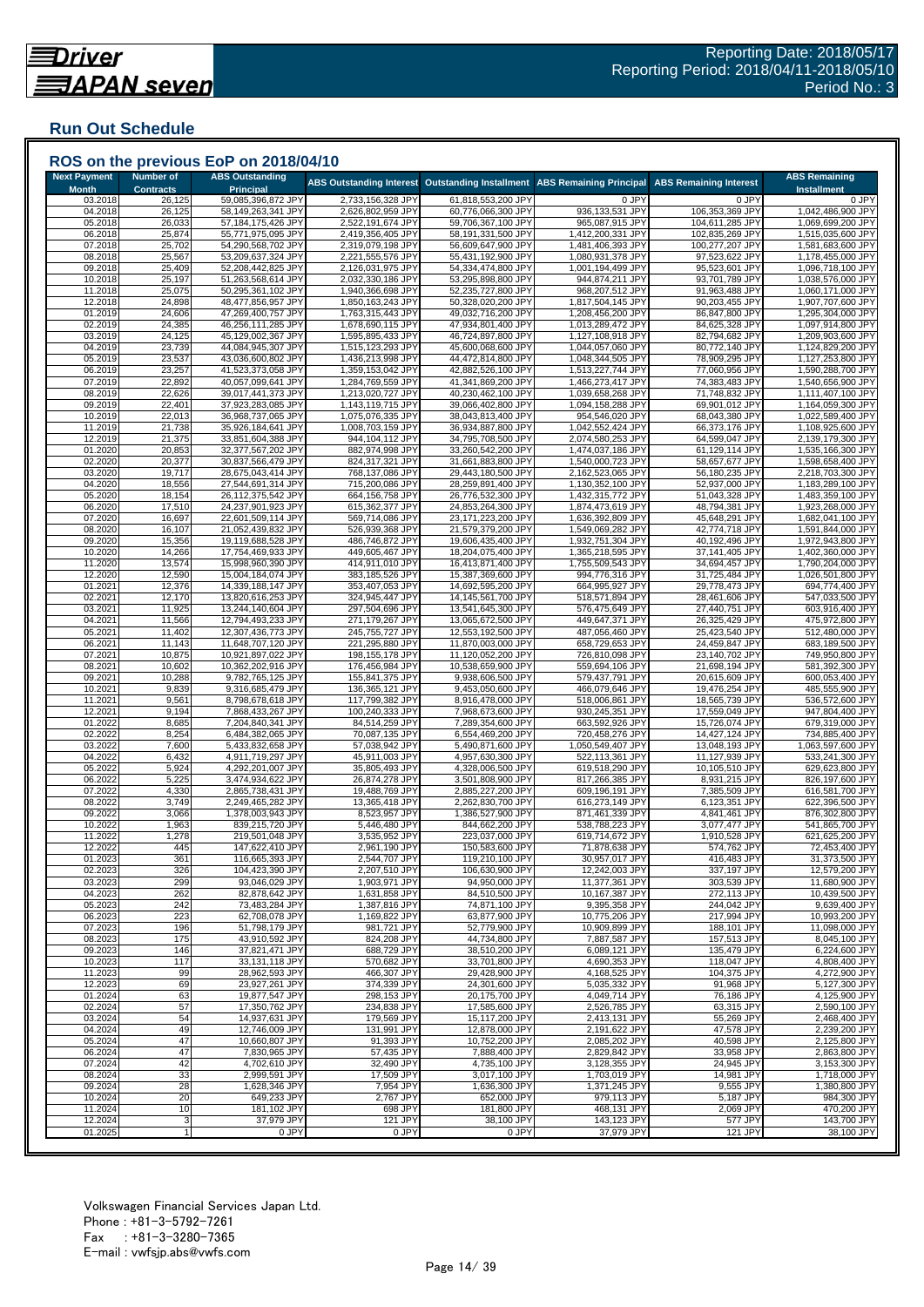## **Run Out Schedule**

| <b>Next Payment</b> | <b>Number of</b> | <b>ABS Outstanding</b>                   | ROS on the relevant EoP on 2018/05/10  |                                          |                                        |                                    | <b>ABS Remaining</b>                   |
|---------------------|------------------|------------------------------------------|----------------------------------------|------------------------------------------|----------------------------------------|------------------------------------|----------------------------------------|
| <b>Month</b>        | <b>Contracts</b> | <b>Principal</b>                         | <b>ABS Outstanding Interest</b>        | <b>Outstanding Installment</b>           | <b>ABS Remaining Principal</b>         | <b>ABS Remaining Interest</b>      | <b>Installment</b>                     |
| 04.2018             | 26,495           | 59,236,293,591 JPY                       | 2,688,093,609 JPY                      | 61,924,387,200 JPY                       | 0 JPY                                  | 0 JPY                              | 0 JPY                                  |
| 05.2018             | 26,495           | 58,260,108,970 JPY                       | 2,581,422,330 JPY                      | 60,841,531,300 JPY                       | 976,184,621 JPY                        | 106,671,279 JPY                    | 1,082,855,900 JPY                      |
| 06.2018<br>07.2018  | 26,343<br>26,173 | 56,832,892,033 JPY<br>55,332,115,213 JPY | 2,476,547,067 JPY<br>2,374,264,387 JPY | 59,309,439,100 JPY<br>57,706,379,600 JPY | 1,427,216,937 JPY<br>1,500,776,820 JPY | 104,875,263 JPY<br>102,282,680 JPY | 1,532,092,200 JPY<br>1,603,059,500 JPY |
| 08.2018             | 26,040           | 54,236,729,307 JPY                       | 2,274,774,393 JPY                      | 56,511,503,700 JPY                       | 1,095,385,906 JPY                      | 99,489,994 JPY                     | 1,194,875,900 JPY                      |
| 09.2018             | 25,883           | 53,218,590,854 JPY                       | 2,177,313,346 JPY                      | 55,395,904,200 JPY                       | 1,018,138,453 JPY                      | 97,461,047 JPY                     | 1,115,599,500 JPY                      |
| 10.2018             | 25,672           | 52,262,964,529 JPY                       | 2,081,706,271 JPY                      | 54,344,670,800 JPY                       | 955,626,325 JPY                        | 95,607,075 JPY                     | 1,051,233,400 JPY                      |
| 11.2018             | 25,550           | 51,280,751,207 JPY                       | 1,987,861,193 JPY                      | 53,268,612,400 JPY                       | 982,213,322 JPY                        | 93,845,078 JPY                     | 1,076,058,400 JPY                      |
| 12.2018             | 25,370           | 49,435,840,270 JPY                       | 1,895,802,830 JPY                      | 51,331,643,100 JPY                       | 1,844,910,937 JPY                      | 92,058,363 JPY                     | 1,936,969,300 JPY                      |
| 01.2019<br>02.2019  | 25,077<br>24,856 | 48,214,051,874 JPY                       | 1,807,152,526 JPY<br>1,720,750,342 JPY | 50,021,204,400 JPY<br>48,906,388,400 JPY | 1,221,788,396 JPY                      | 88,650,304 JPY                     | 1,310,438,700 JPY                      |
| 03.2019             | 24,593           | 47,185,638,058 JPY<br>46,047,642,362 JPY | 1,636,202,938 JPY                      | 47,683,845,300 JPY                       | 1,028,413,816 JPY<br>1,137,995,696 JPY | 86,402,184 JPY<br>84,547,404 JPY   | 1,114,816,000 JPY<br>1,222,543,100 JPY |
| 04.2019             | 24,213           | 44,987,424,630 JPY                       | 1,553,700,970 JPY                      | 46,541,125,600 JPY                       | 1,060,217,732 JPY                      | 82,501,968 JPY                     | 1,142,719,700 JPY                      |
| 05.2019             | 24,012           | 43,924,587,770 JPY                       | 1,473,084,730 JPY                      | 45,397,672,500 JPY                       | 1,062,836,860 JPY                      | 80,616,240 JPY                     | 1,143,453,100 JPY                      |
| 06.2019             | 23,734           | 42,395,977,792 JPY                       | 1,394,344,508 JPY                      | 43,790,322,300 JPY                       | 1,528,609,978 JPY                      | 78,740,222 JPY                     | 1,607,350,200 JPY                      |
| 07.2019             | 23,367           | 40,902,984,945 JPY                       | 1,318,313,555 JPY                      | 42,221,298,500 JPY                       | 1,492,992,847 JPY                      | 76,030,953 JPY                     | 1,569,023,800 JPY                      |
| 08.2019             | 23,098           | 39,849,187,344 JPY                       | 1,244,966,456 JPY                      | 41.094.153.800 JPY                       | 1,053,797,601 JPY                      | 73,347,099 JPY                     | 1,127,144,700 JPY                      |
| 09.2019<br>10.2019  | 22,874<br>22,489 | 38,743,904,133 JPY<br>37,767,745,250 JPY | 1,173,494,467 JPY<br>1,103,903,350 JPY | 39,917,398,600 JPY<br>38,871,648,600 JPY | 1,105,283,211 JPY<br>976,158,883 JPY   | 71,471,989 JPY<br>69,591,117 JPY   | 1,176,755,200 JPY<br>1,045,750,000 JPY |
| 11.2019             | 22,207           | 36,712,636,540 JPY                       | 1,036,021,060 JPY                      | 37,748,657,600 JPY                       | 1,055,108,710 JPY                      | 67,882,290 JPY                     | 1,122,991,000 JPY                      |
| 12.2019             | 21,842           | 34,607,345,716 JPY                       | 969,940,684 JPY                        | 35,577,286,400 JPY                       | 2,105,290,824 JPY                      | 66,080,376 JPY                     | 2,171,371,200 JPY                      |
| 01.2020             | 21,313           | 33,111,817,033 JPY                       | 907,393,067 JPY                        | 34,019,210,100 JPY                       | 1,495,528,683 JPY                      | 62,547,617 JPY                     | 1,558,076,300 JPY                      |
| 02.2020             | 20,825           | 31,541,417,746 JPY                       | 847,352,854 JPY                        | 32,388,770,600 JPY                       | 1,570,399,287 JPY                      | 60,040,213 JPY                     | 1,630,439,500 JPY                      |
| 03.2020             | 20,145           | 29,362,865,912 JPY                       | 789,840,388 JPY                        | 30,152,706,300 JPY                       | 2,178,551,834 JPY                      | 57,512,466 JPY                     | 2,236,064,300 JPY                      |
| 04.2020             | 18,981           | 28,214,606,409 JPY                       | 735,593,091 JPY                        | 28,950,199,500 JPY                       | 1,148,259,503 JPY                      | 54,247,297 JPY                     | 1,202,506,800 JPY                      |
| 05.2020             | 18,575           | 26,768,978,034 JPY                       | 683,271,766 JPY                        | 27,452,249,800 JPY                       | 1,445,628,375 JPY                      | 52,321,325 JPY                     | 1,497,949,700 JPY                      |
| 06.2020<br>07.2020  | 17,924<br>17,109 | 24,873,689,249 JPY<br>23,212,813,247 JPY | 633,229,451 JPY<br>586,368,853 JPY     | 25,506,918,700 JPY<br>23,799,182,100 JPY | 1,895,288,785 JPY<br>1,660,876,002 JPY | 50,042,315 JPY<br>46,860,598 JPY   | 1,945,331,100 JPY<br>1,707,736,600 JPY |
| 08.2020             | 16,513           | 21,639,650,895 JPY                       | 542,428,405 JPY                        | 22,182,079,300 JPY                       | 1,573,162,352 JPY                      | 43,940,448 JPY                     | 1,617,102,800 JPY                      |
| 09.2020             | 15,753           | 19,683,586,783 JPY                       | 501,109,717 JPY                        | 20,184,696,500 JPY                       | 1,956,064,112 JPY                      | 41,318,688 JPY                     | 1,997,382,800 JPY                      |
| 10.2020             | 14,657           | 18,295,358,951 JPY                       | 462,880,049 JPY                        | 18,758,239,000 JPY                       | 1,388,227,832 JPY                      | 38,229,668 JPY                     | 1,426,457,500 JPY                      |
| 11.2020             | 13,958           | 16,503,108,093 JPY                       | 427,144,707 JPY                        | 16,930,252,800 JPY                       | 1,792,250,858 JPY                      | 35,735,342 JPY                     | 1,827,986,200 JPY                      |
| 12.2020             | 12,958           | 15,431,242,993 JPY                       | 394,437,907 JPY                        | 15,825,680,900 JPY                       | 1,071,865,100 JPY                      | 32,706,800 JPY                     | 1,104,571,900 JPY                      |
| 01.2021             | 12,700           | 14,725,477,593 JPY                       | 363,804,207 JPY                        | 15,089,281,800 JPY                       | 705,765,400 JPY                        | 30,633,700 JPY                     | 736,399,100 JPY                        |
| 02.2021<br>03.2021  | 12,464<br>12,177 | 14,152,710,821 JPY<br>13,567,322,117 JPY | 334,564,279 JPY<br>306,433,483 JPY     | 14,487,275,100 JPY<br>13,873,755,600 JPY | 572,766,772 JPY<br>585,388,704 JPY     | 29,239,928 JPY<br>28,130,796 JPY   | 602,006,700 JPY<br>613,519,500 JPY     |
| 04.2021             | 11,817           | 13,108,790,909 JPY                       | 279,436,891 JPY                        | 13,388,227,800 JPY                       | 458,531,208 JPY                        | 26,996,592 JPY                     | 485,527,800 JPY                        |
| 05.2021             | 11,652           | 12,612,148,290 JPY                       | 253,362,210 JPY                        | 12,865,510,500 JPY                       | 496,642,619 JPY                        | 26,074,681 JPY                     | 522,717,300 JPY                        |
| 06.2021             | 11,391           | 11,940,634,216 JPY                       | 228,270,584 JPY                        | 12,168,904,800 JPY                       | 671,514,074 JPY                        | 25,091,626 JPY                     | 696,605,700 JPY                        |
| 07.2021             | 11,119           | 11,197,892,663 JPY                       | 204,525,237 JPY                        | 11,402,417,900 JPY                       | 742,741,553 JPY                        | 23,745,347 JPY                     | 766,486,900 JPY                        |
| 08.2021             | 10,842           | 10,627,574,670 JPY                       | 182,253,630 JPY                        | 10,809,828,300 JPY                       | 570,317,993 JPY                        | 22,271,607 JPY                     | 592,589,600 JPY                        |
| 09.2021             | 10,526           | 10,033,868,020 JPY                       | 161,086,180 JPY                        | 10,194,954,200 JPY                       | 593,706,650 JPY                        | 21,167,450 JPY                     | 614,874,100 JPY                        |
| 10.2021<br>11.2021  | 10,069<br>9,788  | 9,557,078,787 JPY<br>9,028,491,692 JPY   | 141,088,113 JPY<br>122,021,408 JPY     | 9,698,166,900 JPY<br>9,150,513,100 JPY   | 476,789,233 JPY<br>528,587,095 JPY     | 19,998,067 JPY<br>19,066,705 JPY   | 496,787,300 JPY<br>547,653,800 JPY     |
| 12.2021             | 9,415            | 8,077,739,054 JP\                        | 103,982,346 JPY                        | 8,181,721,400 JPY                        | 950,752,638 JPY                        | 18,039,062 JPY                     | 968,791,700 JPY                        |
| 01.2022             | 8,895            | 7,396,202,421 JP\                        | 87,816,379 JPY                         | 7,484,018,800 JPY                        | 681,536,633 JPY                        | 16,165,967 JPY                     | 697,702,600 JPY                        |
| 02.2022             | 8,451            | 6,663,192,072 JPY                        | 72,983,528 JPY                         | 6,736,175,600 JPY                        | 733,010,349 JPY                        | 14,832,851 JPY                     | 747,843,200 JPY                        |
| 03.2022             | 7,784            | 5,599,602,465 JPY                        | 59,557,835 JPY                         | 5,659,160,300 JPY                        | 1,063,589,607 JPY                      | 13,425,693 JPY                     | 1,077,015,300 JPY                      |
| 04.2022             | 6,601            | 5,065,961,041 JPY                        | 48,082,159 JPY                         | 5,114,043,200 JPY                        | 533,641,424 JPY                        | 11,475,676 JPY                     | 545,117,100 JPY                        |
| 05.2022<br>06.2022  | 6,083<br>5,377   | 4,436,650,968 JPY<br>3,613,106,915 JPY   | 37,653,432 JPY<br>28,416,885 JPY       | 4,474,304,400 JPY<br>3,641,523,800 JPY   | 629,310,073 JPY<br>823,544,053 JPY     | 10,428,727 JPY<br>9,236,547 JPY    | 639,738,800 JPY<br>832,780,600 JPY     |
| 07.2022             | 4,479            | 2,989,861,064 JPY                        | 20,739,836 JPY                         | 3,010,600,900 JPY                        | 623,245,851 JPY                        | 7,677,049 JPY                      | 630,922,900 JPY                        |
| 08.202              | 3,892            | 2,364,705,250 JPY                        | 14,352,250 JPY                         | 2,379,057,500 JPY                        | 625,155,814 JPY                        | 6,387,586 JPY                      | 631,543,400 JPY                        |
| 09.2022             | 3,202            | 1,475,893,017 JPY                        | 9,264,283 JPY                          | 1,485,157,300 JPY                        | 888,812,233 JPY                        | 5,087,967 JPY                      | 893,900,200 JPY                        |
| 10.2022             | 2,083            | 934,897,970 JPY                          | 5,978,430 JPY                          | 940,876,400 JPY                          | 540,995,047 JPY                        | 3,285,853 JPY                      | 544,280,900 JPY                        |
| 11.2022             | 1,395            | 298,650,105 JPY                          | 3,861,595 JPY                          | 302,511,700 JPY                          | 636,247,865 JPY                        | 2,116,835 JPY                      | 638,364,700 JPY                        |
| 12.2022             | 549              | 193,614,701 JPY                          | 3,115,299 JPY                          | 196,730,000 JPY                          | 105,035,404 JPY                        | 746,296 JPY                        | 105,781,700 JPY                        |
| 01.2023<br>02.2023  | 429<br>366       | 141,783,213 JPY<br>105,988,245 JPY       | 2,593,887 JPY<br>2,200,155 JPY         | 144,377,100 JPY<br>108,188,400 JPY       | 51,831,488 JPY<br>35,794,968 JPY       | 521,412 JPY<br>393,732 JPY         | 52,352,900 JPY<br>36,188,700 JPY       |
| 03.2023             | 305              | 94,485,318 JPY                           | 1,893,882 JPY                          | 96,379,200 JPY                           | 11,502,927 JPY                         | 306,273 JPY                        | 11,809,200 JPY                         |
| 04.2023             | 269              | 84,140,043 JPY                           | 1,619,257 JPY                          | 85,759,300 JPY                           | 10,345,275 JPY                         | 274,625 JPY                        | 10,619,900 JPY                         |
| 05.2023             | 249              | 74,566,417 JPY                           | 1,373,083 JPY                          | 75,939,500 JPY                           | 9,573,626 JPY                          | 246,174 JPY                        | 9,819,800 JPY                          |
| 06.2023             | 229              | 63,422,663 JPY                           | 1,153,337 JPY                          | 64,576,000 JPY                           | 11,143,754 JPY                         | 219,746 JPY                        | 11,363,500 JPY                         |
| 07.2023             | 202              | 52,153,490 JPY                           | 964,210 JPY                            | 53,117,700 JPY                           | 11,269,173 JPY                         | 189,127 JPY                        | 11,458,300 JPY                         |
| 08.2023             | 181              | 44,115,751 JPY                           | 806,549 JPY                            | 44,922,300 JPY                           | 8,037,739 JPY                          | 157,661 JPY                        | 8,195,400 JPY                          |
| 09.2023             | 152              | 37,876,169 JPY                           | 671,231 JPY                            | 38,547,400 JPY                           | 6,239,582 JPY                          | 135,318 JPY                        | 6,374,900 JPY                          |
| 10.2023<br>11.2023  | 121<br>103       | 33,086,844 JPY<br>28,819,137 JPY         | 553,656 JPY<br>449,963 JPY             | 33,640,500 JPY<br>29,269,100 JPY         | 4,789,325 JPY<br>4,267,707 JPY         | 117,575 JPY<br>103,693 JPY         | 4,906,900 JPY<br>4,371,400 JPY         |
| 12.2023             | 73               | 23,464,412 JPY                           | 358,888 JPY                            | 23,823,300 JPY                           | 5,354,725 JPY                          | 91,075 JPY                         | 5,445,800 JPY                          |
| 01.2024             | 66               | 19,230,825 JPY                           | 284,375 JPY                            | 19,515,200 JPY                           | 4,233,587 JPY                          | 74,513 JPY                         | 4,308,100 JPY                          |
| 02.2024             | 57               | 16,688,421 JPY                           | 223,179 JPY                            | 16,911,600 JPY                           | 2,542,404 JPY                          | 61,196 JPY                         | 2,603,600 JPY                          |
| 03.2024             | 53               | 14,340,580 JPY                           | 170,020 JPY                            | 14,510,600 JPY                           | 2,347,841 JPY                          | 53,159 JPY                         | 2,401,000 JPY                          |
| 04.2024             | 48               | 12,214,456 JPY                           | 124,344 JPY                            | 12,338,800 JPY                           | 2,126,124 JPY                          | 45.676 JPY                         | 2.171.800 JPY                          |
| 05.2024             | 46               | 10,194,961 JPY                           | 85,439 JPY                             | 10,280,400 JPY                           | 2,019,495 JPY                          | 38,905 JPY                         | 2,058,400 JPY                          |
| 06.2024<br>07.2024  | 46<br>41         | 7,431,035 JPY<br>4,368,806 JPY           | 52,965 JPY<br>29,294 JPY               | 7,484,000 JPY<br>4,398,100 JPY           | 2,763,926 JPY<br>3,062,229 JPY         | 32,474 JPY<br>23,671 JPY           | 2,796,400 JPY<br>3.085.900 JPY         |
| 08.2024             | 32               | 2,732,124 JPY                            | 15,376 JPY                             | 2,747,500 JPY                            | 1,636,682 JPY                          | 13,918 JPY                         | 1,650,600 JPY                          |
| 09.2024             | 27               | 1,427,427 JPY                            | 6,673 JPY                              | 1,434,100 JPY                            | 1,304,697 JPY                          | 8,703 JPY                          | 1,313,400 JPY                          |
| 10.2024             | 19               | 515,074 JPY                              | 2,126 JPY                              | 517,200 JPY                              | 912,353 JPY                            | 4,547 JPY                          | 916,900 JPY                            |
| 11.2024             | 9                | 113,916 JPY                              | 484 JPY                                | 114,400 JPY                              | 401,158 JPY                            | 1,642 JPY                          | 402,800 JPY                            |
| 12.2024             | $\overline{2}$   | 37,979 JPY                               | 121 JPY                                | 38,100 JPY                               | 75,937 JPY                             | 363 JPY                            | 76,300 JPY                             |
| 01.2025             |                  | 0 JPY                                    | 0 JPY                                  | 0 JPY                                    | 37,979 JPY                             | 121 JPY                            | 38,100 JPY                             |

###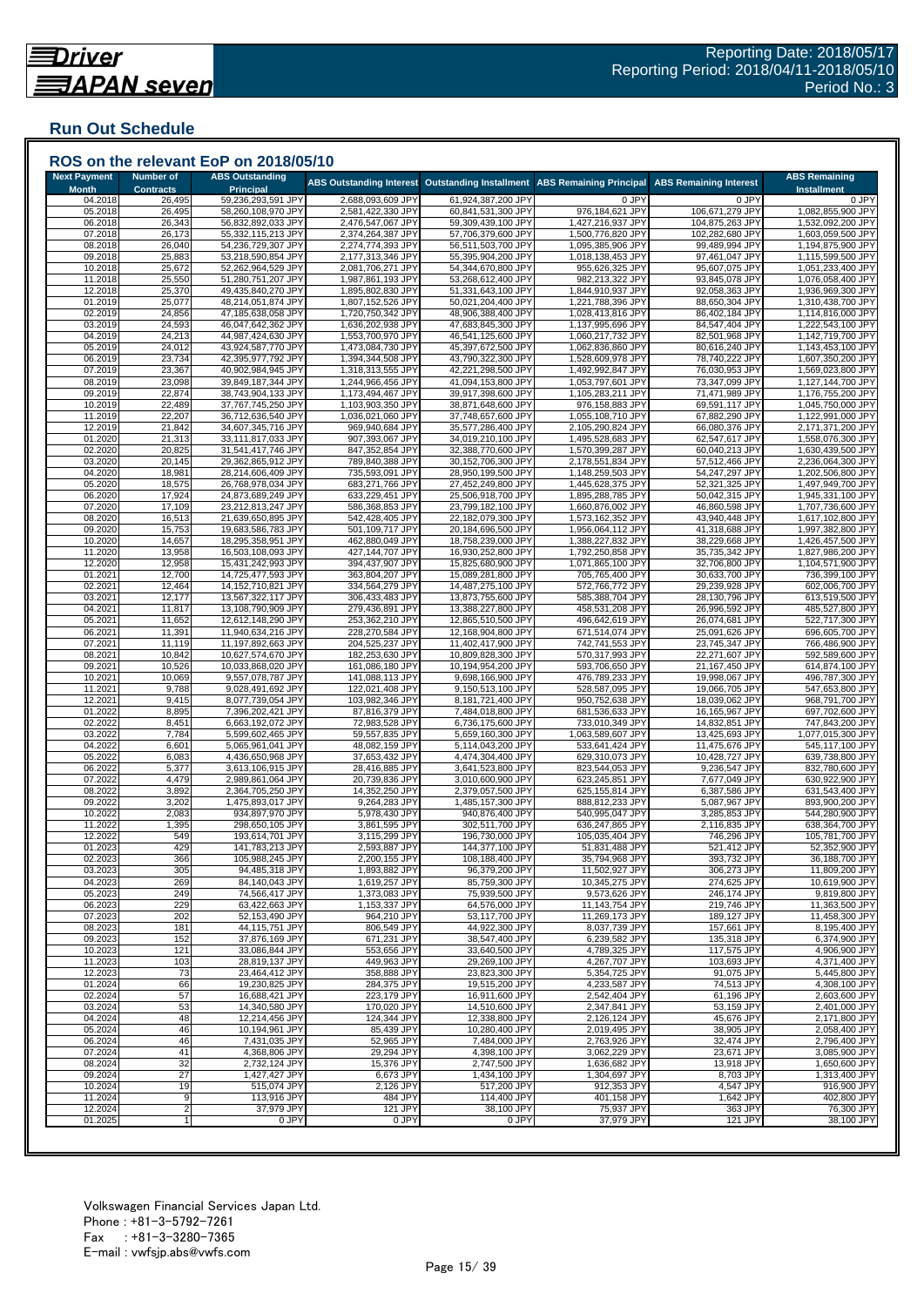

## **Expected Amortisation**

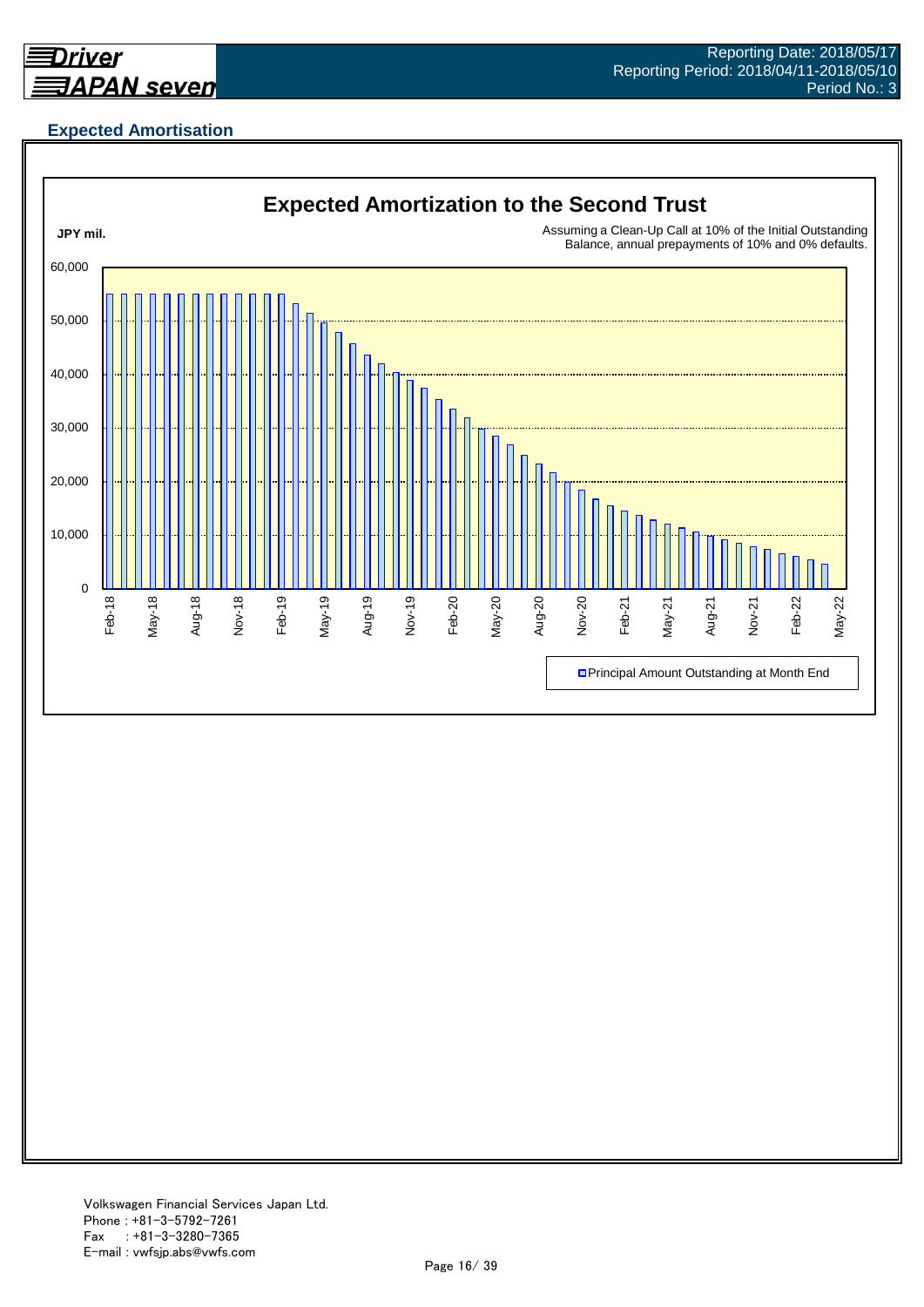## **Distribution by Sub-Servicer**

| <b>Sub-Servicer</b> | <b>Loans</b> | Number of Percentage<br>of Loans | <b>Outstanding Principal</b><br><b>Balance</b> | Percentage<br>of Balance |
|---------------------|--------------|----------------------------------|------------------------------------------------|--------------------------|
| Cedyna              | 15.2531      | 57.57 %                          | 34,802,342,064 JPY                             | 58.75 %                  |
| Jaccs               | 11.2421      | 42.43 %                          | 24,433,951,527 JPY                             | 41.25 %                  |
| <b>Total</b>        | 26,495       | $100.00 \%$                      |                                                | $100.00\%$               |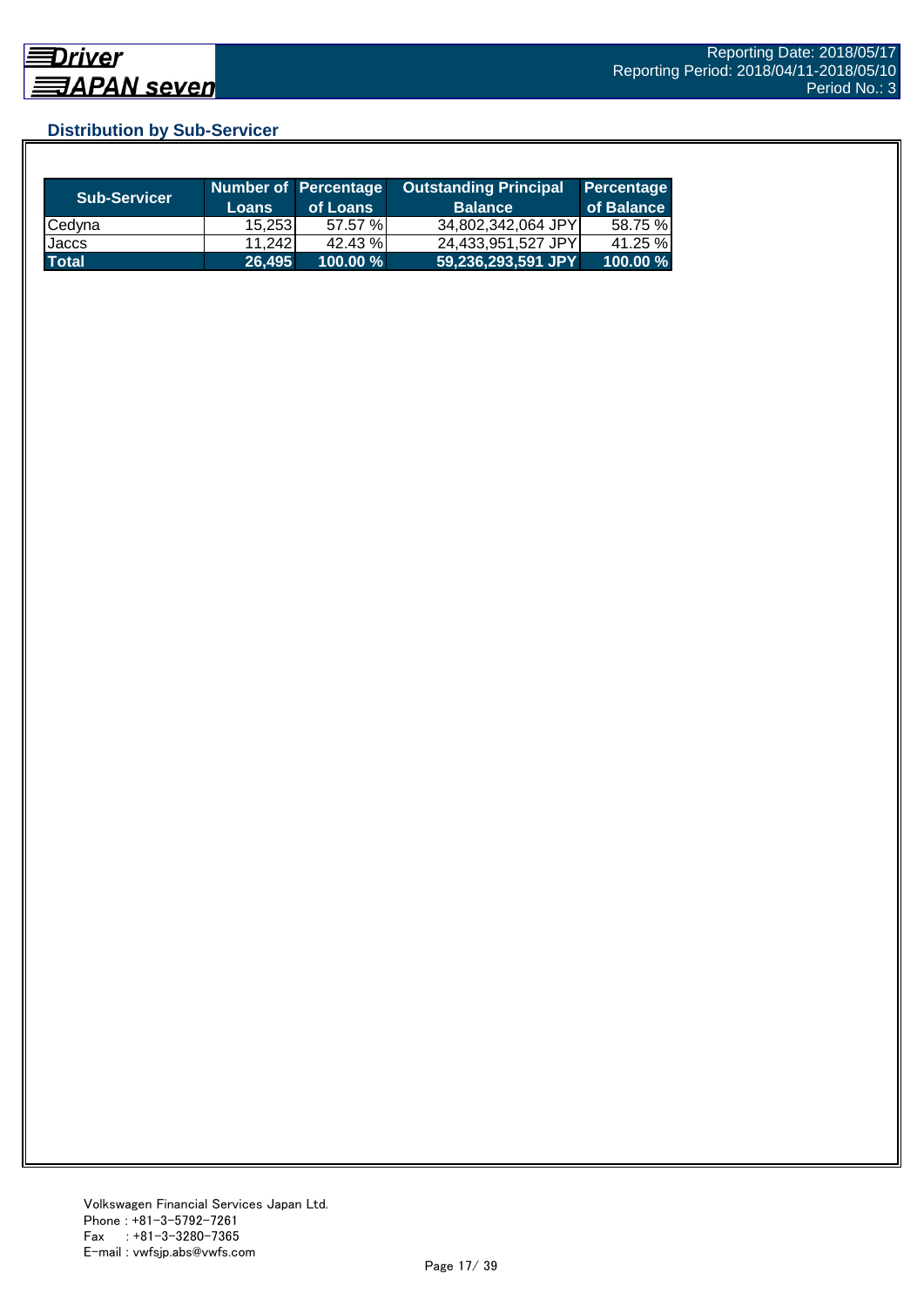## **Distribution by Brand**

| <b>Make</b>  |                 |             | Number of Percentage Outstanding Discounted Percentage |            |
|--------------|-----------------|-------------|--------------------------------------------------------|------------|
|              | <b>Loans</b>    | of Loans    | <b>Principal Balance</b>                               | of Balance |
| <b>VW</b>    | 16,316          | 61.58 %     | 30,819,884,332 JPY                                     | 52.03 %    |
| Audi         | 10,143          | 38.28 %     | 28,233,753,337 JPY                                     | 47.66 %    |
| Bentley      | 19 <sup>1</sup> | 0.07%       | 136,386,895 JPY                                        | 0.23%      |
| Lamborghini  | 6               | 0.02%       | 35,020,199 JPY                                         | 0.06%      |
| Other        | 11              | 0.04%       | 11,248,828 JPY                                         | 0.02%      |
| <b>Total</b> | 26,495          | $100.00 \%$ | 59,236,293,591 JPY                                     | 100.00 %   |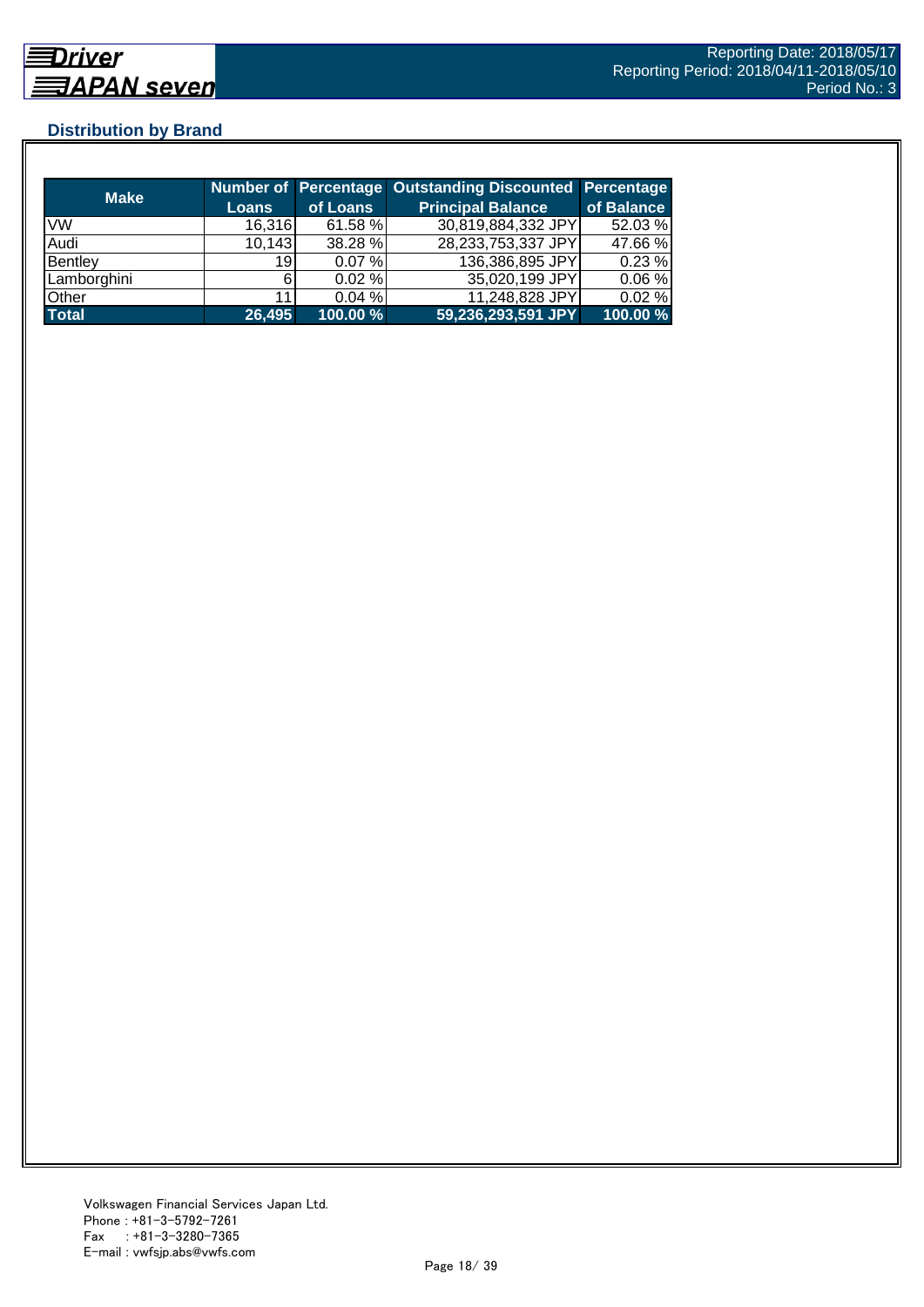## **Distribution by New and Used**

| <b>Distribution by New and Used</b> |              |          |                                                        |            |  |  |
|-------------------------------------|--------------|----------|--------------------------------------------------------|------------|--|--|
| New or Used                         |              |          | Number of Percentage Outstanding Discounted Percentage |            |  |  |
|                                     | <b>Loans</b> | of Loans | <b>Principal Balance</b>                               | of Balance |  |  |
| <b>New</b>                          | 17,196       | 64.90 %  | 45,296,821,619 JPY                                     | 76.47 %    |  |  |
| Used                                | 7.0271       | 26.52 %  | 12,113,377,029 JPY                                     | 20.45 %    |  |  |
| Used (Prolonged)                    | 2.272        | 8.58 %   | 1,826,094,943 JPY                                      | $3.08 \%$  |  |  |
| <b>Total</b>                        | 26,495       | 100.00 % | 59,236,293,591 JPY                                     | 100.00 %   |  |  |

### **Distribution by Brand New and Used**

| <b>New or Used</b>         |              |          | Number of Percentage Outstanding Discounted | Percentage |
|----------------------------|--------------|----------|---------------------------------------------|------------|
|                            | <b>Loans</b> | of Loans | <b>Principal Balance</b>                    | of Balance |
| <b>VW New</b>              | 11,198       | 42.26 %  | 25,058,363,410 JPY                          | 42.30 %    |
| <b>VW Used</b>             | 3,703        | 13.98 %  | 5,012,774,406 JPY                           | 8.46 %     |
| <b>VW Used (Prolonged)</b> | 1,415        | 5.34%    | 748,746,516 JPY                             | 1.26 %     |
| <b>Audi New</b>            | 5.989        | 22.60 %  | 20,181,533,117 JPY                          | 34.07 %    |
| Audi Used                  | 3,299        | 12.45 %  | 6,982,716,451 JPY                           | 11.79 %    |
| Audi Used (Prolonged)      | 855          | 3.23%    | 1,069,503,769 JPY                           | 1.81 %     |
| <b>Other</b>               | <b>36</b>    | 0.14%    | 182,655,922 JPY                             | 0.31 %     |
| <b>Total</b>               | 26,495       | 100.00 % | 59,236,293,591 JPY                          | 100.00 %   |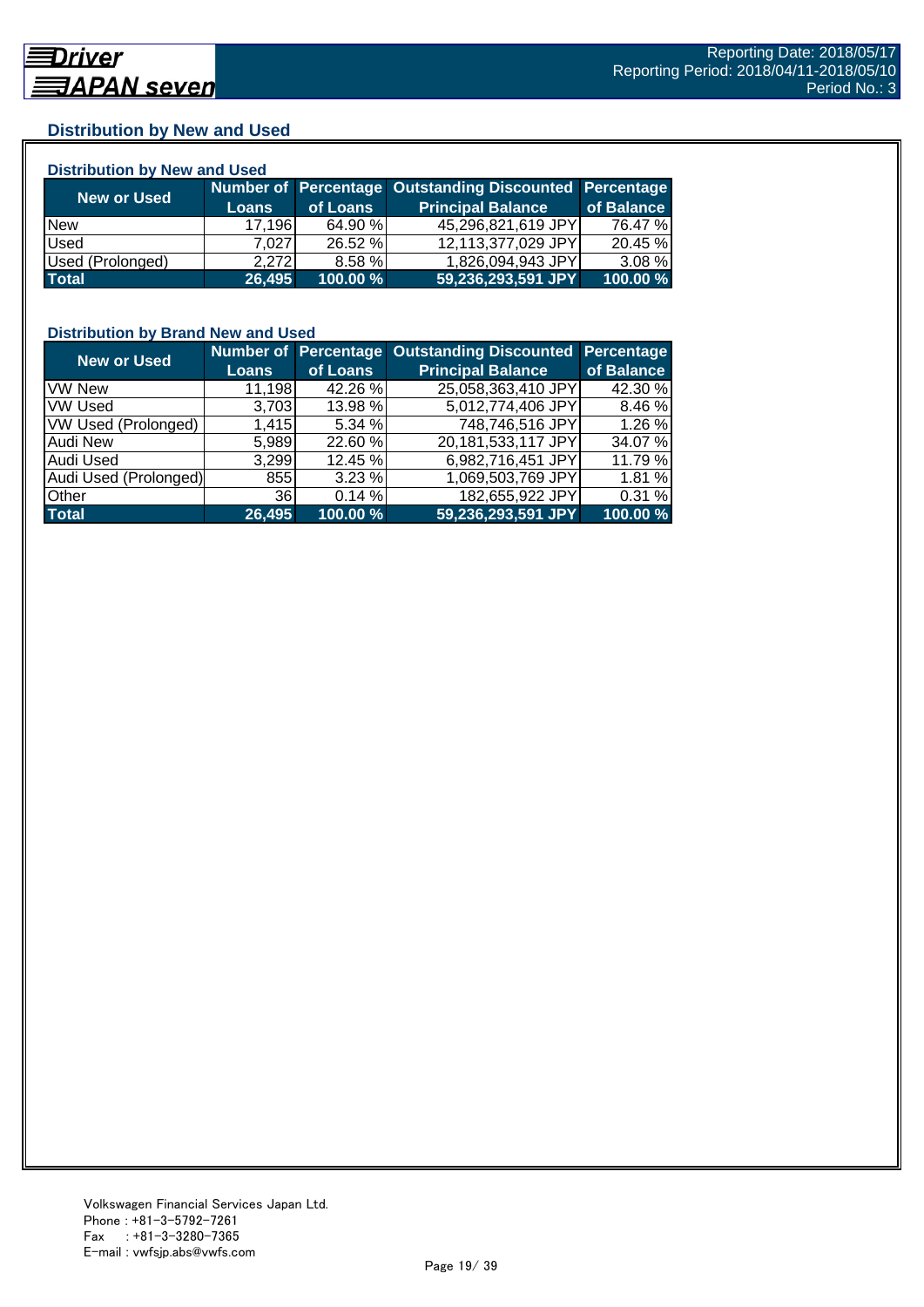### **Distribution by Product Type**

| <b>Loan Type List</b> |                                                           |
|-----------------------|-----------------------------------------------------------|
| <b>Loan Type</b>      | <b>Description</b>                                        |
| 100                   | Volkswagen Owner's Plan                                   |
| 100                   | Audi Owner's Plan                                         |
| 100                   | Lamborghini Auto Loan                                     |
| 100                   | Bentley Auto Loan                                         |
| 101                   | <b>Twin Loan</b>                                          |
| 105                   | <b>Refinanced Volkswagen Solutions</b>                    |
| 106                   | Refinanced Volkswagen Das Welt Auto with refinance option |
| 106                   | Refinanced Audi S-Loan/ S-Loan Plus                       |
| 106                   | Refinanced Lamborghini Hyper Premium Plan                 |
| 106                   | Refinanced Bentley My Flying B                            |
| 140                   | Volkswagen Solutions, Audi Future Drive*                  |
| 150                   | Volkswagen Das Welt Auto with refinance option            |
| 150                   | Audi S-Loan                                               |
| 150                   | Lamborghini Hyper Premium Plan                            |
| 150                   | Bentley My Flying B                                       |
| 151                   | Audi S-Loan Plus                                          |

(\*)Audi Future Drive is scheduled to be introduced from March 2018.

#### **Product Type**

| <b>Loan Type</b> |              |          | Number of Percentage Outstanding Discounted Percentage |            |
|------------------|--------------|----------|--------------------------------------------------------|------------|
|                  | <b>Loans</b> | of Loans | <b>Principal Balance</b>                               | of Balance |
| 100              | 2,996        | 11.31 %  | 4,275,837,542 JPY                                      | 7.22 %     |
| 101              |              | 0.00%    | 0 JPY                                                  | 0.00%      |
| 105              | 1,310        | 4.94 %   | 720,271,046 JPY                                        | 1.22%      |
| 106              | 962          | 3.63 %   | 1,105,823,897 JPY                                      | 1.87 %     |
| 140-VFJ          | 1,460        | 5.51 %   | 3,252,272,205 JPY                                      | 5.49%      |
| 140-Dealer       | 9,066        | 34.22 %  | 20,747,459,456 JPY                                     | 35.02 %    |
| 150              | 10,205       | 38.52 %  | 27,505,161,466 JPY                                     | 46.43 %    |
| 151              | 496          | 1.87 %   | 1,629,467,979 JPY                                      | 2.75 %     |
| <b>Total</b>     | 26,495       | 100.00 % | 59,236,293,591 JPY                                     | 100.00 %   |

#### **Credit Type**

| <b>Credit Type</b>         |         |             | Number of Percentage Outstanding Discounted Percentage |            |
|----------------------------|---------|-------------|--------------------------------------------------------|------------|
|                            | Loans   | of Loans    | <b>Principal Balance</b>                               | of Balance |
| <b>Balloon Type Loan</b>   | 21.2271 | $80.12 \%$  | 53,134,361,106 JPY                                     | 89.70 %    |
| Equal Instalment Type Loan | 5.268   | 19.88 %     | 6.101.932.485 JPY                                      | 10.30%     |
| <b>Total</b>               | 26,495  | $100.00 \%$ | 59,236,293,591 JPY                                     | 100.00 %   |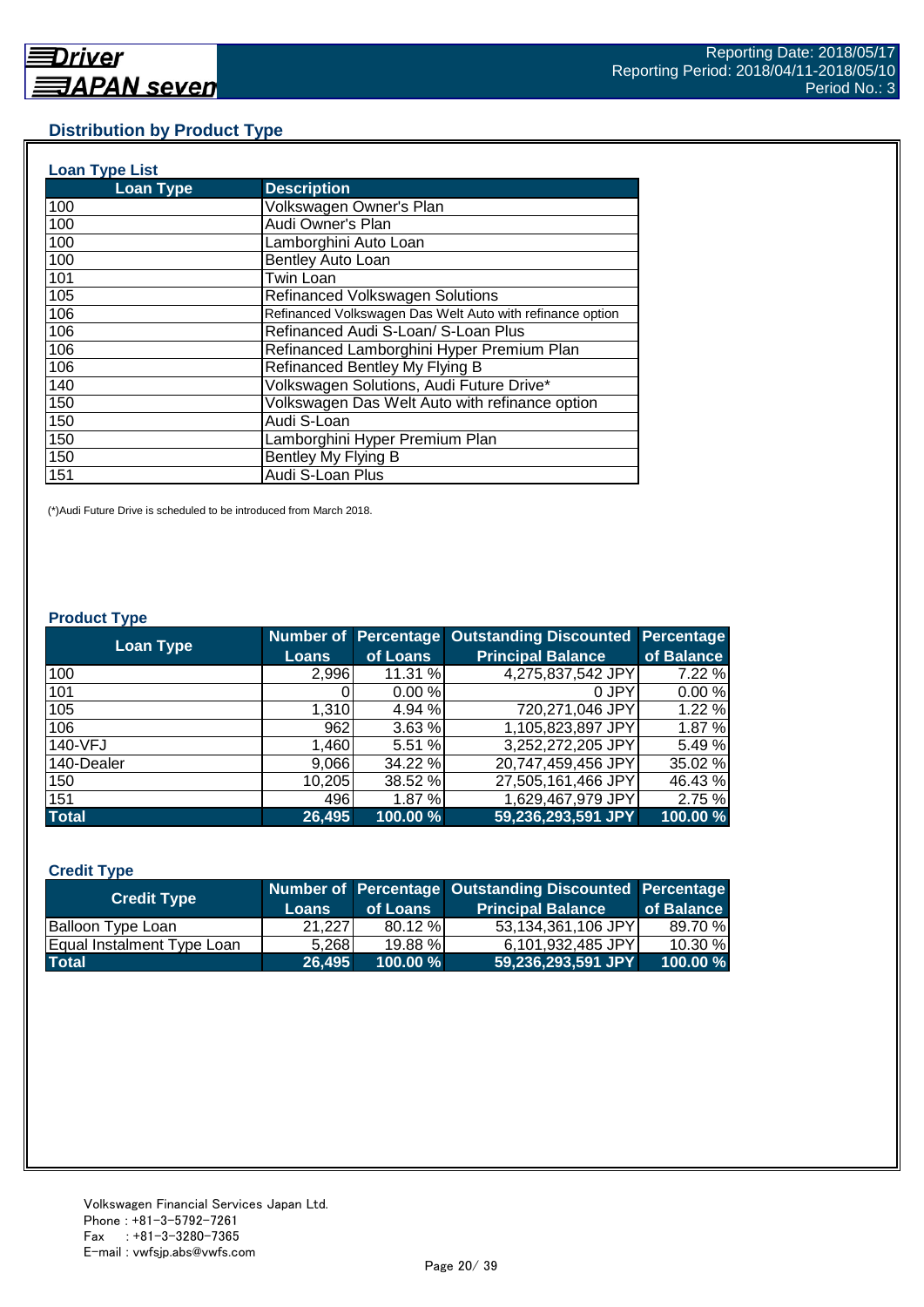## **Distribution by RV**

| <b>Loan Type</b>              | <b>Number of</b><br><b>Loans</b> | <b>Percentage</b><br>of Balance | <b>Outstanding Discounted</b><br><b>Principal Balance</b> |
|-------------------------------|----------------------------------|---------------------------------|-----------------------------------------------------------|
| 100/101/105/106               | 5,268                            | 10.30 %                         | 6,101,932,485 JPY                                         |
| 140-VFJ<br>(excl. balloon)    |                                  | 3.22%                           | 1,905,182,011 JPY                                         |
| 140-VFJ<br>(balloon)          |                                  | 2.27%                           | 1,347,090,194 JPY                                         |
| 140-VFJ                       | 1,460                            | 5.49 %                          | 3,252,272,205 JPY                                         |
| 140-Dealer<br>(excl. balloon) |                                  | 20.55 %                         | 12,175,893,774 JPY                                        |
| 140-Dealer<br>(balloon)       |                                  | 14.47 %                         | 8,571,565,682 JPY                                         |
| 140-Dealer                    | 9,066                            | 35.02 %                         | 20,747,459,456 JPY                                        |
| 150<br>(excl. balloon)        |                                  | 25.43 %                         | 15,063,796,535 JPY                                        |
| 150<br>(balloon)              |                                  | 21.00 %                         | 12,441,364,931 JPY                                        |
| 150                           | 10,205                           | 46.43 %                         | 27,505,161,466 JPY                                        |
| 151<br>(excl. balloon)        |                                  | 1.11 %                          | 654,677,967 JPY                                           |
| 151<br>(balloon)              |                                  | 1.65 %                          | 974,790,012 JPY                                           |
| 151                           | 496                              | 2.75 %                          | 1,629,467,979 JPY                                         |
| <b>Total</b>                  | 26,495                           | 100.00 %                        | 59,236,293,591 JPY                                        |

| <b>Type of Payment Portion</b>     | of Balance | <b>Percentage Outstanding Discounted</b><br><b>Principal Balance</b> |
|------------------------------------|------------|----------------------------------------------------------------------|
| <b>Monthly Installment Portion</b> | 60.61 %    | 35,901,482,772 JPY                                                   |
| <b>Balloon Portion</b>             | 39.39%     | 23,334,810,819 JPY                                                   |
| <b>Total</b>                       | 100.00 %   | 59,236,293,591 JPY                                                   |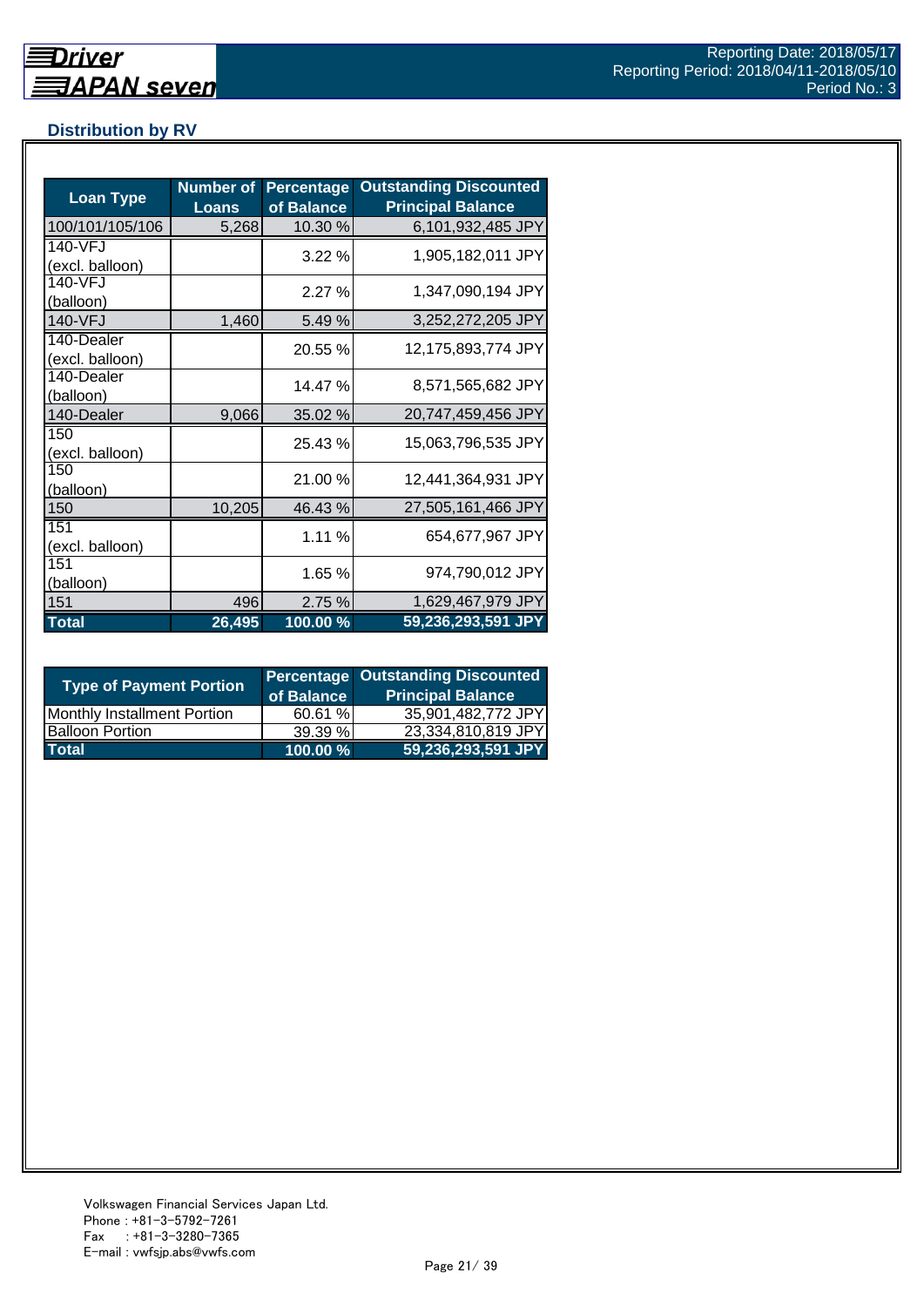## **Distribution by Brand New and Used**

| Audi         |        |          |                                                        |            |
|--------------|--------|----------|--------------------------------------------------------|------------|
| New or Used  |        |          | Number of Percentage Outstanding Discounted Percentage |            |
|              | Loans  | of Loans | <b>Principal Balance</b>                               | of Balance |
| <b>New</b>   | 5.989  | 59.05 %  | 20,181,533,117 JPY                                     | 71.48 %    |
| Used         | 4.154  | 40.95 %  | 8,052,220,220 JPY                                      | 28.52 %    |
| <b>Total</b> | 10,143 | 100.00%  | 28,233,753,337 JPY                                     | 100.00 %   |

#### **Bentley**

| <b>New or Used</b> |                 |          | Number of Percentage Outstanding Discounted Percentage |            |
|--------------------|-----------------|----------|--------------------------------------------------------|------------|
|                    | <b>Loans</b>    | of Loans | <b>Principal Balance</b>                               | of Balance |
| <b>New</b>         |                 | 42.11 %  | 49,247,841 JPY                                         | 36.11 %    |
| <b>Used</b>        | 11 <sub>1</sub> | 57.89 %  | 87,139,054 JPY                                         | 63.89 %    |
| <b>Total</b>       | 19 <sup>°</sup> | 100.00 % | 136,386,895 JPY                                        | 100.00 %   |

#### **Lamborghini**

| <b>New or Used</b> | <b>Loans</b> | of Loans | Number of Percentage Outstanding Discounted Percentage<br><b>Principal Balance</b> | of Balance |
|--------------------|--------------|----------|------------------------------------------------------------------------------------|------------|
| <b>New</b>         |              | 16.67%   | 7,677,251 JPY                                                                      | 21.92 %    |
| <b>Used</b>        | 5.           | 83.33 %  | 27,342,948 JPY                                                                     | 78.08 %    |
| <b>Total</b>       | 6.           | 100.00 % | 35,020,199 JPY                                                                     | 100.00 %   |

#### **VW**

| <b>New or Used</b> |              |          | Number of Percentage Outstanding Discounted Percentage |            |
|--------------------|--------------|----------|--------------------------------------------------------|------------|
|                    | <b>Loans</b> | of Loans | <b>Principal Balance</b>                               | of Balance |
| <b>New</b>         | 11,198       | 68.63 %  | 25,058,363,410 JPY                                     | 81.31 %    |
| <b>Used</b>        | 5.118        | 31.37%   | 5.761.520.922 JPYI                                     | 18.69 %    |
| <b>Total</b>       | 16,316       | 100.00 % | 30,819,884,332 JPY                                     | 100.00 %   |

#### **OTHER**

| <b>New or Used</b> | <b>Loans</b>    | of Loans | Number of Percentage Outstanding Discounted Percentage<br><b>Principal Balance</b> | of Balance |
|--------------------|-----------------|----------|------------------------------------------------------------------------------------|------------|
| <b>New</b>         |                 | 0.00%    | 0 JPY                                                                              | $0.00 \%$  |
| Used               | 11              | 100.00 % | 11,248,828 JPY                                                                     | 100.00 %   |
| <b>Total</b>       | 11 <sup>1</sup> | 100.00 % | 11,248,828 JPY                                                                     | 100.00 %   |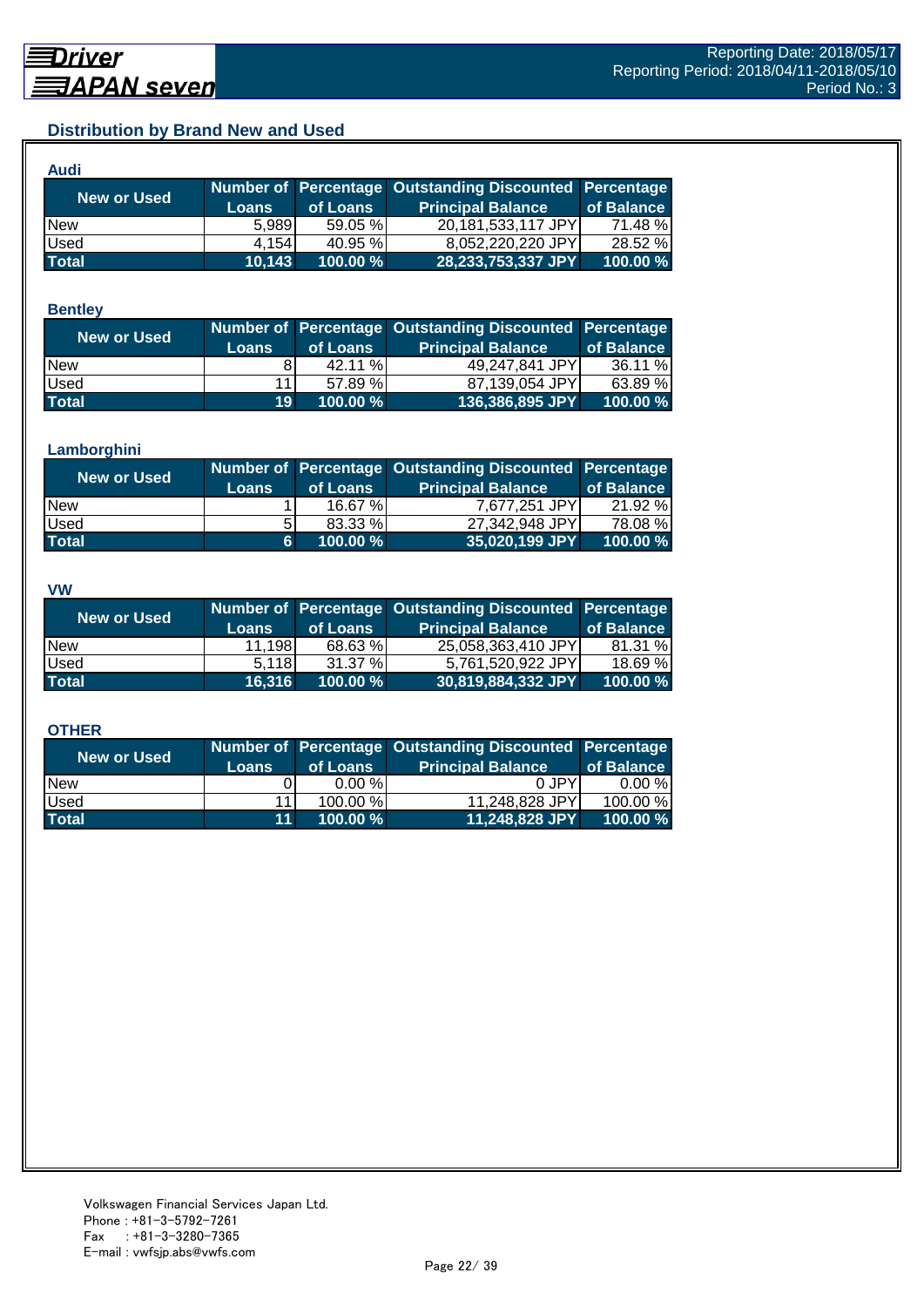## **Distribution by Customer Type**

| <b>Customer Type</b> |              |          |                                                        |            |
|----------------------|--------------|----------|--------------------------------------------------------|------------|
|                      |              |          | Number of Percentage Outstanding Discounted Percentage |            |
| <b>Customer Type</b> | <b>Loans</b> | of Loans | <b>Principal Balance</b>                               | of Balance |
| <b>IRetail</b>       | 23,749       | 89.64 %  | 50,440,858,431 JPY                                     | 85.15 %    |
| Corporate            | 2,746        | 10.36 %  | 8,795,435,160 JPY                                      | 14.85 %    |
| <b>Total</b>         | 26,495       | 100.00 % | 59,236,293,591 JPY                                     | 100.00 %   |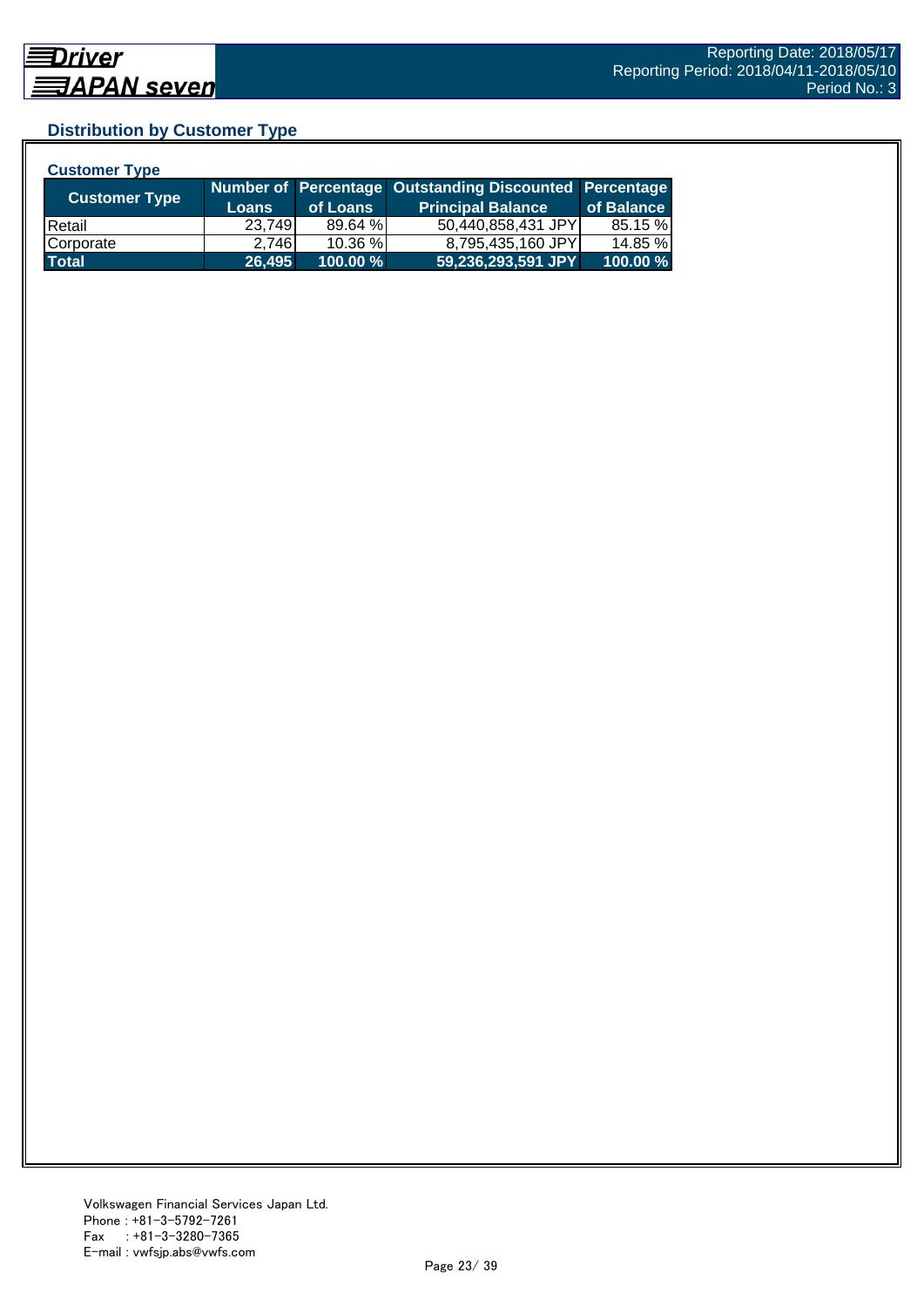## **Distribution by Outstanding Discounted Principal Balance**

| <b>Outstanding Discounted</b>      | <b>Number of</b> |           | <b>Percentage Outstanding Discounted</b> | <b>Percentage of</b> |
|------------------------------------|------------------|-----------|------------------------------------------|----------------------|
| <b>Principal Balance</b>           | <b>Loans</b>     | of Loans  | <b>Principal Balance</b>                 | <b>Balance</b>       |
| 500,000 JPY<br>$\leq$              | 1,668            | 6.30%     | 473,526,678 JPY                          | 0.80%                |
| 500,001 JPY<br>1,000,000 JPY       | 2,840            | 10.72 %   | 2,203,514,801 JPY                        | 3.72 %               |
| 1,500,000 JPY<br>1.000.001 JPY     | 3,998            | 15.09 %   | 5,033,286,102 JPY                        | 8.50 %               |
| 2,000,000 JPY<br>1,500,001 JPY -   | 4.570            | 17.25 %   | 7,997,793,225 JPY                        | 13.50 %              |
| 2.500,000 JPY<br>2.000.001 JPY -   | 4,208            | 15.88 %   | 9,446,090,686 JPY                        | 15.95 %              |
| 3,000,000 JPY<br>2.500.001 JPY -   | 3,186            | 12.02 %   | 8,716,206,850 JPY                        | 14.71 %              |
| 3,000,001 JPY -<br>3,500,000 JPY   | 2,158            | 8.14 %    | 6,983,459,809 JPY                        | 11.79 %              |
| 4,000,000 JPY<br>3,500,001 JPY -   | 1,364            | 5.15 %    | 5,094,343,986 JPY                        | 8.60 %               |
| 4,000,001 JPY -<br>4,500,000 JPY   | 819              | 3.09%     | 3,465,904,115 JPY                        | 5.85 %               |
| 5,000,000 JPY<br>4.500,001 JPY -   | 533              | %<br>2.01 | 2,516,086,417 JPY                        | 4.25 %               |
| 6,000,000 JPY<br>5.000.001 JPY -   | 578              | 2.18%     | 3,148,245,576 JPY                        | 5.31 %               |
| 7,000,000 JPY<br>$6.000.001$ JPY - | 277              | 1.05 %    | 1,778,189,687 JPY                        | 3.00 %               |
| 8,000,000 JPY<br>7.000.001 JPY     | 157              | 0.59%     | 1,171,893,702 JPY                        | 1.98%                |
| 9,000,000 JPY<br>8,000,001 JPY     | 104              | 0.39%     | 883,576,956 JPY                          | 1.49%                |
| 9,000,001 JPY<br>- 10,000,000 JPY  | 35               | 0.13%     | 324,175,001 JPY                          | 0.55%                |
| $>= 10,000,001$ JPY                | 0                | 0.00%     | 0 JPY                                    | 0.00%                |
| <b>Total</b>                       | 26,495           | 100.00 %  | 59,236,293,591 JPY                       | 100.00 %             |

| <b>Statistics</b>                                       |               |
|---------------------------------------------------------|---------------|
| <b>Minimum</b> Outstanding Discounted Principal Balance | 12,660 JPY    |
| <b>Maximum</b> Outstanding Discounted Principal Balance | 9,703,301 JPY |
| <b>Average Outstanding Discounted Principal Balance</b> | 2,235,754 JPY |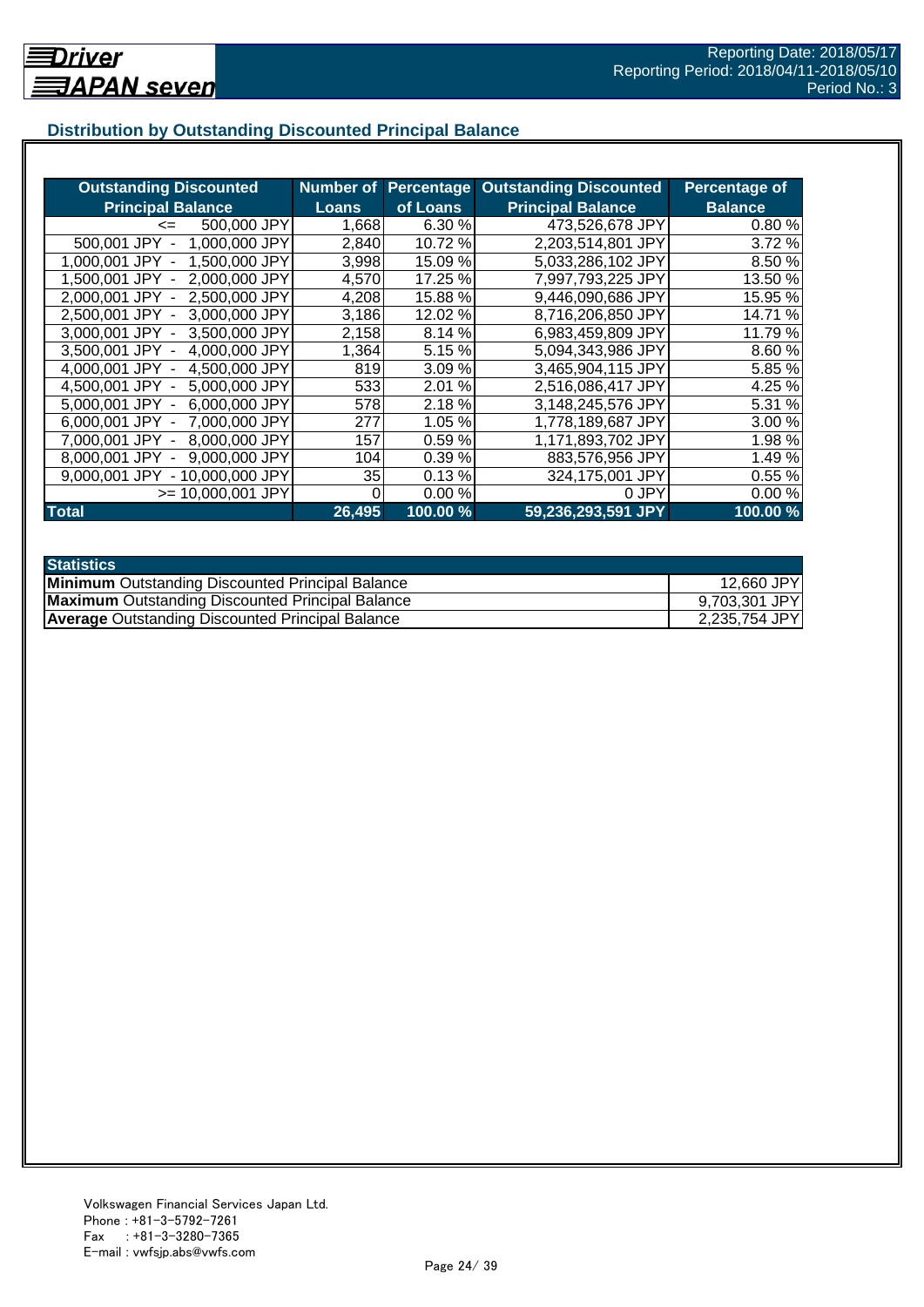## **Distribution by Original Principal Amount**

|                                           | Number of |          | <b>Percentage Outstanding Discounted</b> | Percentage of  |
|-------------------------------------------|-----------|----------|------------------------------------------|----------------|
| <b>Original Principal Balance</b>         | Loans     | of Loans | <b>Principal Balance</b>                 | <b>Balance</b> |
| 500,000 JPY<br><=                         | 518       | 1.96 %   | 110,972,834 JPY                          | 0.19%          |
| 1,000,000 JPY<br>500,001 JPY              | 1,958     | 7.39 %   | 1,051,686,814 JPY                        | 1.78%          |
| 1,500,000 JPY<br>1.000.001<br>JPY         | 2,978     | 11.24 %  | 2,905,859,187 JPY                        | 4.91 %         |
| 2.000.000 JPY<br>1.500.001 JPY            | 3,955     | 14.93 %  | 5,600,249,876 JPY                        | 9.45%          |
| 2,500,000 JPY<br>2.000.001 JPY -          | 3,940     | 14.87 %  | 7,254,119,855 JPY                        | 12.25 %        |
| 2,500,001 JPY -<br>3,000,000 JPY          | 3,947     | 14.90 %  | 8,836,399,426 JPY                        | 14.92 %        |
| 3.000.001 JPY -<br>3.500,000 JPY          | 2,870     | 10.83%   | 7,720,077,044 JPY                        | 13.03 %        |
| 3,500,001 JPY -<br>4,000,000 JPY          | 2,121     | 8.01%    | 6,572,024,356 JPY                        | 11.09 %        |
| 4,500,000 JPY<br>4.000.001 JPY -          | 1,255     | 4.74 %   | 4,444,221,877 JPY                        | 7.50 %         |
| 4,500,001 JPY -<br>5,000,000 JPY          | 940       | 3.55 %   | 3,723,774,441 JPY                        | 6.29 %         |
| 6,000,000 JPY<br>5.000.001 JPY -          | 901       | 3.40 %   | 4,069,795,422 JPY                        | 6.87 %         |
| 7,000,000 JPY<br>6.000.001 JPY -          | 513       | 1.94 %   | 2,770,030,767 JPY                        | 4.68%          |
| 8,000,000 JPY<br>7.000.001 JPY -          | 270       | 1.02 %   | 1,669,166,792 JPY                        | 2.82 %         |
| 9,000,000 JPY<br>8.000.001 JPY            | 132       | 0.50%    | 926,774,392 JPY                          | 1.56 %         |
| 9.000.001 JPY<br>10.000.000 JPY<br>$\sim$ | 98        | 0.37%    | 784,172,860 JPY                          | 1.32 %         |
| >= 10.000.001 JPY                         | 99        | 0.37%    | 796,967,648 JPY                          | 1.35 %         |
| <b>Total</b>                              | 26,495    | 100.00 % | 59,236,293,591 JPY                       | 100.00%        |

| <b>Statistics</b>                         |                |
|-------------------------------------------|----------------|
| <b>Minimum</b> Original Principal Balance | 100,000 JPY    |
| <b>Maximum</b> Original Principal Balance | 28,200,000 JPY |
| <b>Average Original Principal Balance</b> | 2,769,630 JPY  |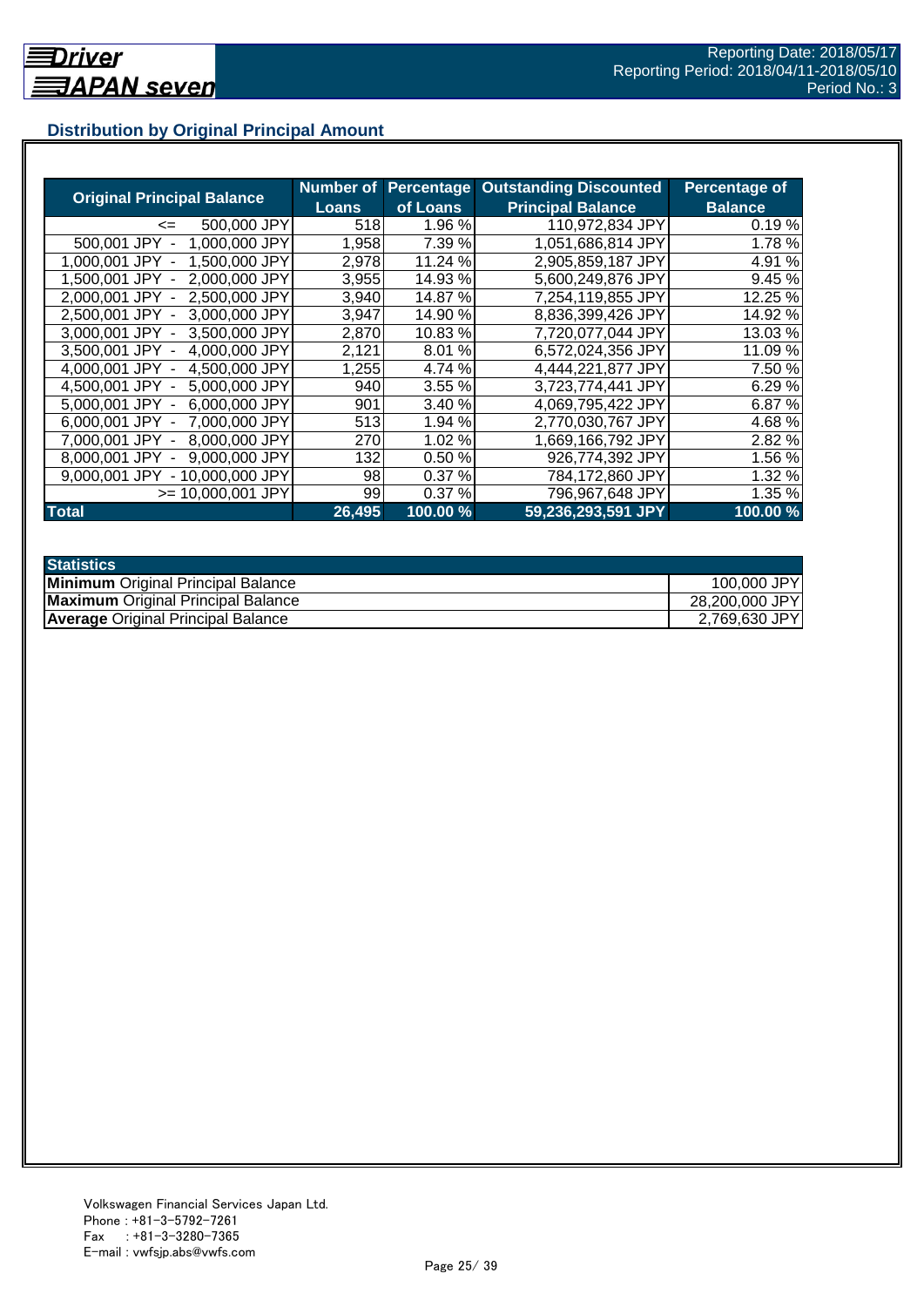## **Distribution by Interest Rate paid by the Obligor**

| Interest Rate paid by the Number of Percentage |              |          | <b>Outstanding Discounted</b> | Percentage |
|------------------------------------------------|--------------|----------|-------------------------------|------------|
| <b>Obligor</b>                                 | <b>Loans</b> | of Loans | <b>Principal Balance</b>      | of Balance |
| < 0.900 %                                      | 504          | 1.90%    | 1,253,702,219 JPY             | 2.12 %     |
| $0.900\% < 1.500\%$                            | 5.079        | 19.17 %  | 13,387,782,951 JPY            | 22.60 %    |
| 1.500 % < 2.000 %                              | 8,611        | 32.50 %  | 21,608,993,721 JPY            | 36.48%     |
| $2.000\% < 2.500\%$                            | 154          | 0.58%    | 543,285,616 JPY               | 0.92%      |
| $2.500\% < 3.000\%$                            | 7,479        | 28.23 %  | 16,739,933,313 JPY            | 28.26 %    |
| $3.000\% < 3.500\%$                            | 1.019        | 3.85%    | 1,035,566,922 JPY             | 1.75 %     |
| $3.500\% < 4.000\%$                            | 3,638        | 13.73 %  | 4,654,575,053 JPY             | 7.86 %     |
| 4.000 % < 4.500 %                              |              | 0.04%    | 12,453,796 JPY                | 0.02%      |
| 4.500 % < 5.000 %                              |              | 0.00 %   | 0 JPY                         | 0.00%      |
| 5.000 % or more                                |              | 0.00 %   | 0 JPY                         | 0.00%      |
| <b>Total</b>                                   | 26,495       | 100.00 % | 59,236,293,591 JPY            | 100.00%    |

| <b>Statistics</b>                     |           |
|---------------------------------------|-----------|
| <b>Minimum</b> Interest Rate          | $0.00 \%$ |
| Maximum Interest Rate                 | 4.09 %    |
| <b>Weighted Average Interest Rate</b> | $2.12 \%$ |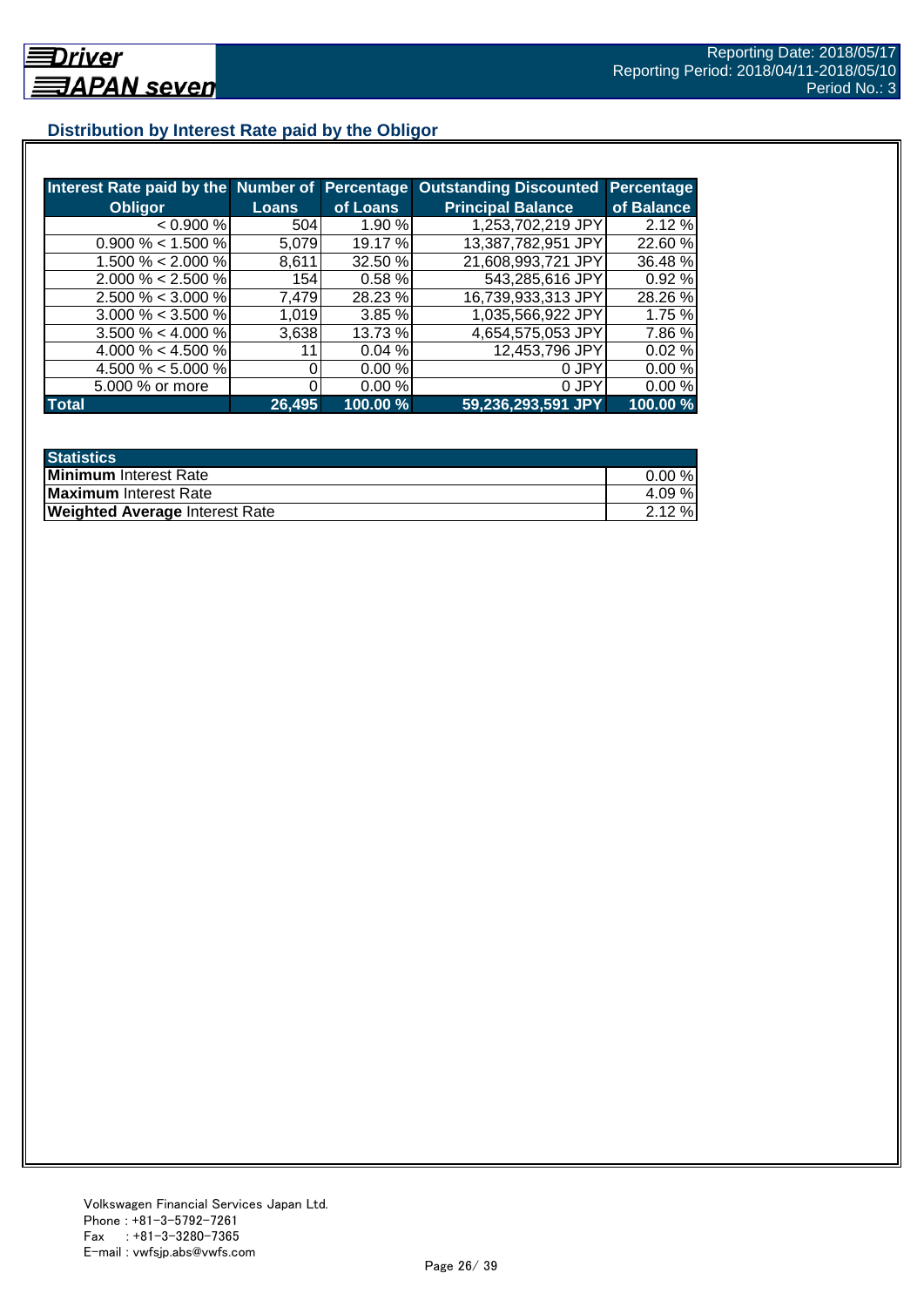## **Distribution by Original Term**

| Length of Original Term Number of Percentage |                 |          | <b>Outstanding Discounted</b> | <b>Percentage</b> |
|----------------------------------------------|-----------------|----------|-------------------------------|-------------------|
| (months)                                     | <b>Loans</b>    | of Loans | <b>Principal Balance</b>      | of Balance        |
| $6 - 12$                                     | 259             | 0.98%    | 72,314,300 JPY                | 0.12%             |
| $13 - 18$                                    | 128             | 0.48%    | 44,246,530 JPY                | 0.07%             |
| $19 - 24$                                    | 1.571           | 5.93 %   | 1,130,565,430 JPY             | 1.91 %            |
| $25 - 30$                                    | 93 <sub>l</sub> | 0.35%    | 84,114,489 JPY                | 0.14%             |
| $31 - 36$                                    | 10,507          | 39.66 %  | 25,334,296,464 JPY            | 42.77 %           |
| $37 - 42$                                    | 741             | 0.28%    | 90,758,109 JPY                | 0.15%             |
| $43 - 48$                                    | 1,417           | 5.35 %   | 2,357,233,254 JPY             | 3.98 %            |
| $49 - 54$                                    | 23 <sub>l</sub> | 0.09%    | 36,125,439 JPY                | 0.06%             |
| $55 - 60$                                    | 11,892          | 44.88%   | 28,873,841,029 JPY            | 48.74 %           |
| $61 - 66$                                    | 15              | 0.06%    | 33,595,511 JPY                | 0.06%             |
| $67 - 72$                                    | 397             | 1.50 %   | 788,136,960 JPY               | 1.33%             |
| 73 - 84                                      | 119             | 0.45%    | 391,066,076 JPY               | 0.66%             |
| <b>Total</b>                                 | 26,495          | 100.00 % | 59,236,293,591 JPY            | 100.00 %          |

| <b>Statistics</b>                               |       |
|-------------------------------------------------|-------|
| <b>Minimum</b> Original Term in months          |       |
| <b>Maximum</b> Original Term in months          | 84    |
| <b>Weighted Average Original Term in months</b> | 48.7° |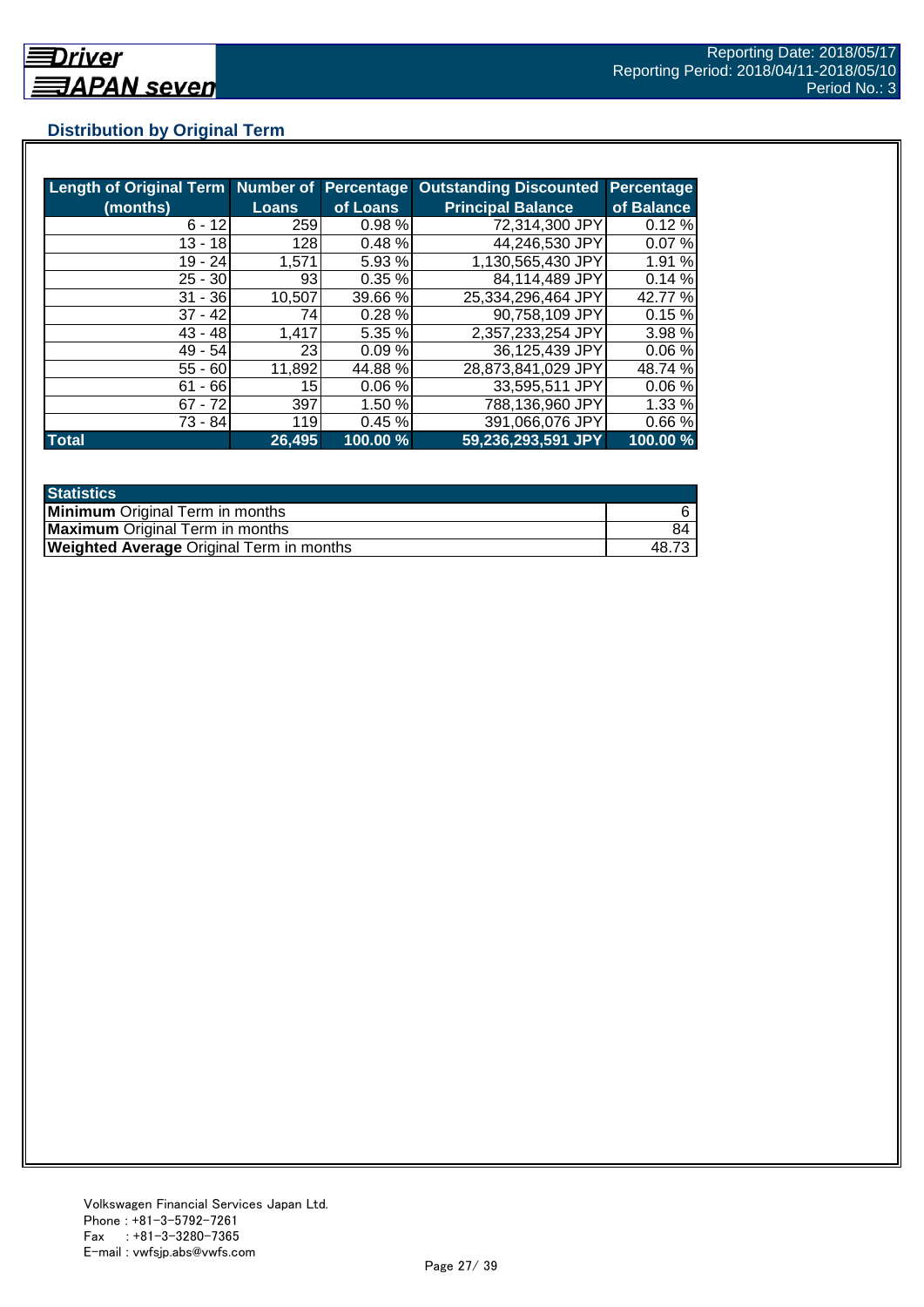## **Distribution by Remaining Term**

| <b>Length of Remaining</b> |              |          | <b>Number of Percentage Outstanding Discounted</b> | <b>Percentage</b> |
|----------------------------|--------------|----------|----------------------------------------------------|-------------------|
| <b>Term (months)</b>       | <b>Loans</b> | of Loans | <b>Principal Balance</b>                           | of Balance        |
| $= 12$                     | 2,483        | 9.37%    | 2,464,033,062 JPY                                  | 4.16%             |
| $13 - 18$                  | 1,805        | 6.81 %   | 2,724,316,167 JPY                                  | 4.60%             |
| 19 - 24                    | 3,632        | 13.71 %  | 7,903,686,066 JPY                                  | 13.34 %           |
| $25 - 30$                  | 4,617        | 17.43 %  | 11,667,872,899 JPY                                 | 19.70 %           |
| $31 - 36$                  | 2,306        | 8.70 %   | 5,335,385,600 JPY                                  | 9.01 %            |
| $37 - 42$                  | 1,864        | 7.04 %   | 3,758,118,347 JPY                                  | 6.34 %            |
| $43 - 48$                  | 3,705        | 13.98 %  | 8,909,392,738 JPY                                  | 15.04 %           |
| $49 - 54$                  | 4,688        | 17.69 %  | 12,564,017,654 JPY                                 | 21.21 %           |
| $55 - 60$                  | 1,146        | 4.33 %   | 3,224,310,200 JPY                                  | 5.44 %            |
| - 66<br>61                 | 146          | 0.55%    | 355,762,694 JPY                                    | 0.60%             |
| $67 - 72$                  | 57           | 0.22%    | 161,524,119 JPY                                    | 0.27%             |
| 73 - 84                    | 461          | 0.17%    | 167,874,045 JPY                                    | 0.28%             |
| <b>Total</b>               | 26,495       | 100.00 % | 59,236,293,591 JPY                                 | 100.00 %          |

| <b>Statistics</b>                                |       |
|--------------------------------------------------|-------|
| <b>Minimum</b> Remaining Term in months          |       |
| <b>Maximum</b> Remaining Term in months          |       |
| <b>Weighted Average Remaining Term in months</b> | 36.55 |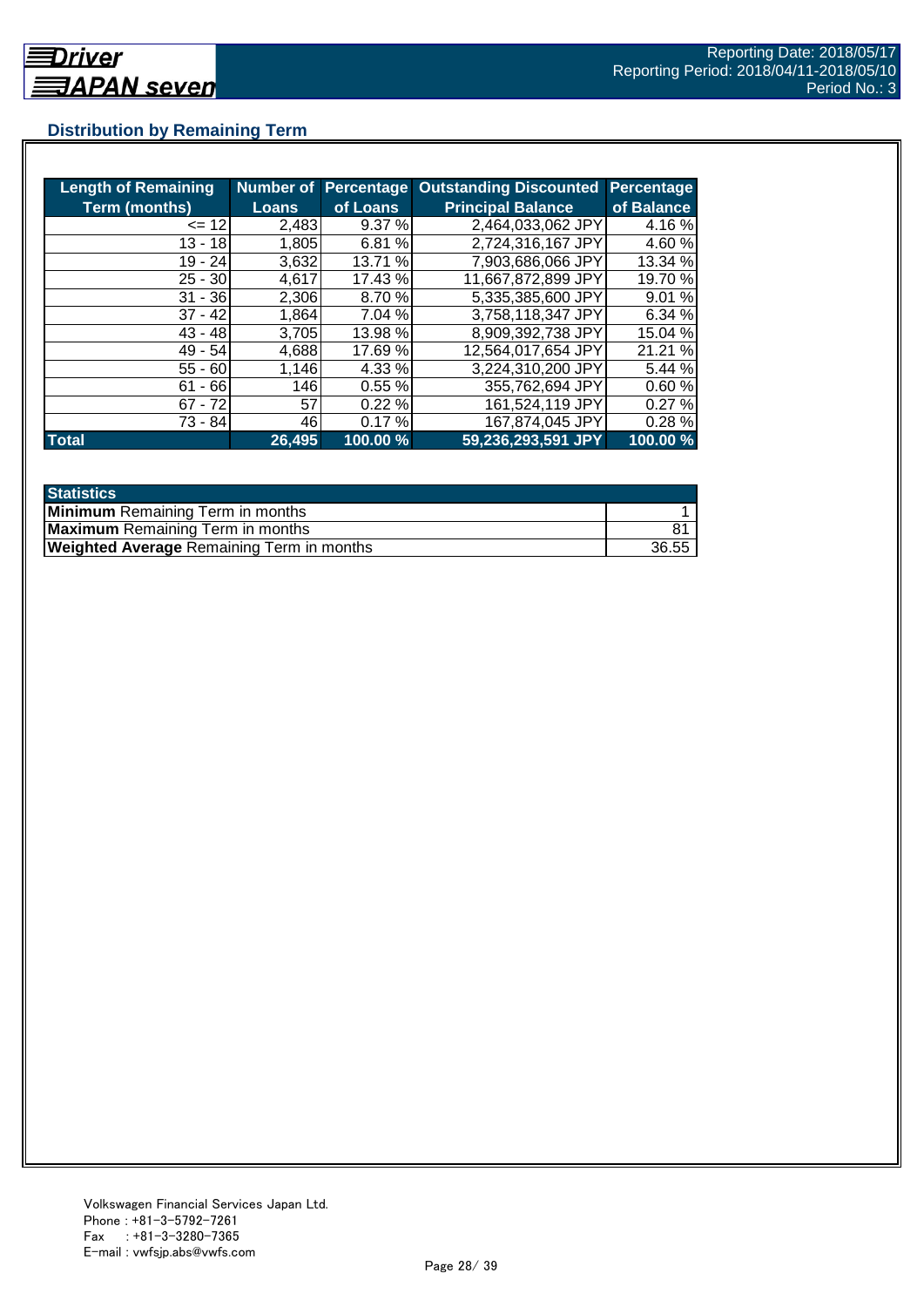## **Distribution by Seasoning**

| <b>Seasoning (months)</b> |              | <b>Number of Percentage</b> | <b>Outstanding Discounted</b> | <b>Percentage</b> |
|---------------------------|--------------|-----------------------------|-------------------------------|-------------------|
|                           | <b>Loans</b> | of Loans                    | <b>Principal Balance</b>      | of Balance        |
| $= 12$                    | 14,401       | 54.35 %                     | 35,132,366,195 JPY            | 59.31 %           |
| $13 - 18$                 | 7,044        | 26.59 %                     | 15,443,029,005 JPY            | 26.07%            |
| $19 - 24$                 | 2,358        | 8.90 %                      | 4,641,447,278 JPY             | 7.84 %            |
| $25 - 30$                 | 1,421        | 5.36 %                      | 2,488,385,966 JPY             | 4.20 %            |
| $31 - 36$                 | 635          | 2.40 %                      | 868,799,362 JPY               | 1.47%             |
| $37 - 42$                 | 246          | 0.93%                       | 326,376,135 JPY               | 0.55%             |
| $43 - 48$                 | 139          | 0.52%                       | 135,031,746 JPY               | 0.23%             |
| $49 - 54$                 | 167          | 0.63%                       | 158,536,747 JPY               | 0.27%             |
| $55 - 60$                 | 71           | 0.27%                       | 37,746,706 JPY                | 0.06%             |
| $61 - 66$                 | 13           | 0.05%                       | 4,574,451 JPY                 | 0.01%             |
| $67 - 72$                 |              | 0.00%                       | 0 JPY                         | 0.00%             |
| 73 - 84                   |              | 0.00%                       | 0 JPY                         | 0.00%             |
| <b>Total</b>              | 26,495       | 100.00 %                    | 59,236,293,591 JPY            | 100.00 %          |

| <b>Statistics</b>                           |       |
|---------------------------------------------|-------|
| <b>Minimum</b> Seasoning in months          |       |
| <b>Maximum</b> Seasoning in months          | 66    |
| <b>Weighted Average Seasoning in months</b> | 12.18 |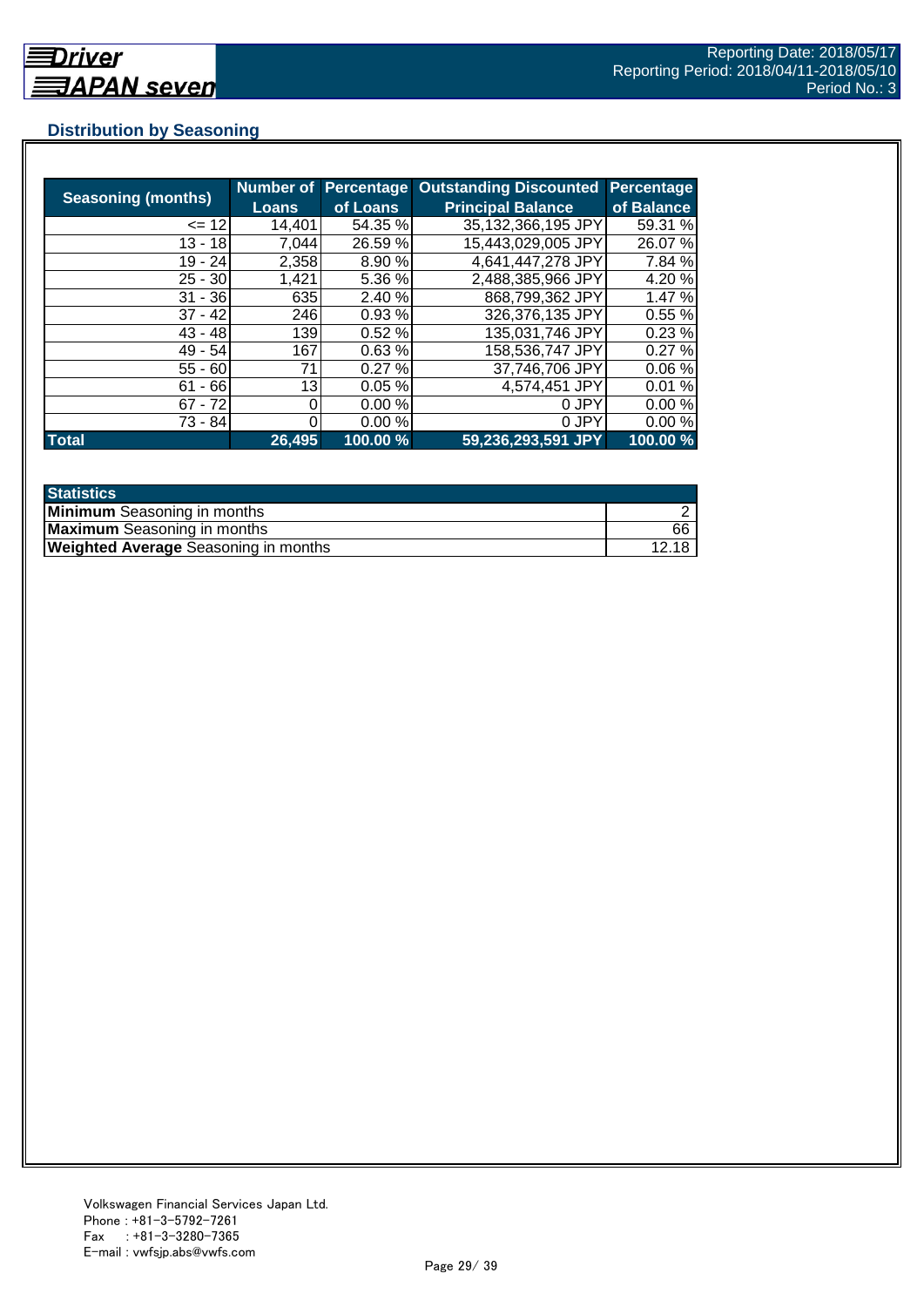## **Distribution by Type of Car**

| <b>Type of Car</b> |              |            |                                                        |            |
|--------------------|--------------|------------|--------------------------------------------------------|------------|
|                    |              |            | Number of Percentage Outstanding Discounted Percentage |            |
| <b>Type of Car</b> | <b>Loans</b> | of Loans   | <b>Principal Balance</b>                               | of Balance |
| <b>New</b>         | 17.196L      | 64.90 %    | 45,296,821,619 JPY                                     | 76.47 %    |
| Used               | 9,299        | $35.10 \%$ | 13,939,471,972 JPY                                     | 23.53 %    |
| <b>Total</b>       | 26,495       | 100.00 %   | 59,236,293,591 JPY                                     | 100.00 %   |

#### **Type of Car: Only Balloon Loans**

| Type of Car  | <b>Loans</b> | of Loans   | Number of Percentage Outstanding Discounted Percentage<br><b>Principal Balance</b> | of Balance |
|--------------|--------------|------------|------------------------------------------------------------------------------------|------------|
| <b>New</b>   | 16.376       | 77.15 %    | 43,847,927,615 JPY                                                                 | 82.52 %    |
| Used         | 4.8511       | $22.85 \%$ | 9.286.433.491 JPYI                                                                 | 17.48 %    |
| <b>Total</b> | 21.227       | 100.00 %   | 53,134,361,106 JPY                                                                 | 100.00%    |

#### **Type of Car: Only Equal Instalment Loans**

| <b>Type of Car</b> |              |             | Number of Percentage Outstanding Discounted Percentage |            |
|--------------------|--------------|-------------|--------------------------------------------------------|------------|
|                    | <b>Loans</b> | of Loans    | <b>Principal Balance</b>                               | of Balance |
| <b>New</b>         | 820          | 15.57%      | 1,448,894,004 JPY                                      | 23.74 %    |
| Used               | 4,448        | 84.43 %     | 4.653.038.481 JPYI                                     | 76.26 %    |
| <b>Total</b>       | 5.268        | $100.00 \%$ | 6,101,932,485 JPY                                      | 100.00 %   |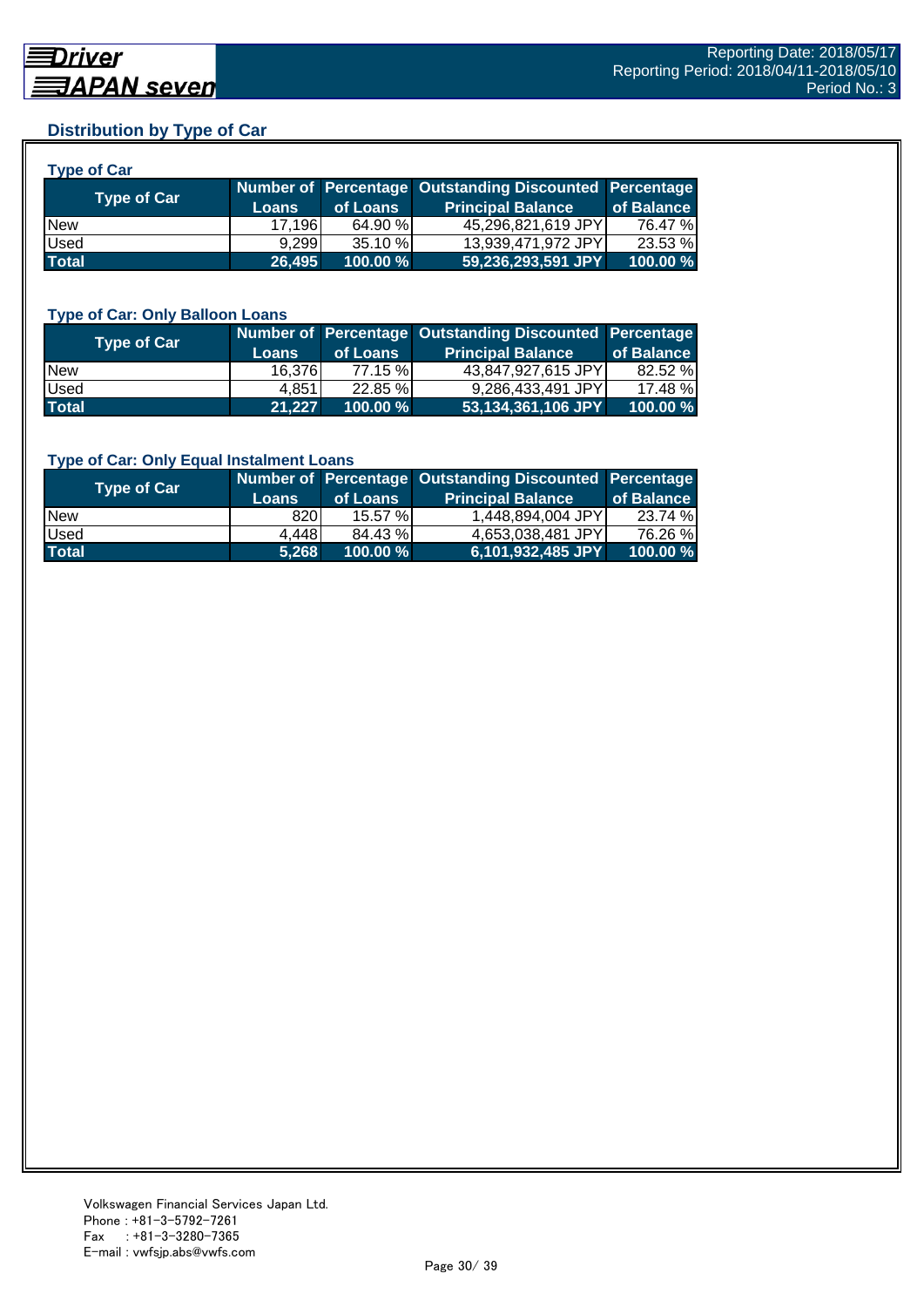#### **Distribution by Brand and Model**

| <b>Make</b>                  | <b>Model</b>                          |                         |                 | Number of Percentage Outstanding Discounted Percentage |                |
|------------------------------|---------------------------------------|-------------------------|-----------------|--------------------------------------------------------|----------------|
|                              |                                       | <b>Loans</b>            | of Loans        | <b>Principal Balance</b>                               | of Balance     |
| <b>Audi</b>                  | Α1                                    | 941                     | 3.55%           | 1,478,908,589 JPY                                      | 2.50%          |
|                              | A3                                    | 2,369                   | 8.94%           | 4,765,583,474 JPY                                      | 8.05%          |
|                              | A4<br>A5                              | 1,981<br>561            | 7.48%<br>2.12%  | 5,812,966,006 JPY<br>1,856,730,887 JPY                 | 9.81%<br>3.13% |
|                              | A6                                    | 595                     | 2.25%           | 1,805,231,192 JPY                                      | 3.05 %         |
|                              | A7                                    | 217                     | 0.82%           | 948,653,328 JPY                                        | 1.60%          |
|                              | A8                                    | 72                      | 0.27%           | 349,044,968 JPY                                        | 0.59%          |
|                              | S1                                    | 103                     | 0.39%           | 232,773,070 JPY                                        | 0.39%          |
|                              | $\overline{\mathbb{S}^3}$             | 332                     | 1.25 %          | 1,015,089,428 JPY                                      | 1.71 %         |
|                              | S4                                    | 145                     | 0.55%           | 654,060,393 JPY                                        | 1.10%          |
|                              | $\overline{\text{S5}}$                | 91                      | 0.34%           | 407,437,805 JPY                                        | 0.69%          |
|                              | S <sub>6</sub>                        | 30                      | 0.11%           | 139,500,741 JPY                                        | 0.24 %         |
|                              | S7                                    | $\overline{25}$         | 0.09%           | 145,460,149 JPY                                        | 0.25%          |
|                              | S8                                    | 18                      | 0.07%           | 106,347,780 JPY                                        | 0.18%          |
|                              | $\overline{SQ5}$                      | 14                      | 0.05%           | 109,598,891 JPY                                        | 0.19%          |
|                              | RS3                                   | 14                      | 0.05%           | 55,270,542 JPY                                         | 0.09%          |
|                              | RS4                                   | 13                      | 0.05%<br>0.03%  | 56,192,975 JPY                                         | 0.09%<br>0.05% |
|                              | RS5                                   | 7                       |                 | 29,925,842 JPY                                         |                |
|                              | RS6<br>RS7                            | 13<br>10                | 0.05%<br>0.04%  | 70,626,810 JPY<br>68,006,571 JPY                       | 0.12%<br>0.11% |
|                              | Q2                                    | 369                     | 1.39%           | 1,097,046,047 JPY                                      | 1.85 %         |
|                              | Q3                                    | 783                     | 2.96%           | 1,864,447,369 JPY                                      | 3.15%          |
|                              | Q5                                    | 490                     | 1.85%           | 1,653,498,644 JPY                                      | 2.79%          |
|                              | Q7                                    | 202                     | 0.76%           | 1,152,251,842 JPY                                      | 1.95 %         |
|                              | RSQ3                                  | 18                      | 0.07%           | 82,996,151 JPY                                         | 0.14%          |
|                              | ТT                                    | 719                     | 2.71%           | 2,193,088,530 JPY                                      | 3.70%          |
|                              | R <sub>8</sub>                        | 11                      | 0.04%           | 83,015,313 JPY                                         | 0.14%          |
|                              | <b>AUDI OTHERS</b>                    | 0                       | 0.00%           | 0 JPY                                                  | 0.00%          |
|                              | <b>Subtotal</b>                       | 10,143                  | 38.28 %         | 28,233,753,337 JPY                                     | 47.66%         |
| <b>Bentley</b>               | <b>ARNAGE</b>                         | $\mathbf 0$             | 0.00%           | 0 JPY                                                  | 0.00%          |
|                              | AZURE                                 | 0<br>0                  | 0.00%           | 0 JPY                                                  | 0.00%          |
|                              | <b>BENTAYGA</b><br><b>CONTINENTAL</b> | 18                      | 0.00%<br>0.07%  | 0 JPY<br>128,679,826 JPY                               | 0.00%<br>0.22% |
|                              | FLYING SPUR                           | $\mathbf{1}$            | 0.00%           | 7,707,069 JPY                                          | 0.01%          |
|                              | <b>MULSANNE</b>                       | 0                       | 0.00%           | 0 JPY                                                  | 0.00%          |
|                              | BENTLEY                               |                         |                 |                                                        |                |
|                              | <b>OTHERS</b>                         | $\mathbf 0$             | 0.00%           | 0 JPY                                                  | 0.00%          |
|                              | Subtotal                              | 19                      | 0.07%           | 136,386,895 JPY                                        | 0.23%          |
| Lamborghini                  | <b>AVENTADOR</b>                      | $\mathbf{1}$            | 0.00%           | 1,721,786 JPY                                          | 0.00%          |
|                              | <b>DIABLO</b>                         | 0                       | 0.00%           | 0 JPY                                                  | 0.00%          |
|                              | GALLARDO                              | 3                       | 0.01%           | 22,723,330 JPY                                         | 0.04%          |
|                              | HURACÁN                               | $\overline{\mathbf{c}}$ | 0.01%           | 10.575.083 JPY                                         | 0.02%          |
|                              | <b>MULCIELAGO</b>                     | 0                       | 0.00%           | 0 JPY                                                  | 0.00%          |
|                              | LAMBORGHINI                           | $\mathbf 0$             | 0.00%           | 0 JPY                                                  | 0.00%          |
|                              | <b>OTHERS</b><br><b>Subtotal</b>      | 6                       | 0.02%           | 35,020,199 JPY                                         | 0.06 %         |
| VW                           | <b>ARTEON</b>                         | 53                      | 0.20%           | 252,095,765 JPY                                        | 0.43%          |
|                              | BEETLE                                | 1,581                   | 5.97 %          | 2,876,035,407 JPY                                      | 4.86%          |
|                              | BORA                                  | 0                       | 0.00%           | 0 JPY                                                  | 0.00%          |
|                              | EOS                                   | 3                       | 0.01%           | 1,172,890 JPY                                          | 0.00%          |
|                              | <b>GOLF</b>                           | 6,220                   | 23.48%          | 12,310,879,827 JPY                                     | 20.78%         |
|                              | JETTA                                 | 7                       | 0.03%           | 2,655,758 JPY                                          | 0.00%          |
|                              | LUPO                                  | $\mathbf 0$             | 0.00%           | 0 JPY                                                  | 0.00%          |
|                              | <b>PASSAT</b>                         | 1,309                   | 4.94 %          | 3.045.334.761 JPY                                      | 5.14 %         |
|                              | POLO                                  | 3,003                   | 11.33 %         | 4,137,843,124 JPY                                      | 6.99%          |
|                              | <b>SCIROCCO</b>                       | 20                      | 0.08%           | 18,308,699 JPY                                         | 0.03%          |
|                              | <b>SHARAN</b>                         | 486                     | 1.83%           | 1,049,853,837 JPY                                      | 1.77 %         |
|                              | <b>TIGUAN</b><br><b>TOUAREG</b>       | 912<br>74               | 3.44 %<br>0.28% | 2,479,796,341 JPY<br>211,372,251 JPY                   | 4.19%<br>0.36% |
|                              | <b>TOURAN</b>                         | 1,441                   | 5.44 %          | 3,204,958,638 JPY                                      | 5.41%          |
|                              | UP                                    | 1,207                   | 4.56%           | 1,229,577,034 JPY                                      | 2.08%          |
|                              | VENTO                                 | 0                       | 0.00%           | 0 JPY                                                  | 0.00%          |
|                              | <b>VW OTHERS</b>                      | 0                       | 0.00%           | 0 JPY                                                  | 0.00%          |
|                              | <b>Subtotal</b>                       | 16,316                  | 61.38 %         | 30,819,884,332 JPY                                     | 51.60 %        |
| <b>Non VW Group Vehicles</b> |                                       | 11                      | 0.04%           | 11,248,828 JPY                                         | 0.02%          |
|                              | Subtotal                              | 11                      | 0.04%           | 11,248,828 JPY                                         | 0.02%          |
|                              | <b>Total</b>                          | 26,495                  | 100.00%         | 59,236,293,591 JPY                                     | 100.00 %       |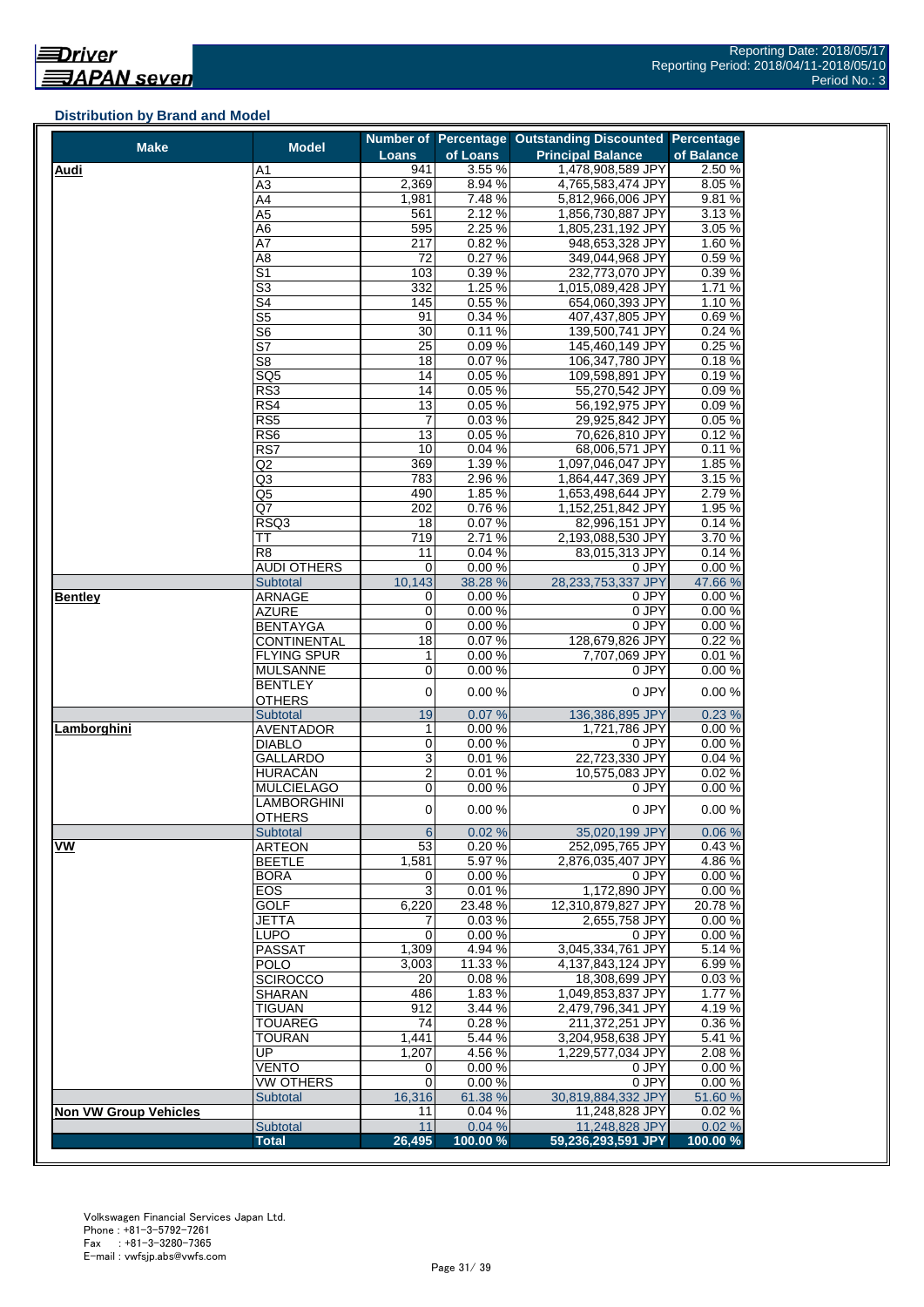## **Geographic Distribution by Prefecture**

| <b>Prefecture</b> |              |                  | Number of Percentage Outstanding Discounted | <b>Percentage</b>   |
|-------------------|--------------|------------------|---------------------------------------------|---------------------|
|                   | <b>Loans</b> | of Loans         | <b>Principal Balance</b>                    | of Balance          |
| Tokyo             | 4,196        | 15.84 %          | 10,625,904,037 JPY                          | 17.94 %             |
| Kanagawa          | 2,687        | 10.14 %          | 6,128,975,055 JPY                           | 10.35 %             |
| Aichi             | 2,008        | 7.58 %           | 4,338,958,140 JPY                           | 7.32 %              |
| Saitama           | 1,796        | 6.78%            | 4,077,612,577 JPY                           | 6.88%               |
| Osaka             | 1,688        | 6.37 %           | 3,918,381,908 JPY                           | 6.61%               |
| Fukuoka           | 1,229        | 4.64 %           | 2,732,636,967 JPY                           | 4.61%               |
| Chiba             | 1,098        | 4.14 %           | 2,370,088,578 JPY                           | $4.00\,\frac{6}{6}$ |
| Hokkaido          | 891          | $3.36\,\sqrt{2}$ | 2,220,082,856 JPY                           | 3.75 %              |
| Hyogo             | 869          | 3.28 %           | 1,847,377,331 JPY                           | 3.12%               |
| Ibaraki           | 810          | $3.06\,\sqrt{8}$ | 1,722,649,560 JPY                           | 2.91%               |
| Shizuoka          | 780          | 2.94 %           | 1,688,495,905 JPY                           | 2.85 %              |
| Tochigi           | 607          | 2.29 %           | 1,301,707,585 JPY                           | 2.20%               |
| Miyagi            | 481          | 1.82 %           | 1,027,881,806 JPY                           | 1.74 %              |
| Hiroshima         | 537          | 2.03 %           | 1,025,629,267 JPY                           | 1.73%               |
| Kyoto             | 455          | 1.72 %           | 1,017,563,597 JPY                           | 1.72%               |
| Gunma             | 483          | 1.82 %           | 982,720,053 JPY                             | 1.66 %              |
| Gifu              | 395          | 1.49 %           | 821,559,660 JPY                             | 1.39%               |
| Nagano            | 363          | 1.37 %           | 774,570,428 JPY                             | 1.31 %              |
| Mie               | 319          | $1.20\%$         | 652,335,431 JPY                             | 1.10%               |
| Fukushima         | 309          | 1.17 %           | 633,230,133 JPY                             | 1.07%               |
| Oita              | 274          | 1.03 %           | 607,451,467 JPY                             | 1.03%               |
| Okayama           | 296          | 1.12 %           | 598,078,662 JPY                             | 1.01 $\frac{2}{6}$  |
| Niigata           | 299          | 1.13 %           | 568,655,858 JPY                             | 0.96%               |
| Nara              | 240          | 0.91%            | 544,790,224 JPY                             | 0.92%               |
| Kagoshima         | 226          | 0.85%            | 510,996,275 JPY                             | 0.86%               |
| Kumamoto          | 248          | 0.94 %           | 482,442,657 JPY                             | 0.81%               |
| Shiga             | 219          | 0.83%            | 473,266,343 JPY                             | 0.80%               |
| Yamanashi         | 198          | 0.75%            | 464,282,838 JPY                             | 0.78%               |
| Yamaguchi         | 236          | 0.89%            | 459,816,701 JPY                             | 0.78%               |
| Ishikawa          | 197          | 0.74%            | 438,825,123 JPY                             | 0.74 %              |
| Wakayama          | 187          | 0.71%            | 417,772,180 JPY                             | 0.71%               |
| Yamagata          | 199          | $0.75\,\sqrt{2}$ | 370,505,834 JPY                             | 0.63%               |
| Fukui             | 161          | $0.61\%$         | 338,000,506 JPY                             | 0.57%               |
| Nagasaki          | 150          | $0.57\%$         | 333,764,096 JPY                             | 0.56%               |
| Toyama            | 191          | 0.72%            | 323,471,957 JPY                             | 0.55%               |
| Iwate             | 144          | 0.54 %           | 322,318,562 JPY                             | 0.54 %              |
| Miyazaki          | 133          | 0.50%            | 297,055,123 JPY                             | 0.50%               |
| Kagawa            | 142          | 0.54 %           | 279,869,682 JPY                             | 0.47%               |
| Saga              | 131          | 0.49%            | 265,154,586 JPY                             | 0.45 %              |
| Ehime             | 135          | 0.51%            | 262,028,281 JPY                             | 0.44%               |
| Aomori            | 108          | 0.41%            | 226,552,249 JPY                             | 0.38%               |
| Tokushima         | 90           | 0.34%            | 180,475,351 JPY                             | 0.30%               |
| Akita             | 88           | 0.33 %           | 164,292,381 JPY                             | 0.28%               |
| Okinawa           | 62           | 0.23 %           | 117,686,074 JPY                             | 0.20%               |
| Shimane           | 46           | 0.17%            | 105,193,843 JPY                             | 0.18%               |
| Tottori           | 50           | 0.19%            | 97,191,688 JPY                              | 0.16%               |
| Kouchi            | 44           | 0.17%            | 77,994,176 JPY                              | 0.13%               |
| <b>Total</b>      | 26,495       | $100.00\%$       | 59,236,293,591 JPY                          | 100.00 %            |
|                   |              |                  |                                             |                     |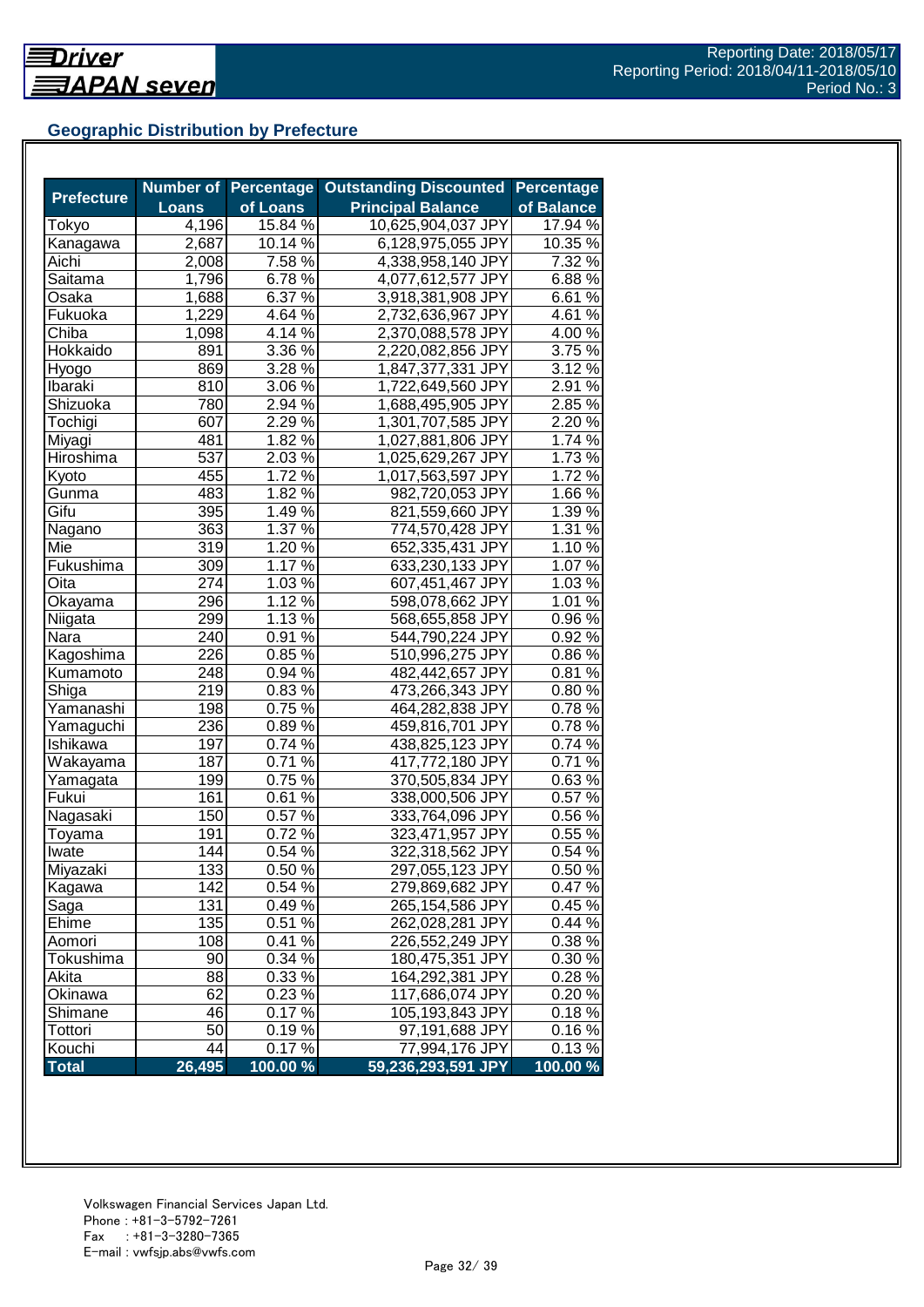## **Distribution by Obligor Concentration**

| Distribution of Loan Contracts and Vehicles per Obligor |           |                  |                 |           |                                                        |            |  |
|---------------------------------------------------------|-----------|------------------|-----------------|-----------|--------------------------------------------------------|------------|--|
| <b>Contract</b>                                         | Number of | Percentage of    |                 |           | Number of Percentage Outstanding Discounted Percentage |            |  |
| <b>Concentration Customers</b>                          |           | <b>Customers</b> | Loans           | of Loans  | <b>Principal Balance</b>                               | of Balance |  |
|                                                         | 25,491    | 96.70 %          | 25,491          | 96.21 %   | 56,593,572,004 JPY                                     | 95.54 %    |  |
|                                                         | 808       | 3.07%            | 918             | 3.46%     | 2,414,093,757 JPY                                      | 4.08%      |  |
| ົ                                                       | 54        | 0.20%            | 74I             | $0.28 \%$ | 201,913,079 JPY                                        | 0.34%      |  |
|                                                         |           | 0.02%            | 10 <sup>1</sup> | 0.04%     | 22,262,106 JPY                                         | 0.04%      |  |
|                                                         |           | 0.00%            |                 | 0.01%     | 4,452,645 JPY                                          | 0.01%      |  |
| $6 - 10$                                                |           | 0.00%            |                 | 0.00 %    | 0 JPY                                                  | 0.00%      |  |
| 11 or more                                              |           | 0.00%            |                 | 0.00%     | 0 JPY                                                  | 0.00%      |  |
| <b>Total</b>                                            | 26,360    | 100.00 %         | 26,495          | 100.00 %  | 59,236,293,591 JPY                                     | 100.00 %   |  |

#### **Top 20 Obligor**

| <b>Number</b>  |                  | Number of Outstanding Discounted Percentage |            |
|----------------|------------------|---------------------------------------------|------------|
|                | <b>Contracts</b> | <b>Principal Balance</b>                    | of Balance |
| 1              | 2                | 14,176,543 JPY                              | 0.02%      |
| $\overline{c}$ | $\overline{2}$   | 14,158,334 JPY                              | 0.02%      |
| 3              | 3                | 13,702,417 JPY                              | 0.02%      |
| 4              | $\overline{2}$   | 12,896,718 JPY                              | 0.02%      |
| 5              | 3                | 12,780,165 JPY                              | 0.02%      |
| 6              | 4                | 12,532,454 JPY                              | 0.02%      |
| 7              | $\overline{2}$   | 12,226,169 JPY                              | 0.02%      |
| 8              | $\overline{2}$   | 10,658,804 JPY                              | 0.02%      |
| 9              | $\overline{2}$   | 10,622,844 JPY                              | 0.02%      |
| 10             | $\overline{2}$   | 10,252,436 JPY                              | 0.02%      |
| 11             | $\overline{2}$   | 9,794,658 JPY                               | 0.02%      |
| 12             | $\mathbf 1$      | 9,703,301 JPY                               | 0.02%      |
| 13             | 1                | 9,652,675 JPY                               | 0.02%      |
| 14             | $\overline{2}$   | 9,636,184 JPY                               | 0.02%      |
| 15             | 1                | 9,630,917 JPY                               | 0.02%      |
| 16             | 1                | 9,579,887 JPY                               | 0.02%      |
| 17             | 1                | 9,506,697 JPY                               | 0.02%      |
| 18             | 1                | 9,457,873 JPY                               | 0.02%      |
| 19             | 1                | 9,422,428 JPY                               | 0.02%      |
| 20             | 1                | 9,400,342 JPY                               | 0.02%      |
| Total 1 -20    | 36               | 219,791,846 JPY                             | 0.37%      |

Remarks:

Figures above are calculated based on each of the Sub-Servicers respectively and not across both of the Sub-Servicers.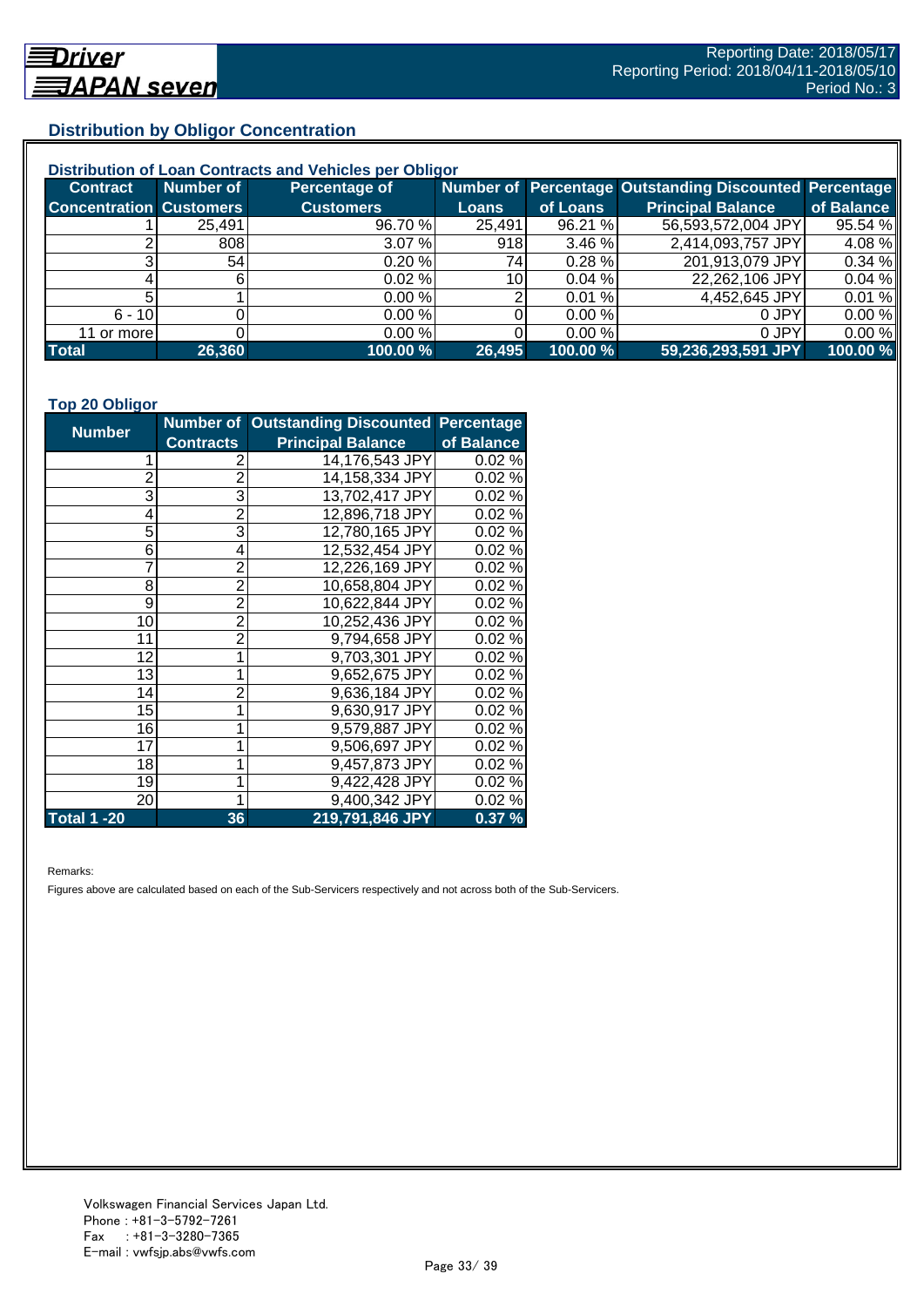

## **Distribution by Contract Start Month**

| <b>Origination Month</b> | <b>Number of Loans</b> | <b>Percentage of Loans</b> | <b>Outstanding Discounted Principal Balance</b> | <b>Percentage of Balance</b> |
|--------------------------|------------------------|----------------------------|-------------------------------------------------|------------------------------|
| 10.2012                  |                        | 0.01%                      | 342,197 JPY                                     | 0.00%                        |
| 11.2012<br>12.2012       | 3                      | 0.00%<br>0.01%             | 90,111 JPY<br>723,324 JPY                       | 0.00%<br>0.00%               |
| 01.2013                  | 2                      | 0.01%                      | 835,262 JPY                                     | 0.00%                        |
| 02.2013                  | 1                      | 0.00%                      | 979.403 JPY                                     | 0.00%                        |
| 03.2013                  | 4                      | 0.02%                      | 1,604,154 JPY                                   | 0.00%                        |
| 04.2013                  | 0                      | 0.00%                      | 0 JPY                                           | 0.00%                        |
| 05.2013                  | 16                     | 0.06%                      | 5,483,848 JPY                                   | 0.01%                        |
| 06.2013                  | 21                     | 0.08%                      | 10,388,562 JPY                                  | 0.02%                        |
| 07.2013                  | 10                     | 0.04%                      | 6,335,645 JPY                                   | 0.01%                        |
| 08.2013                  | 8                      | 0.03%                      | 5,316,347 JPY                                   | 0.01%                        |
| 09.2013                  | 16                     | 0.06%                      | 10,222,304 JPY                                  | 0.02%                        |
| 10.2013                  | 11                     | 0.04%                      | 4,050,402 JPY                                   | 0.01%                        |
| 11.2013<br>12.2013       | 15<br>$\overline{22}$  | 0.06%<br>0.08%             | 11,112,117 JPY<br>20,955,678 JPY                | 0.02%<br>0.04%               |
| 01.2014                  | 35                     | 0.13%                      | 49,589,577 JPY                                  | 0.08%                        |
| 02.2014                  | 35                     | 0.13%                      | 23,668,345 JPY                                  | 0.04%                        |
| 03.2014                  | 49                     | 0.18%                      | 49,160,628 JPY                                  | 0.08%                        |
| 04.2014                  | 21                     | 0.08%                      | 19,743,713 JPY                                  | 0.03%                        |
| 05.2014                  | 13                     | 0.05%                      | 15,046,232 JPY                                  | 0.03%                        |
| 06.2014                  | 38                     | 0.14%                      | 37,952,440 JPY                                  | 0.06 %                       |
| 07.2014                  | 22                     | 0.08%                      | 18,263,451 JPY                                  | 0.03%                        |
| 08.2014                  | 13                     | 0.05%                      | 14,121,641 JPY                                  | 0.02%                        |
| 09.2014                  | 32                     | 0.12%                      | 29,904,269 JPY                                  | 0.05%                        |
| 10.2014                  | 26                     | 0.10%                      | 29,313,871 JPY                                  | 0.05%                        |
| 11.2014<br>12.2014       | 29<br>55               | 0.11%<br>0.21%             | 38,407,689 JPY<br>69,335,682 JPY                | 0.06%<br>0.12%               |
| 01.2015                  | 32                     | 0.12%                      | 43,783,106 JPY                                  | 0.07%                        |
| 02.2015                  | 41                     | 0.15%                      | 58,376,418 JPY                                  | 0.10%                        |
| 03.2015                  | 63                     | 0.24%                      | 87,159,369 JPY                                  | 0.15%                        |
| 04.2015                  | 23                     | 0.09%                      | 29,695,100 JPY                                  | 0.05%                        |
| 05.2015                  | 93                     | 0.35%                      | 123,306,119 JPY                                 | 0.21%                        |
| 06.2015                  | 108                    | 0.41%                      | 145,193,813 JPY                                 | 0.25%                        |
| 07.2015                  | 111                    | 0.42%                      | 148,108,446 JPY                                 | 0.25 %                       |
| 08.2015                  | 128                    | 0.48%                      | 164,409,944 JPY                                 | 0.28%                        |
| 09.2015                  | 172                    | 0.65%                      | 258,085,940 JPY                                 | 0.44%                        |
| 10.2015<br>11.2015       | 94<br>123              | 0.35%<br>0.46%             | 156,870,666 JPY<br>215,779,415 JPY              | 0.26%<br>0.36%               |
| 12.2015                  | 194                    | 0.73%                      | 325,894,174 JPY                                 | 0.55%                        |
| 01.2016                  | 221                    | 0.83%                      | 386,840,163 JPY                                 | 0.65 %                       |
| 02.2016                  | 314                    | 1.19%                      | 554,538,336 JPY                                 | 0.94%                        |
| 03.2016                  | 475                    | 1.79%                      | 848,463,212 JPY                                 | 1.43 %                       |
| 04.2016                  | 234                    | 0.88%                      | 500,398,908 JPY                                 | 0.84 %                       |
| 05.2016                  | 357                    | 1.35 %                     | 647,672,460 JPY                                 | 1.09%                        |
| 06.2016                  | 403                    | 1.52 %                     | 817,590,474 JPY                                 | 1.38 %                       |
| 07.2016                  | 373                    | 1.41 %                     | 726,202,149 JPY                                 | 1.23 %                       |
| 08.2016                  | 407                    | 1.54 %                     | 763,763,381 JPY                                 | 1.29 %                       |
| 09.2016                  | 584<br>363             | 2.20 %                     | 1,185,819,906 JPY<br>750,869,611 JPY            | 2.00%<br>1.27 %              |
| 10.2016<br>11.2016       | 503                    | 1.37 %<br>1.90 %           | 1,072,730,352 JPY                               | 1.81%                        |
| 12.2016                  | 1,164                  | 4.39 %                     | 2,351,656,639 JPY                               | 3.97 %                       |
| 01.2017                  | 1,010                  | 3.81 %                     | 2,212,747,144 JPY                               | 3.74 %                       |
| 02.2017                  | 1,464                  | 5.53 %                     | 3,278,029,540 JPY                               | 5.53 %                       |
| 03.2017                  | 2,540                  | 9.59%                      | 5,776,995,719 JPY                               | 9.75%                        |
| 04.2017                  | 1,030                  | 3.89%                      | 2,351,478,365 JPY                               | 3.97 %                       |
| 05.2017                  | 1,531                  | 5.78 %                     | 3,538,005,133 JPY                               | 5.97 %                       |
| 06.2017                  | 1,978                  | 7.47%                      | 4,512,059,659 JPY                               | 7.62 %                       |
| 07.2017                  | 1,379                  | 5.20 %                     | 3,250,062,244 JPY                               | 5.49 %                       |
| 08.2017                  | 1,631                  | 6.16%                      | 4,041,307,544 JPY                               | 6.82%                        |
| 09.2017                  | 2,511                  | 9.48%<br>6.08%             | 6,394,264,187 JPY                               | 10.79 %                      |
| 10.2017<br>11.2017       | 1,610<br>2,189         | 8.26 %                     | 4,126,640,151 JPY<br>5,560,089,392 JPY          | 6.97%<br>9.39%               |
| 12.2017                  | 288                    | 1.09 %                     | 751,759,927 JPY                                 | 1.27 %                       |
| 01.2018                  | 154                    | 0.58%                      | 369,987,696 JPY                                 | 0.62%                        |
| 02.2018                  | 100                    | 0.38%                      | 236,711,897 JPY                                 | 0.40%                        |
| 03.2018                  | 0                      | 0.00%                      | 0 JPY                                           | 0.00%                        |
| 04.2018                  | $\mathbf 0$            | 0.00%                      | 0 JPY                                           | 0.00%                        |
| <b>Total</b>             | 26,495                 | 100.00%                    | 59,236,293,591 JPY                              | 100.00%                      |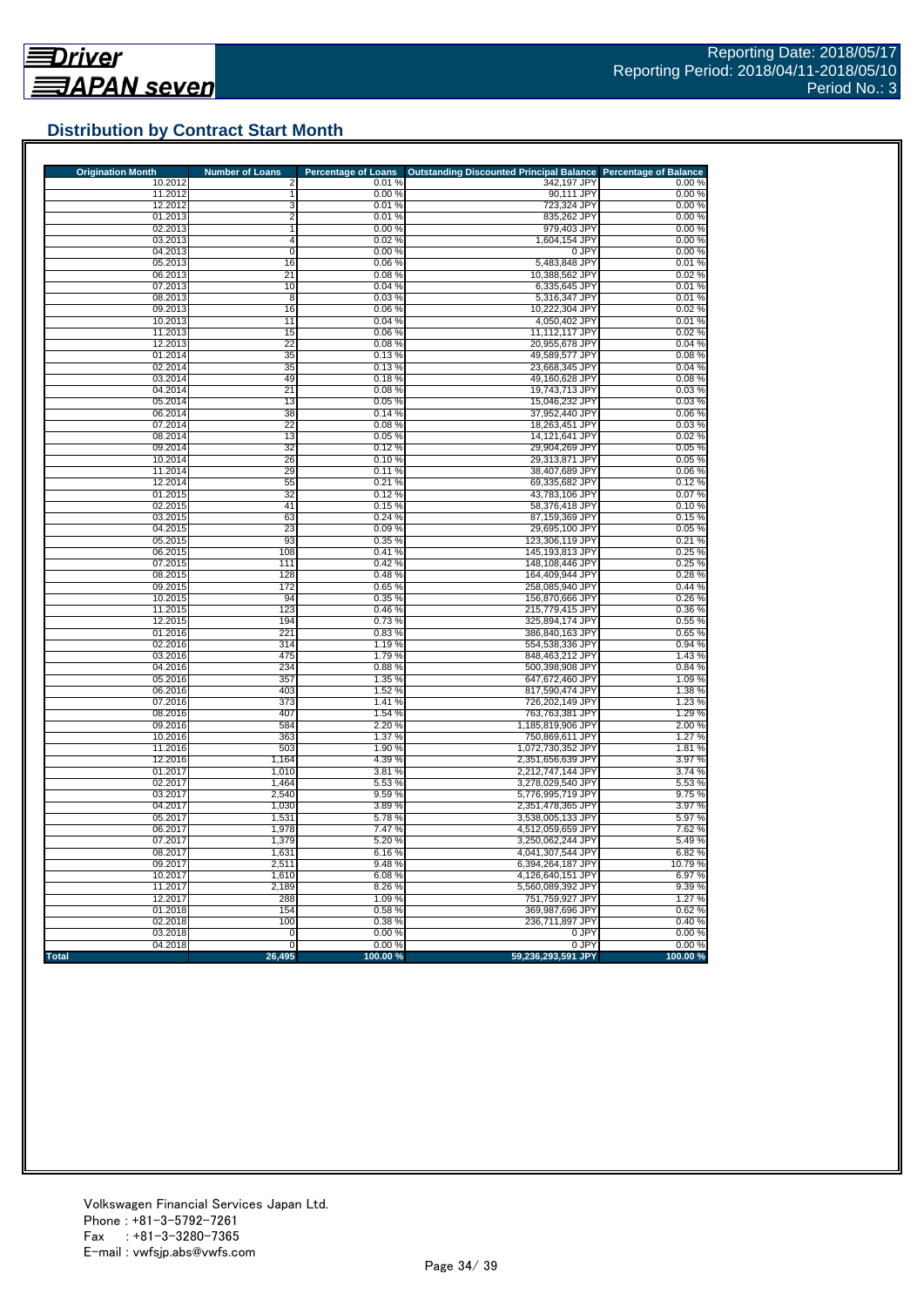## **Distribution by Contract End Month**

| <b>Maturity Month</b> | <b>Number of Loans</b>  | <b>Percentage of Loans</b> | <b>Outstanding Discounted Principal Balance</b> | <b>Percentage of Balance</b> |
|-----------------------|-------------------------|----------------------------|-------------------------------------------------|------------------------------|
| 05.2018               | 152<br>170              | 0.57%<br>0.64%             | 77,235,212 JPY                                  | 0.13%                        |
| 06.2018<br>07.2018    | 133                     | 0.50%                      | 114,947,352 JPY<br>110,766,958 JPY              | 0.19%<br>0.19%               |
| 08.2018               | 157                     | 0.59%                      | 120,302,004 JPY                                 | 0.20%                        |
| 09.2018               | 211                     | 0.80%                      | 173,891,609 JPY                                 | 0.29%                        |
| 10.2018               | 122                     | 0.46%                      | 105,689,533 JPY                                 | 0.18%                        |
| 11.2018<br>12.2018    | 180<br>293              | 0.68%<br>1.11%             | 156,978,971 JPY<br>264,609,878 JPY              | 0.27%<br>0.45%               |
| 01.2019               | 221                     | 0.83%                      | 243,340,741 JPY                                 | 0.41%                        |
| 02.2019               | 263                     | 0.99%                      | 278,116,197 JPY                                 | 0.47%                        |
| 03.2019               | 380                     | 1.43 %                     | 473,328,198 JPY                                 | 0.80%                        |
| 04.2019<br>05.2019    | 201<br>278              | 0.76%<br>1.05 %            | 344,826,409 JPY<br>390,639,049 JPY              | 0.58%<br>0.66%               |
| 06.2019               | 367                     | 1.39 %                     | 561,849,612 JPY                                 | 0.95 %                       |
| 07.2019               | 269                     | 1.02%                      | 403,946,892 JPY                                 | 0.68%                        |
| 08.2019               | 224                     | 0.85%                      | 316,256,650 JPY                                 | 0.53%                        |
| 09.2019<br>10.2019    | 385<br>282              | 1.45 %<br>1.06 %           | 617,184,721 JPY<br>434,439,243 JPY              | 1.04 %                       |
| 11.2019               | 365                     | 1.38%                      | 616,300,055 JPY                                 | 0.73%<br>1.04 %              |
| 12.2019               | 529                     | 2.00 %                     | 1,131,541,943 JPY                               | 1.91 %                       |
| 01.2020               | 488                     | 1.84 %                     | 1,048,819,383 JPY                               | 1.77%                        |
| 02.2020               | 680                     | 2.57 %                     | 1,522,077,298 JPY                               | 2.57 %                       |
| 03.2020<br>04.2020    | 1,164<br>406            | 4.39%<br>1.53 %            | 2,648,112,655 JPY<br>936,834,732 JPY            | 4.47%<br>1.58%               |
| 05.2020               | 651                     | 2.46 %                     | 1,551,882,417 JPY                               | 2.62%                        |
| 06.2020               | 815                     | 3.08 %                     | 1,962,273,835 JPY                               | 3.31 %                       |
| 07.2020               | 596                     | 2.25 %                     | 1,448,254,349 JPY                               | 2.44 %                       |
| 08.2020<br>09.2020    | 760<br>1,096            | 2.87 %<br>4.14 %           | 1,941,650,602 JPY<br>2,870,400,229 JPY          | 3.28 %<br>4.85 %             |
| 10.2020               | 699                     | 2.64 %                     | 1,893,411,467 JPY                               | 3.20 %                       |
| 11.2020               | 1,000                   | 3.77%                      | 2,740,051,335 JPY                               | 4.63%                        |
| 12,2020               | 258                     | 0.97%                      | 582,844,458 JPY                                 | 0.98%                        |
| 01.2021<br>02.2021    | 236<br>287              | 0.89%<br>1.08 %            | 501.145.091 JPY<br>546,156,205 JPY              | 0.85%<br>0.92%               |
| 03.2021               | 360                     | 1.36 %                     | 656,791,152 JPY                                 | 1.11%                        |
| 04.2021               | 165                     | 0.62%                      | 308,397,359 JPY                                 | 0.52%                        |
| 05.2021               | 261                     | 0.99%                      | 511,045,042 JPY                                 | 0.86%                        |
| 06.2021<br>07.2021    | 272<br>277              | 1.03%<br>1.05 %            | 556,274,130 JPY<br>534,615,291 JPY              | 0.94%<br>0.90%               |
| 08.2021               | 316                     | 1.19%                      | 627,205,301 JPY                                 | 1.06 %                       |
| 09.2021               | 457                     | 1.72%                      | 942,539,121 JPY                                 | 1.59 %                       |
| 10.2021               | 281                     | 1.06 %                     | 586,439,462 JPY                                 | 0.99%                        |
| 11.2021<br>12.2021    | 373<br>520              | 1.41%<br>1.96%             | 840,168,416 JPY                                 | 1.42 %<br>1.97%              |
| 01.2022               | 444                     | 1.68%                      | 1,169,630,554 JPY<br>1,084,892,323 JPY          | 1.83%                        |
| 02.2022               | 667                     | 2.52 %                     | 1,654,107,849 JPY                               | 2.79%                        |
| 03.2022               | 1,183                   | 4.46 %                     | 2,904,470,409 JPY                               | 4.90%                        |
| 04.2022               | 518<br>706              | 1.96 %<br>2.66 %           | 1,256,123,187 JPY                               | 2.12%<br>2.99%               |
| 05.2022<br>06.2022    | 898                     | 3.39 %                     | 1,768,429,601 JPY<br>2,243,060,244 JPY          | 3.79%                        |
| 07.2022               | 587                     | 2.22 %                     | 1,569,217,163 JPY                               | 2.65 %                       |
| 08.2022               | 690                     | 2.60%                      | 1,887,735,892 JPY                               | 3.19%                        |
| 09.2022               | 1,119                   | 4.22 %                     | 3,132,313,735 JPY                               | 5.29 %                       |
| 10.2022<br>11.2022    | 688<br>846              | 2.60%<br>3.19 %            | 1.963.261.019 JPY<br>2,423,974,337 JPY          | 3.31%<br>4.09%               |
| 12.2022               | 120                     | 0.45%                      | 349,906,849 JPY                                 | 0.59%                        |
| 01.2023               | 63                      | 0.24%                      | 164,940,796 JPY                                 | 0.28%                        |
| 02.2023               | 61                      | 0.23%                      | 159,032,558 JPY                                 | 0.27%                        |
| 03.2023<br>04.2023    | 36<br>20                | 0.14%<br>0.08%             | 75.154.045 JPY<br>51,301,615 JPY                | 0.13%<br>0.09%               |
| 05.2023               | 20                      | 0.08%                      | 51,172,419 JPY                                  | 0.09%                        |
| 06.2023               | 27                      | 0.10%                      | 64,725,644 JPY                                  | 0.11%                        |
| 07.2023               | 21                      | 0.08%                      | 45,628,703 JPY                                  | 0.08%                        |
| 08.2023<br>09.2023    | 29<br>31                | 0.11%<br>0.12%             | 61,619,272 JPY<br>95,584,364 JPY                | 0.10%<br>0.16%               |
| 10.2023               | 18                      | 0.07%                      | 37,032,292 JPY                                  | 0.06%                        |
| 11.2023               | 30                      | 0.11%                      | 70,426,466 JPY                                  | 0.12%                        |
| 12.2023               | 7                       | 0.03%                      | 25,851,564 JPY                                  | 0.04%                        |
| 01.2024<br>02.2024    | 9<br>4                  | 0.03%<br>0.02%             | 28,072,072 JPY<br>13,896,170 JPY                | 0.05%<br>0.02%               |
| 03.2024               | 5                       | 0.02%                      | 15,132,603 JPY                                  | 0.03%                        |
| 04.2024               | $\overline{\mathbf{c}}$ | 0.01%                      | 8,145,244 JPY                                   | 0.01%                        |
| 05.2024               | 0                       | 0.00%                      | 0 JPY                                           | 0.00%                        |
| 06.2024               | 5                       | 0.02%                      | 17,866,271 JPY                                  | 0.03%                        |
| 07.2024<br>08.2024    | 9<br>5                  | 0.03%<br>0.02%             | 30,755,015 JPY<br>16,463,869 JPY                | 0.05%<br>0.03%               |
| 09.2024               | 8                       | 0.03%                      | 30,933,412 JPY                                  | 0.05%                        |
| 10.2024               | 10                      | 0.04%                      | 38,686,482 JPY                                  | 0.07%                        |
| 11.2024               | 7                       | 0.03%                      | 27,758,727 JPY                                  | 0.05%                        |
| 12.2024               |                         | 0.00%<br>0.00%             | 2,693,938 JPY<br>2,716,331 JPY                  | 0.00%<br>0.00%               |
| 01.2025               | 1                       |                            |                                                 |                              |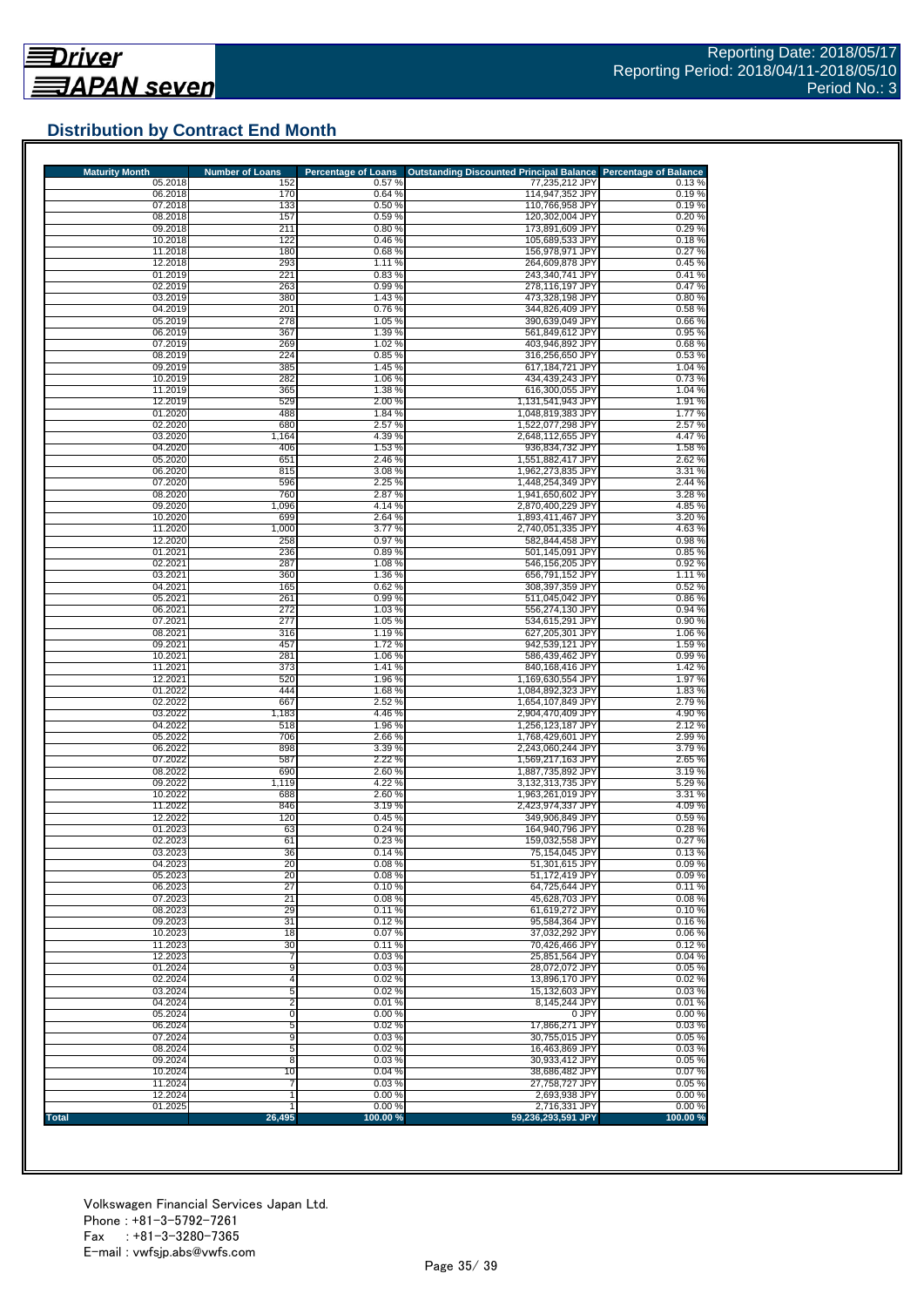## **Distribution by Monthly Payment**

|                            | Number of    | <b>Percentage</b> | <b>Outstanding Discounted</b> | <b>Percentage</b> |
|----------------------------|--------------|-------------------|-------------------------------|-------------------|
| <b>Monthly Payment</b>     | <b>Loans</b> | of Loans          | <b>Principal Balance</b>      | of Balance        |
| 10,000 JPY<br><=           | 1,333        | 5.03 %            | 1,700,897,062 JPY             | 2.87 %            |
| 10,001 JPY<br>20,000 JPY   | 4,701        | 17.74 %           | 6,869,130,642 JPY             | 11.60 %           |
| 30,000 JPY<br>20,001 JPY   | 6,621        | 24.99%            | 11,721,672,739 JPY            | 19.79 %           |
| 30,001 JPY<br>40,000 JPY   | 5,335        | 20.14 %           | 11,400,342,388 JPY            | 19.25 %           |
| 40,001 JPY<br>50,000 JPY   | 3,113        | 11.75 %           | 7,915,587,473 JPY             | 13.36 %           |
| 50,001 JPY<br>60,000 JPY   | 1,854        | 7.00 %            | 5,403,971,271 JPY             | 9.12%             |
| 60,001 JPY<br>70,000 JPY   | 1,064        | 4.02%             | 3,501,132,964 JPY             | 5.91 %            |
| 70,001 JPY<br>80,000 JPY   | 648          | 2.45 %            | 2,259,471,523 JPY             | 3.81 %            |
| 90,000 JPY<br>80,001 JPY   | 487          | 1.84 %            | 1,714,382,668 JPY             | 2.89%             |
| 100,000 JPY<br>90,001 JPY  | 382          | 1.44 %            | 1,648,194,260 JPY             | 2.78 %            |
| 110,000 JPY<br>100,001 JPY | 243          | 0.92%             | 1,043,021,565 JPY             | 1.76 %            |
| 120,000 JPY<br>110,001 JPY | 162          | 0.61%             | 846,899,485 JPY               | 1.43 %            |
| 130,000 JPY<br>120,001 JPY | 125          | 0.47%             | 639,831,477 JPY               | 1.08%             |
| 140,000 JPY<br>130,001 JPY | 112          | 0.42%             | 618,797,699 JPY               | 1.04 %            |
| 140,001 JPY<br>150,000 JPY | 85           | 0.32%             | 505,845,654 JPY               | 0.85 %            |
| 150,001 JPY<br>$>=$        | 230          | 0.87%             | 1,447,114,721 JPY             | 2.44 %            |
| <b>Total</b>               | 26,495       | 100.00 %          | 59,236,293,591 JPY            | 100.00 %          |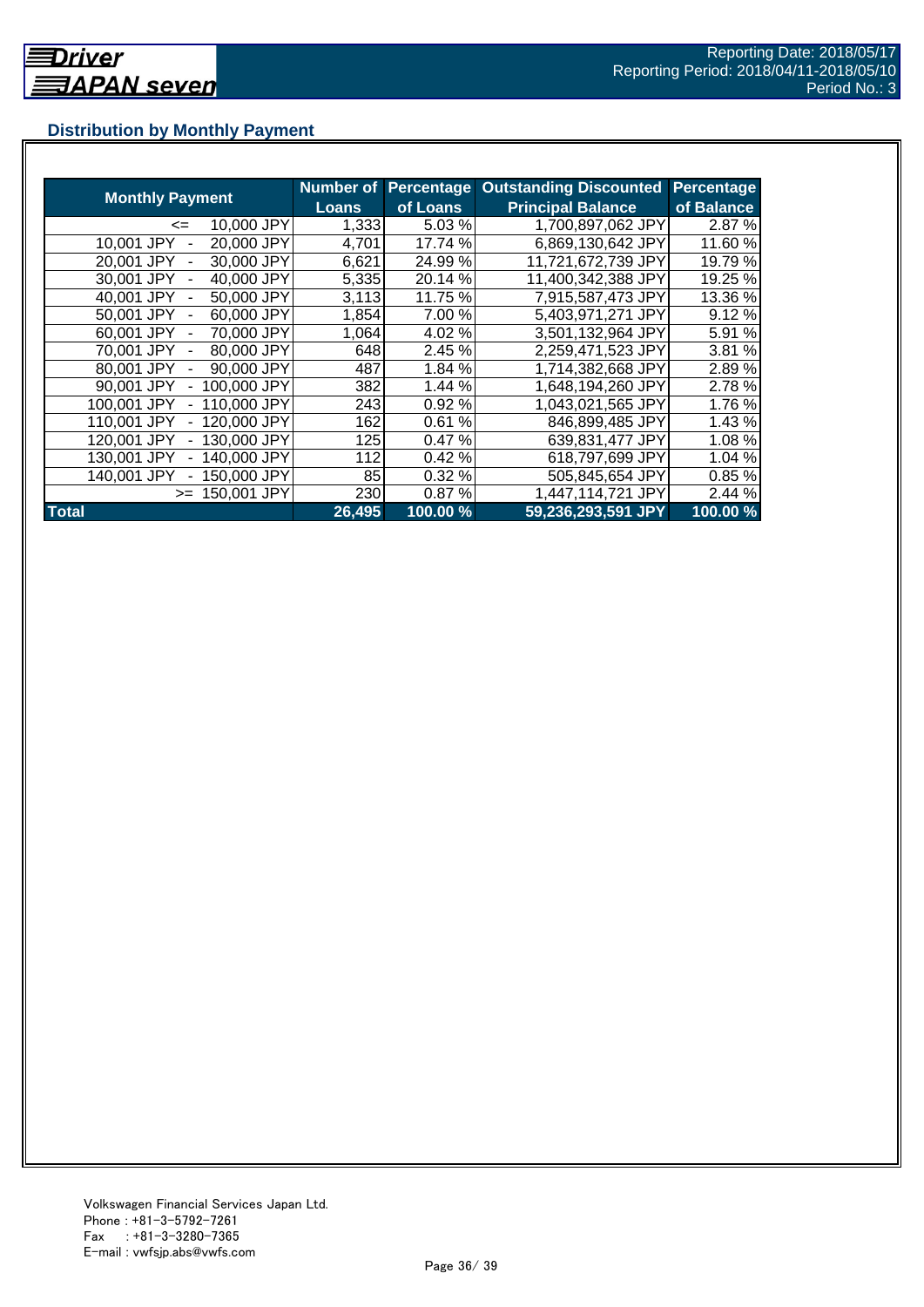## **Distribution by Bonus Payment**

| <b>Bonus Payment</b>       |              |          | Number of Percentage Outstanding Discounted | Percentage |
|----------------------------|--------------|----------|---------------------------------------------|------------|
|                            | <b>Loans</b> | of Loans | <b>Principal Balance</b>                    | of Balance |
| No Bonus Payment           | 16,351       | 61.71 %  | 35,650,544,176 JPY                          | 60.18 %    |
| 25,000 JPY<br>1 JPY -      | 212          | 0.80%    | 363,667,963 JPY                             | 0.61%      |
| 50,000 JPY<br>25,001 JPY - | 2,425        | 9.15%    | 4,435,851,971 JPY                           | 7.49%      |
| 50,001 JPY - 75,000 JPY    | 855          | 3.23 %   | 1,706,081,202 JPY                           | 2.88%      |
| 75,001 JPY - 100,000 JPY   | 3,444        | 13.00 %  | 7,692,148,359 JPY                           | 12.99%     |
| 100,001 JPY - 125,000 JPY  | 468          | 1.77 %   | 1,119,197,154 JPY                           | 1.89%      |
| 125,001 JPY - 150,000 JPY  | 1,383        | 5.22 %   | 3,862,981,556 JPY                           | 6.52%      |
| 150,001 JPY - 175,000 JPY  | 159          | 0.60%    | 429,758,663 JPY                             | 0.73%      |
| 175,001 JPY - 200,000 JPY  | 742          | 2.80%    | 2,276,317,830 JPY                           | 3.84 %     |
| 200,001 JPY - 225,000 JPY  | 39           | 0.15%    | 136,032,748 JPY                             | 0.23%      |
| 225,001 JPY - 250,000 JPY  | 185          | 0.70%    | 655,096,289 JPY                             | 1.11%      |
| 250,001 JPY - 275,000 JPY  | 13           | 0.05%    | 46,906,248 JPY                              | 0.08%      |
| 275,001 JPY - 300,000 JPY  | 136          | 0.51%    | 517,468,559 JPY                             | 0.87%      |
| 300,001 JPY - 325,000 JPY  | 7            | 0.03%    | 23,648,184 JPY                              | 0.04%      |
| 325,001 JPY - 350,000 JPY  | 38           | 0.14%    | 162,864,970 JPY                             | 0.27%      |
| 350,001 JPY - 375,000 JPY  | 2            | 0.01%    | 5,236,937 JPY                               | 0.01%      |
| 375,001 JPY - 400,000 JPY  | 15           | 0.06%    | 73,865,318 JPY                              | 0.12%      |
| 400,001 JPY - 425,000 JPY  |              | 0.00%    | 6,893,071 JPY                               | 0.01%      |
| 425,001 JPY - 450,000 JPY  | 6            | 0.02%    | 21,071,097 JPY                              | 0.04%      |
| 450,001 JPY - 475,000 JPY  | 0            | 0.00%    | 0 JPY                                       | 0.00%      |
| 475,001 JPY - 500,000 JPY  | 11           | 0.04%    | 40,457,918 JPY                              | 0.07%      |
| 500,001 JPY or more        | 3            | 0.01%    | 10,203,378 JPY                              | 0.02%      |
| <b>Total</b>               | 26,495       | 100.00 % | 59,236,293,591 JPY                          | 100.00 %   |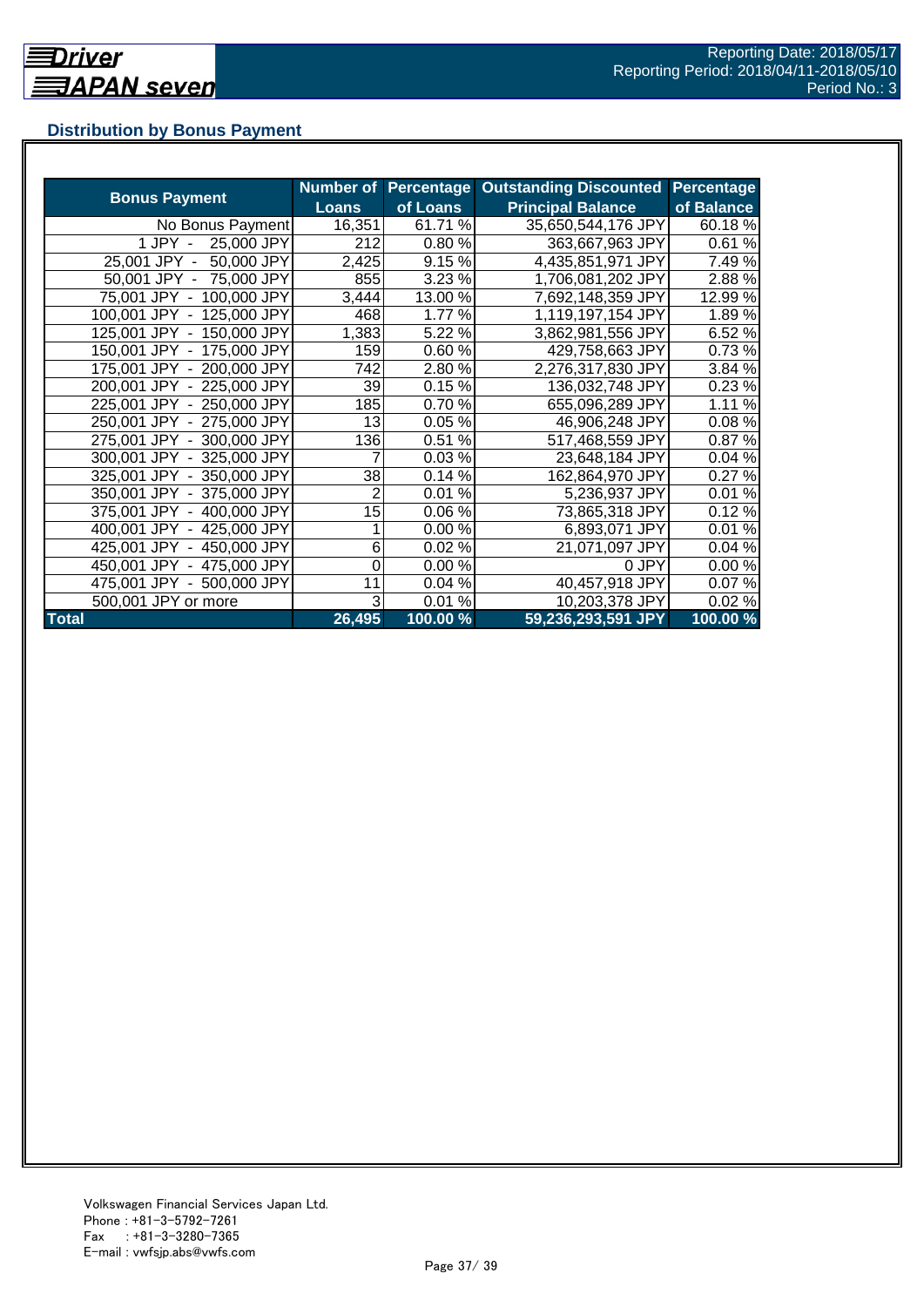## **Distribution by Motor Type**

| <b>Motor Type</b> | <b>Loans</b> | of Loans    | Number of Percentage Outstanding Discounted Percentage<br><b>Principal Balance</b> | of Balance |
|-------------------|--------------|-------------|------------------------------------------------------------------------------------|------------|
| EA 189            |              | $0.00 \%$   | 0 JPY                                                                              | $0.00 \%$  |
| Other             | 26.495       | 100.00 %    | 59,236,293,591 JPY                                                                 | 100.00 %   |
| <b>Total</b>      | 26,495       | $100.00 \%$ | 59,236,293,591 JPY                                                                 | 100.00 %   |